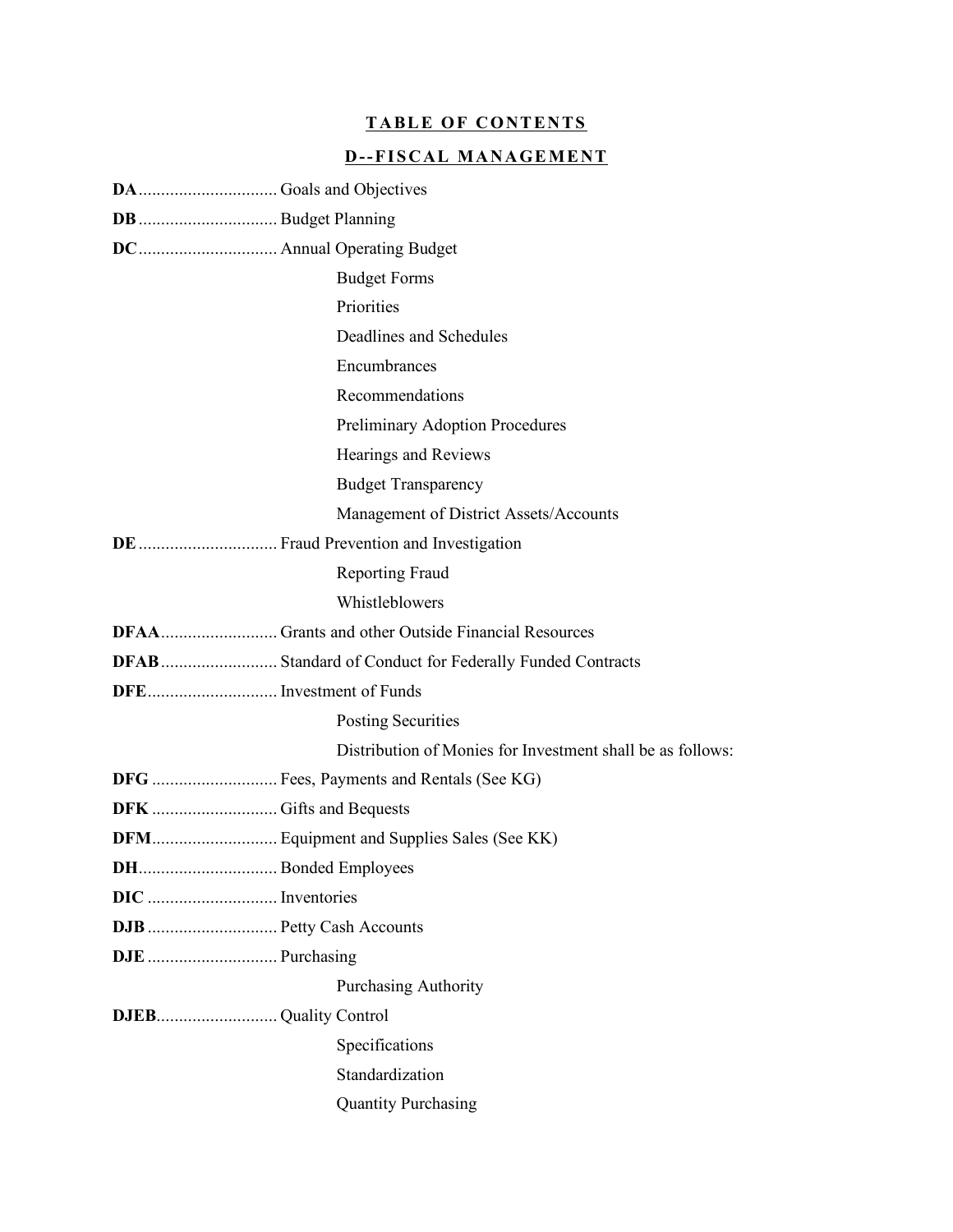|  | <b>Bid Specifications</b>                        |  |  |
|--|--------------------------------------------------|--|--|
|  | Procedure                                        |  |  |
|  | Responsible Bidder                               |  |  |
|  | Withdrawal of Bids                               |  |  |
|  | Rejection of Bids                                |  |  |
|  | Multi-State Purchasing Pools                     |  |  |
|  |                                                  |  |  |
|  |                                                  |  |  |
|  |                                                  |  |  |
|  | DJEJ  Payment Procedures (See DJEG and DJFAB)    |  |  |
|  |                                                  |  |  |
|  |                                                  |  |  |
|  |                                                  |  |  |
|  | <b>Activity Fund Management</b>                  |  |  |
|  | <b>Activity Fund Deposits</b>                    |  |  |
|  | <b>Inactive Activity Funds</b>                   |  |  |
|  | Resolution to Establish Activity Fund            |  |  |
|  |                                                  |  |  |
|  | <b>Unpaid Fees and Negative Account Balances</b> |  |  |
|  | <b>Insufficient Funds Checks</b>                 |  |  |
|  | Option 1                                         |  |  |
|  | Option 2                                         |  |  |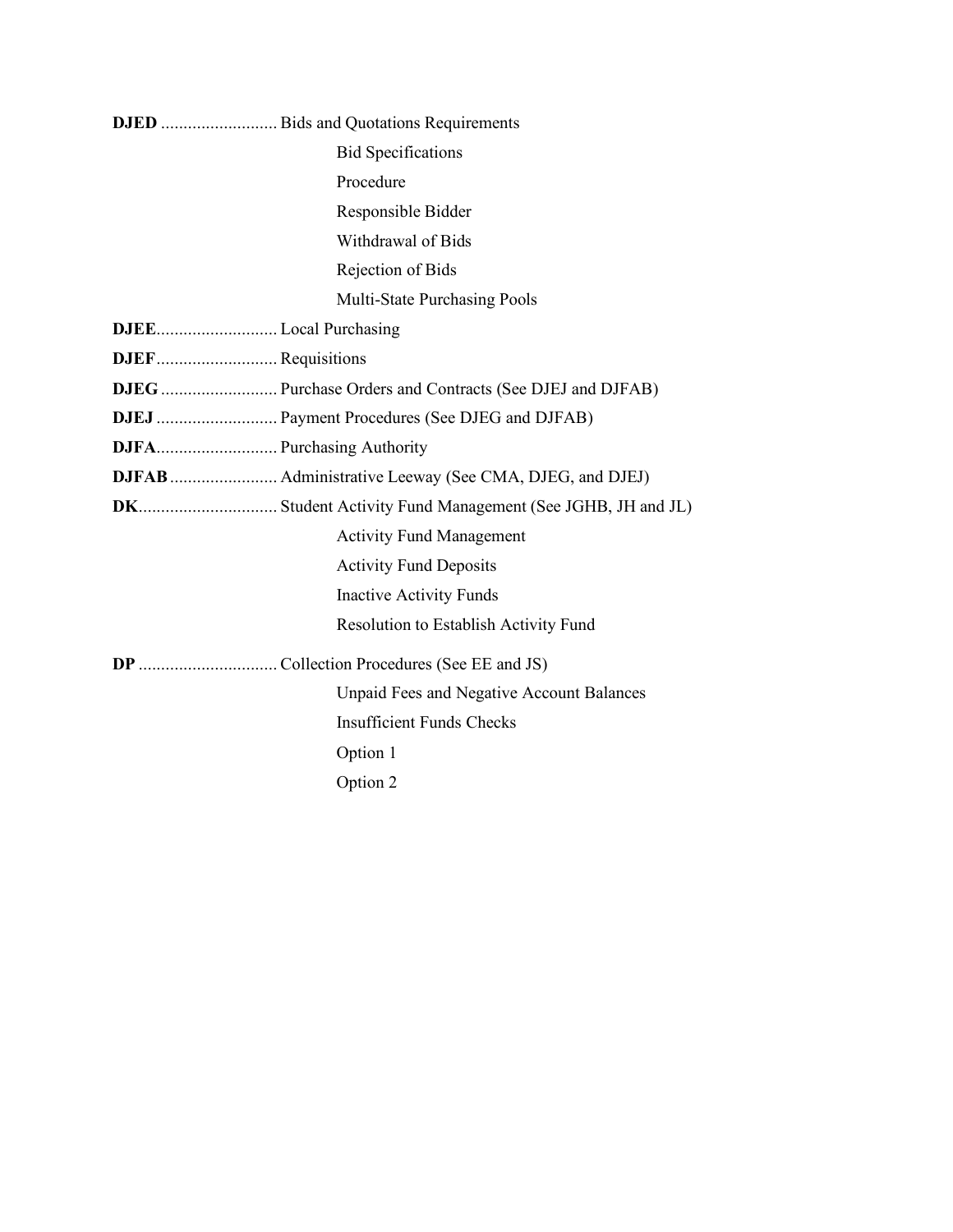# DA Goals and Objectives

The board shall adhere to strict fiscal accounting procedures as outlined in board policies and rules. The board shall make an effort to secure goods and services from responsible merchants and vendors at a price and quality that will enable the staff to fulfill the district's educational goals.

Approved: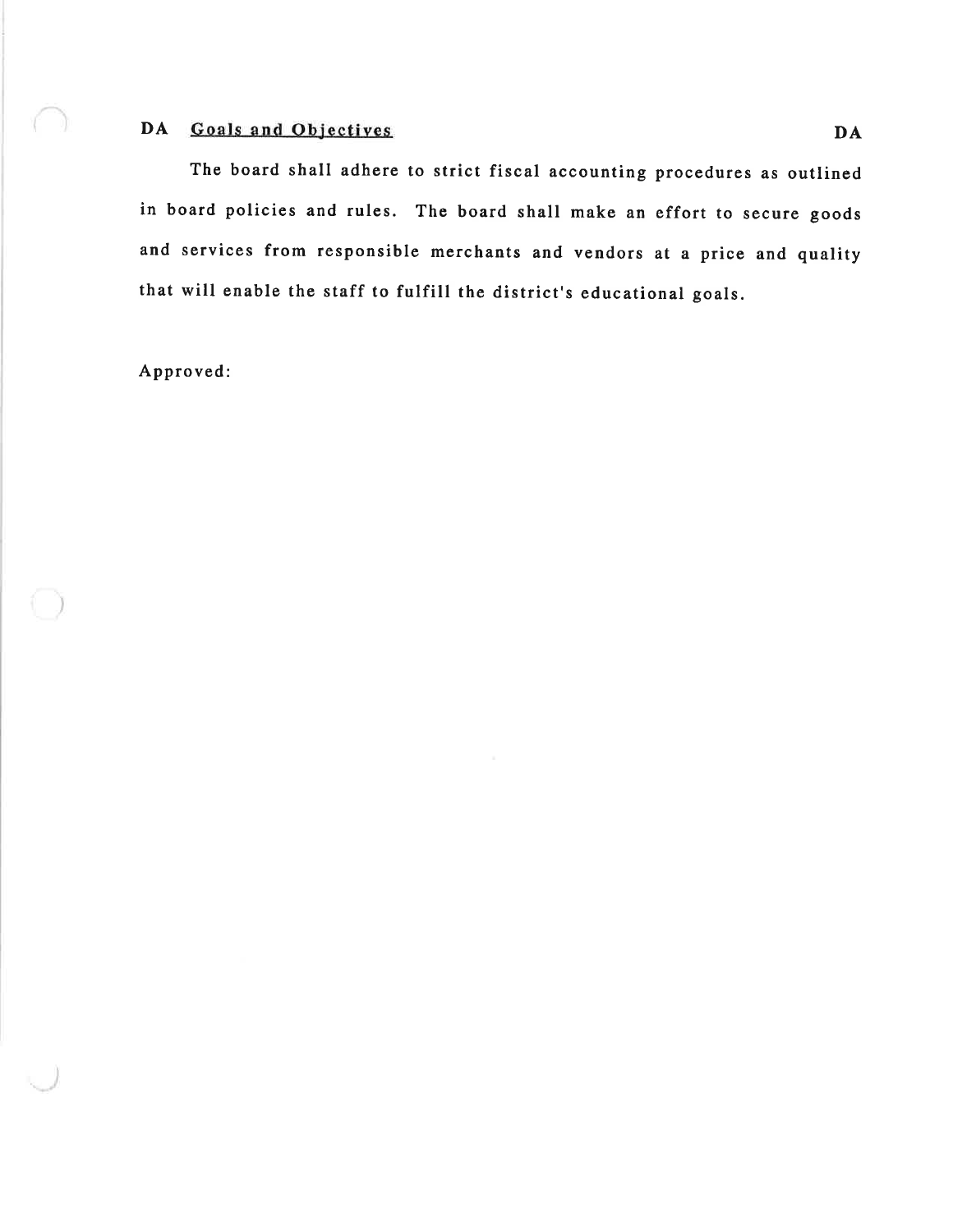# **DB** Budget Planning

A planned, systematically prepared budget is essential in the management of the district. The board delegates to the superintendent the authority to develop a budget for the board's consideration.

Approved:

S.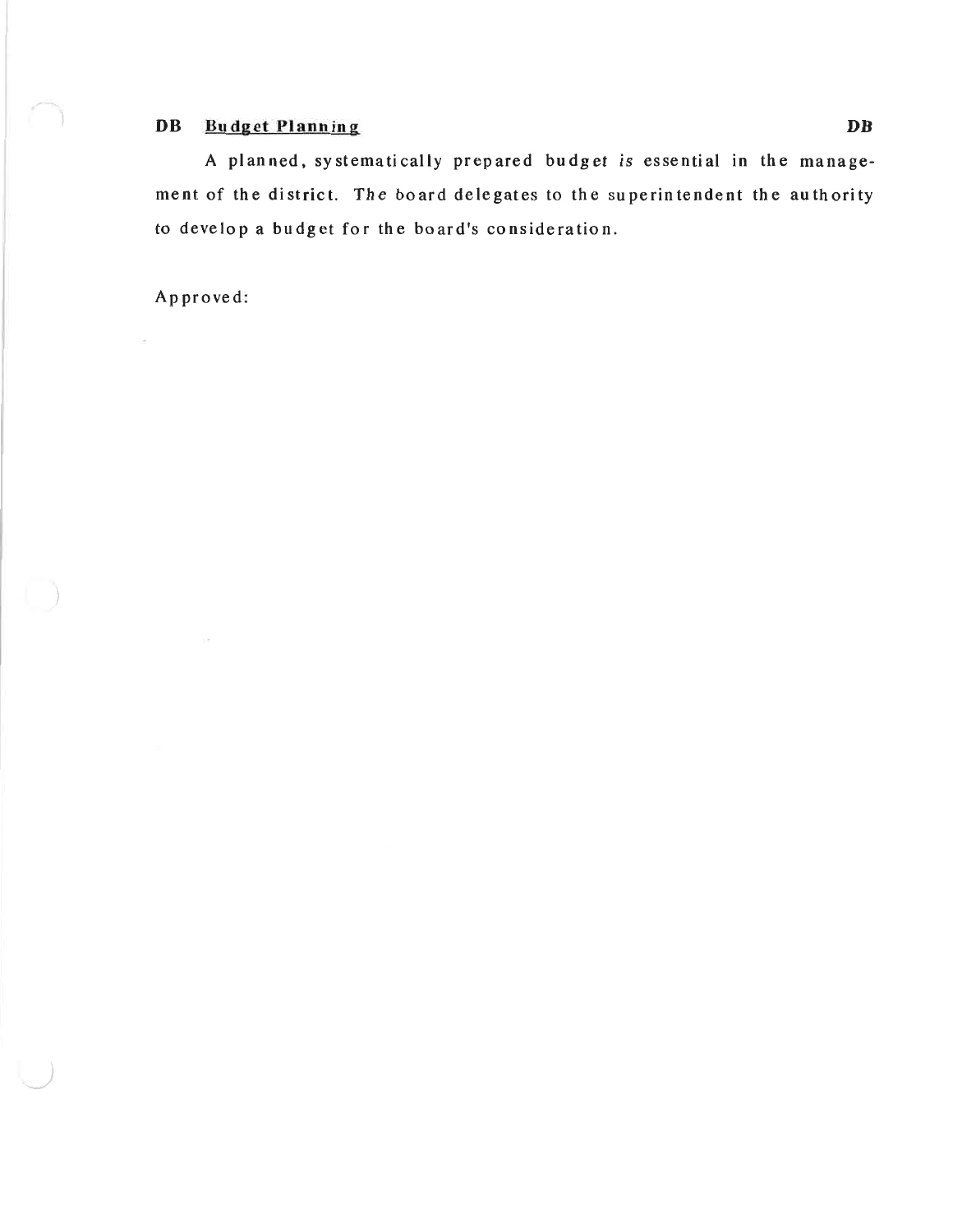#### **DC Annual Operating Budget** (See KBA) **DC**

The district budget shall be prepared by the superintendent in cooperation with selected district employees and shall reflect the district's educational goals.

The superintendent shall follow the adopted budget.

The district shall fund the operating budget according to approved fiscal and budgetary procedures required be the State of Kansas.

#### Budget Forms

Budget forms used shall be those prepared and recommended by the Kansas State Department of Education. Budget summary documents shall be prepared on forms provided by the Kansas State Department of Education.

#### Priorities

The board will establish priorities for the district on a short-term, intermediate, and long-range basis.

#### Deadlines and Schedules

De adlines and time schedules shall be established by the board.

#### Encumbrances

An encumbrance shall be made when a purchase is made or when an approved purchase order is processed. All encumbrances shall be charged to a specific fund. All necessary encumbrances shall be made by the superintendent.

#### Recommendations

Recommendations of the superintendent and professional staff concerning the district's budget allocations will be presented to the board prior to submission of the tentative draft budget.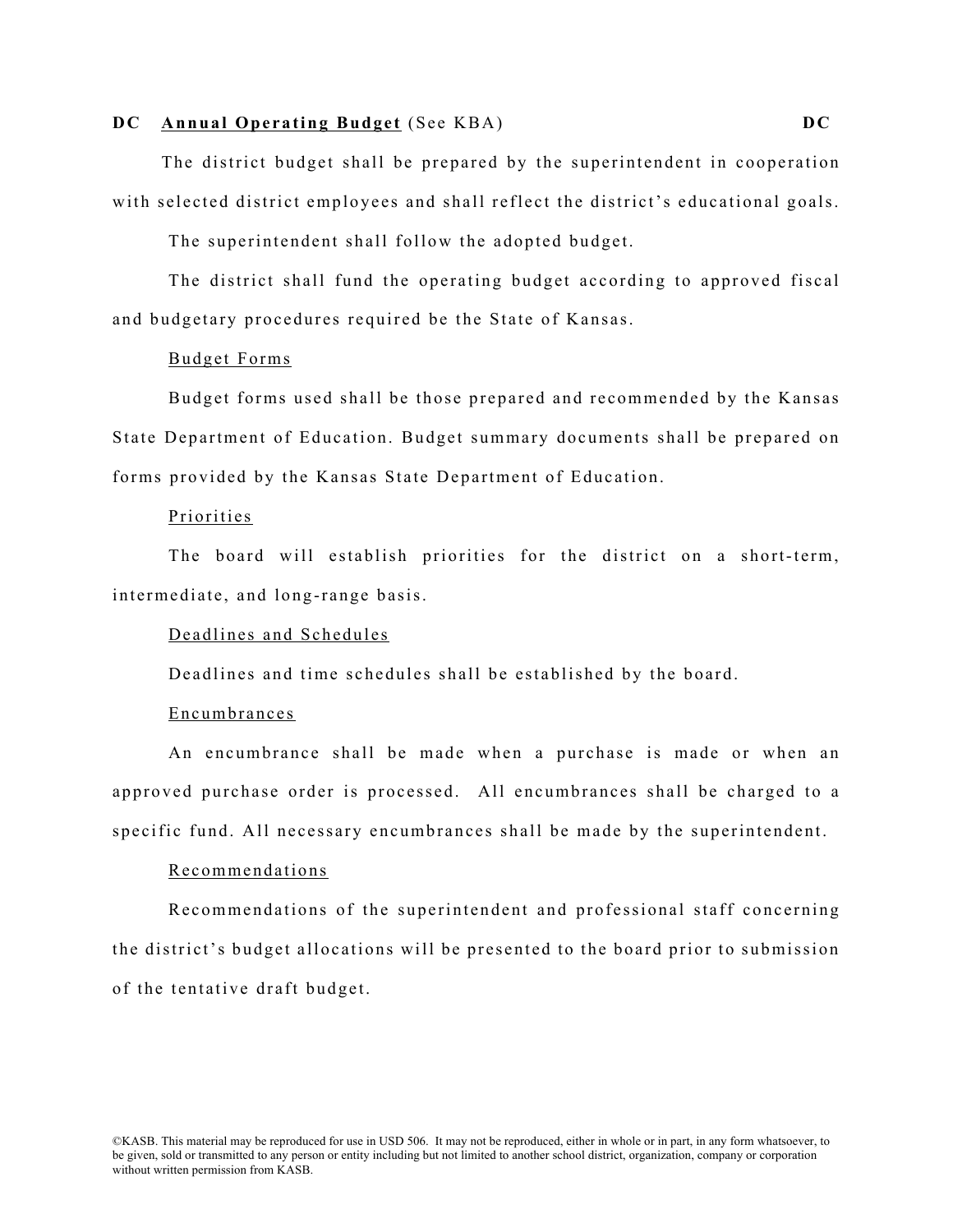#### **DC Annual Operating Budget DC- 2**

#### Preliminary Adoption Procedures

The superintendent will be responsible for developing the budget cover letter. It is recommended that the letter include a restatement of the goals and objectives of the district and a list of budget priorities. An explanation of line item expenditures will be included in the letter. Fund expenditures and line categories will also be explained in terms of how the budget meets the goals and objectives of the district and enhances completion of priority programs. A preliminary draft of the district's budget will be submitted by the superintendent within a timeframe that allows the district to comply with all statutory deadlines.

#### Hearings and Reviews

The board shall conduct budget hearings according to state law.

#### Budget Transparency

The district shall comply with the requirements of the Kansas Uniform Financial Accounting and Reporting Act and rules and regulations promulgated by the Kansas State Board of Education thereunder in maintaining, reporting, publishing on the district's website, and making available to the public specific budgetary records, forms, and information.

#### Management of District Assets/Accounts

The superintendent shall establish and maintain accurate, financial management systems to meet the district's fiscal obligations, produce useful information for financial reports, and safeguard district resources. The superintendent shall ensure the district's accounting system provides ongoing internal controls. The superintendent shall review the accounting system with the board.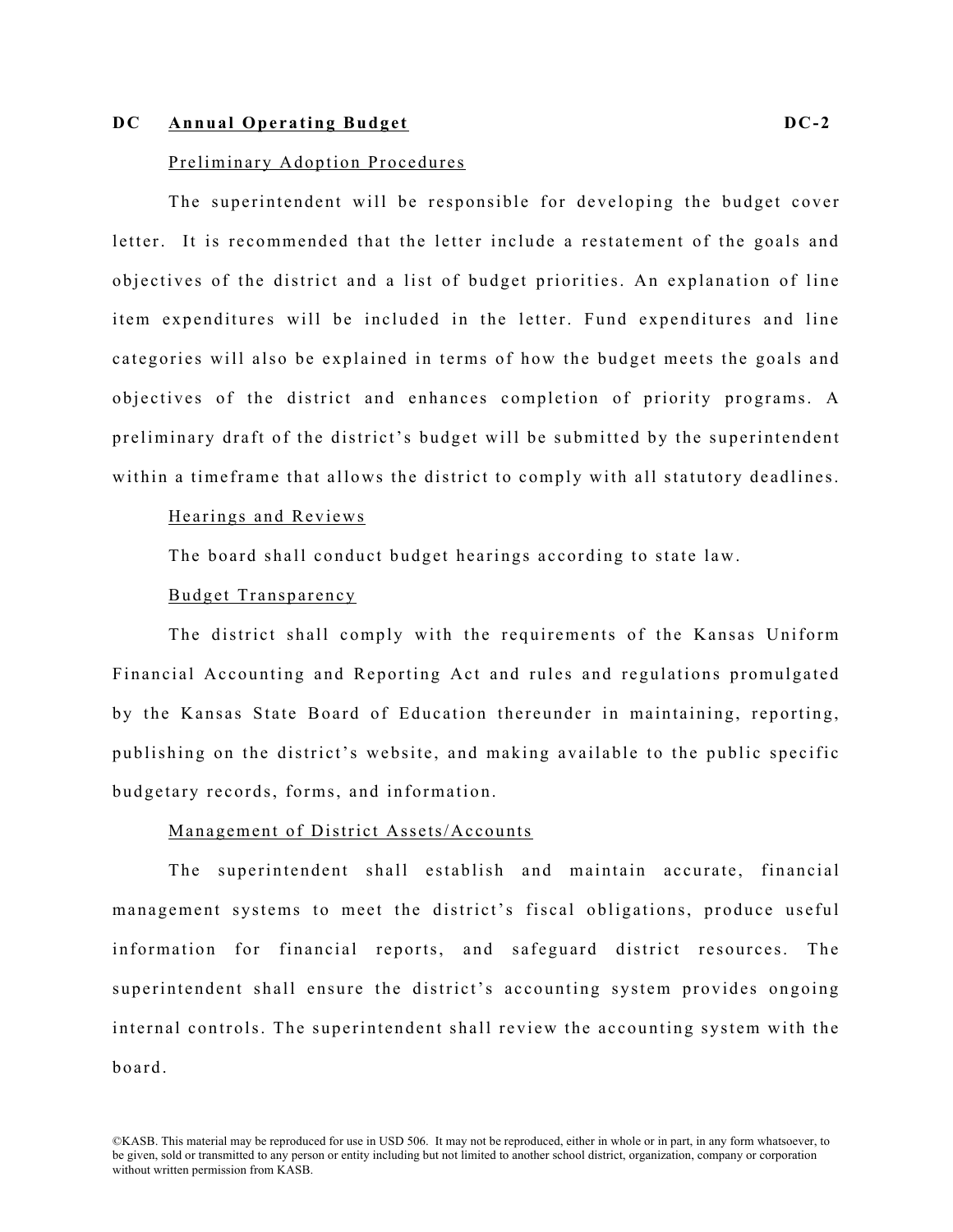# **DC Annual Operating Budget DC- 3**

Approved: July 12, 2021

KASB Recommendation – 7/03; 4/07; 6/07; 6/09; 6/15; 6/18; 6/21

©KASB. This material may be reproduced for use in USD 506. It may not be reproduced, either in whole or in part, in any form whatsoever, to be given, sold or transmitted to any person or entity including but not limited to another school district, organization, company or corporation without written permission from KASB.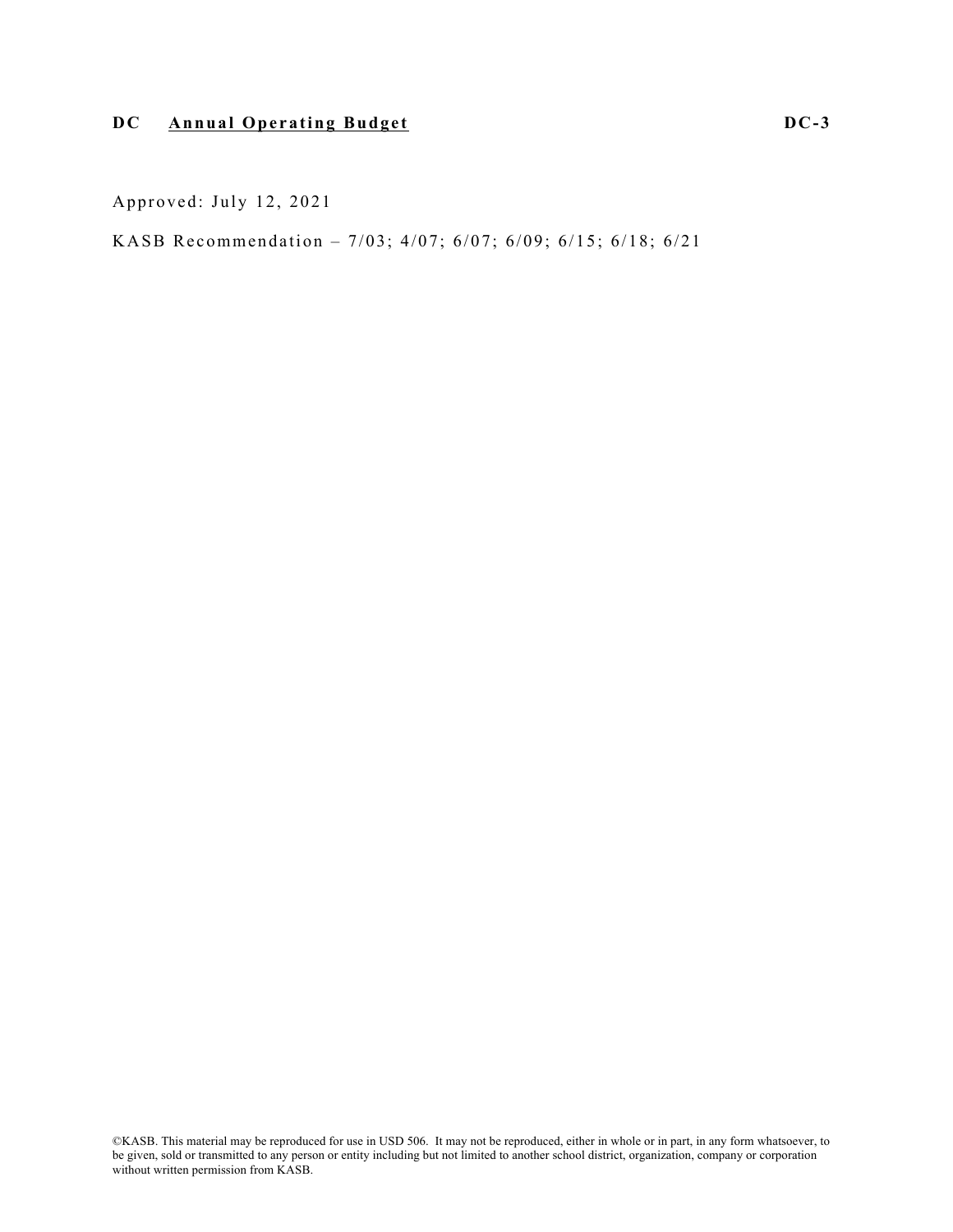#### **D E Fraud Prevention and Investigation D E**

All employees, board members, consultants, vendors, contractors, and other parties maintaining a business relationship with the district shall act with due diligence in duties involving the district's fiscal resources. The superintendent shall develop internal controls that aid in the prevention and detection of fraud, financial impropriety, or irregularity.

#### Reporting Fraud

An employee who suspects fraud, impropriety, or irregularity shall promptly report those suspicions to the immediate supervisor and/or the superintendent. If the superintendent is the subject of the complaint, reports shall be made to the board president or the board's legal counsel. The superintendent shall generally have primary responsibility for any investigations, in coordination with legal counsel and other internal or external departments and agencies as appropriate. If the superintendent is the subject of the report of fraud, impropriety, or irregularity, the board shall retain control over the investigation or may designate its legal counsel or another investigator to act on behalf of the board in investigating the matter and reporting any findings back to the board.

#### Whistleblowers

The district encourages complaints, reports, or inquiries about illegal practices or violations of district policies, including illegal or improper conduct by the district, its leadership, or by others on its behalf. Reports may include, but not be limited to, financial improprieties, accounting, or audit matters, ethical violations, or other similar illegal or improper practices or policies. The district prohibits retaliation by or on behalf of the district against staff members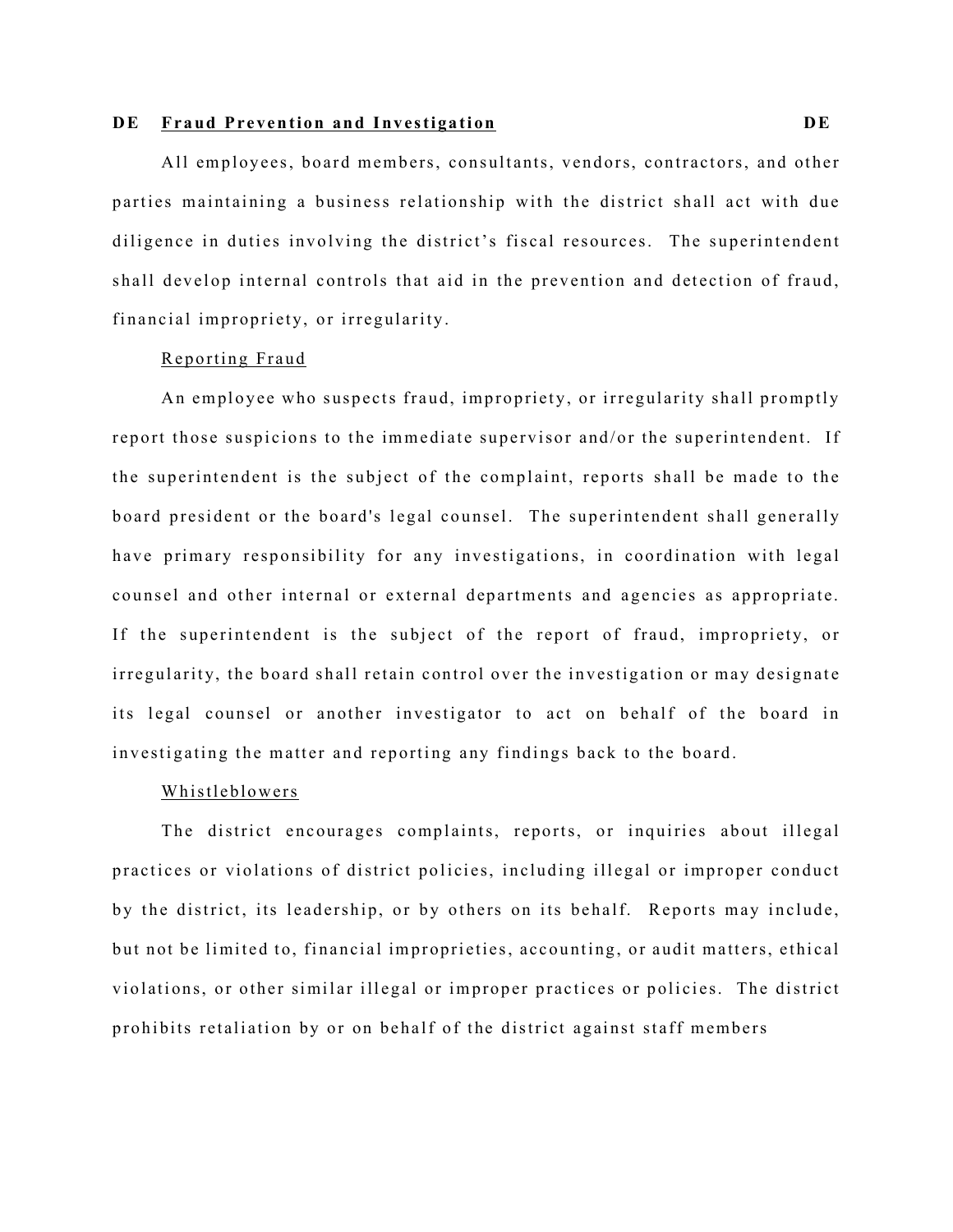### **D E Fraud Prevention and Investigation D E-2**

who make good faith complaints, reports, or inquiries under this policy or for participations in a review or investigation under this policy. This protection extends to those whose allegations are made in good faith but prove to be mistaken. The district reserves the right to discipline persons who make bad faith, knowingly false, or vexatious complaints, reports, or inquiries or who otherwise abuse this policy.

Complaints, reports, or inquiries may be made under this policy on a confidential or anonymous basis. They should describe in detail the specific facts demonstrating the bases for the complaints, reports, or inquiries. They should be directed to the superintendent unless otherwise provided above. If the superintendent is implicated in the complaint, report, or inquiry, it should be directed to the board or its legal counsel. The district will conduct a prompt, review or investigation. The district may be unable to fully evaluate a vague or general complaint, report, or inquiry that is made anonymously.

#### Approved:

KASB Recommendation - 10/18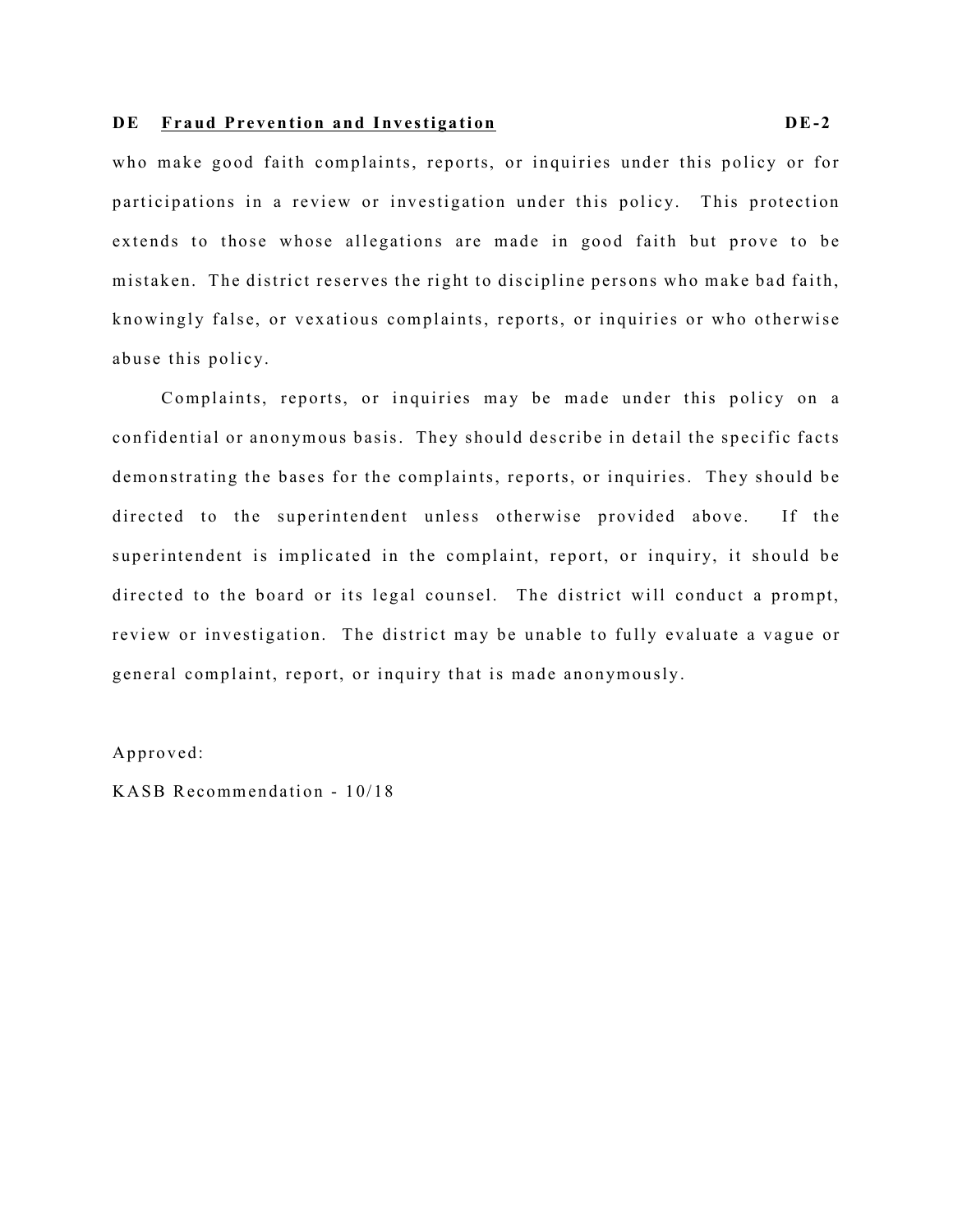#### DFAA Grants and other Outside Financial Resources **DFAA**

The board encourages the superintendent to secure federal, state and private grants, or other alternative funding sources for use in curriculum development, staff development, instructional or activity programs and other areas as directed by the board.

The board shall approve all grant applications before their submission.

Approved: August 9, 2004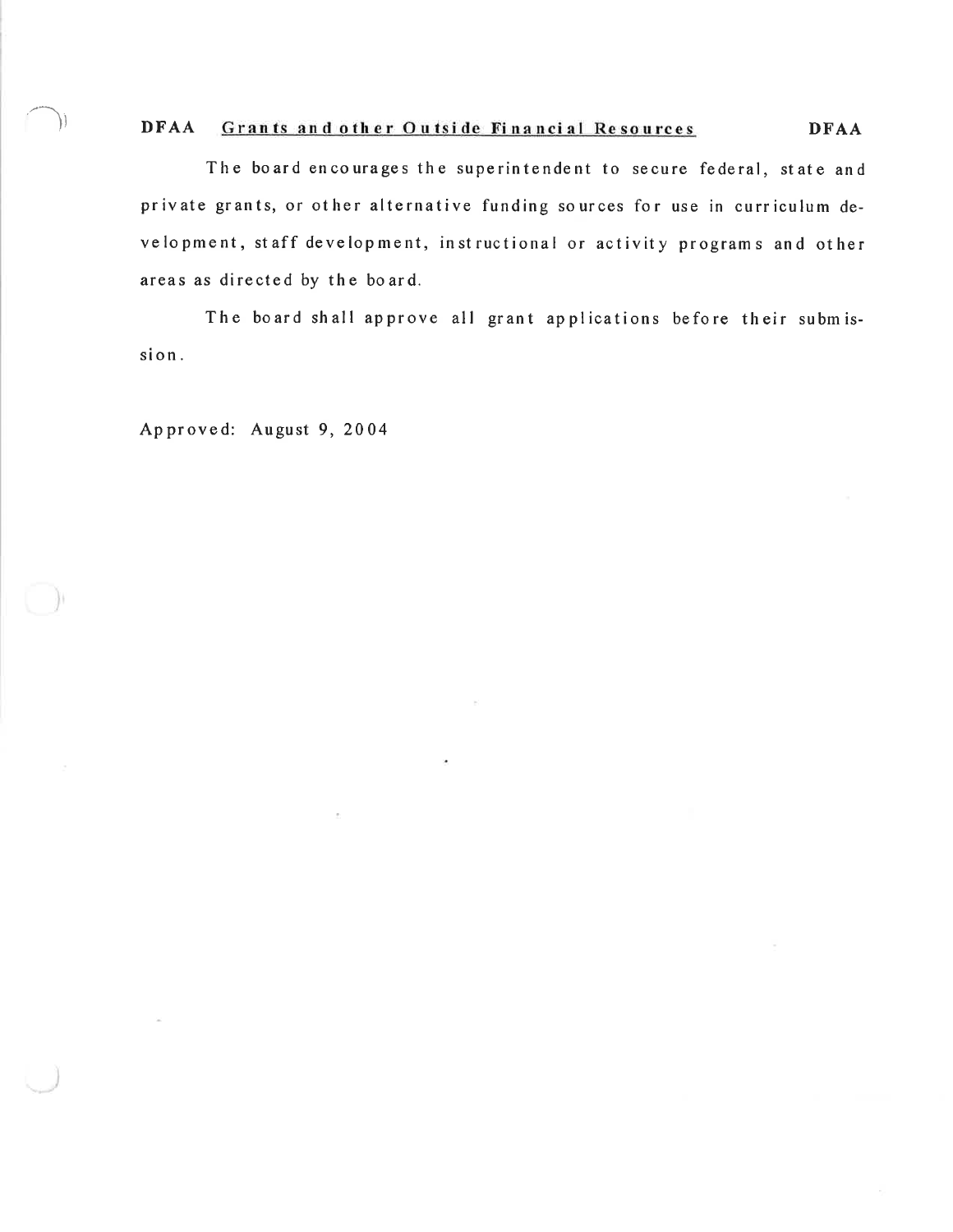#### **DFAB Standard of Conduct for Federally Funded Contracts DFAB**

The following standard of conduct shall be followed by board members, district employees, officers, and their agents in an effort to eliminate conflicts of interest and to govern actions while engaged in the selection, award, and administration of contracts on behalf of the district.

No board member, employee, officer, or agent may participate in the selection, award, or administration of a contract supported by Federal funds if he o r she has a real or apparent conflict of interest concerning the contract.

For the purposes of this policy, a conflict of interest would include any instance when a board member, employee, officer, or agent; any member of his or her immediate family; his or her partner; or an organization which employs or is about to employ any of the parties indicated herein has a financial or other interest in or receives or would receive a tangible personal benefit from a firm considered for a contract.

Unless otherwise provided herein, no board member, employee, officer, or agent of the district may solicit or accept gratuities, favors, or anything of monetary value from vendors, contractors, or parties to subcontracts. Therefore, these individuals would be prohibited from accepting offers for free entertainment which would otherwise cost the individual, lodging, transportation, gifts, or meals.

Employees, officers, and agents of the district found to be in violation of this policy and standard of conduct shall be su bject to disciplinary action,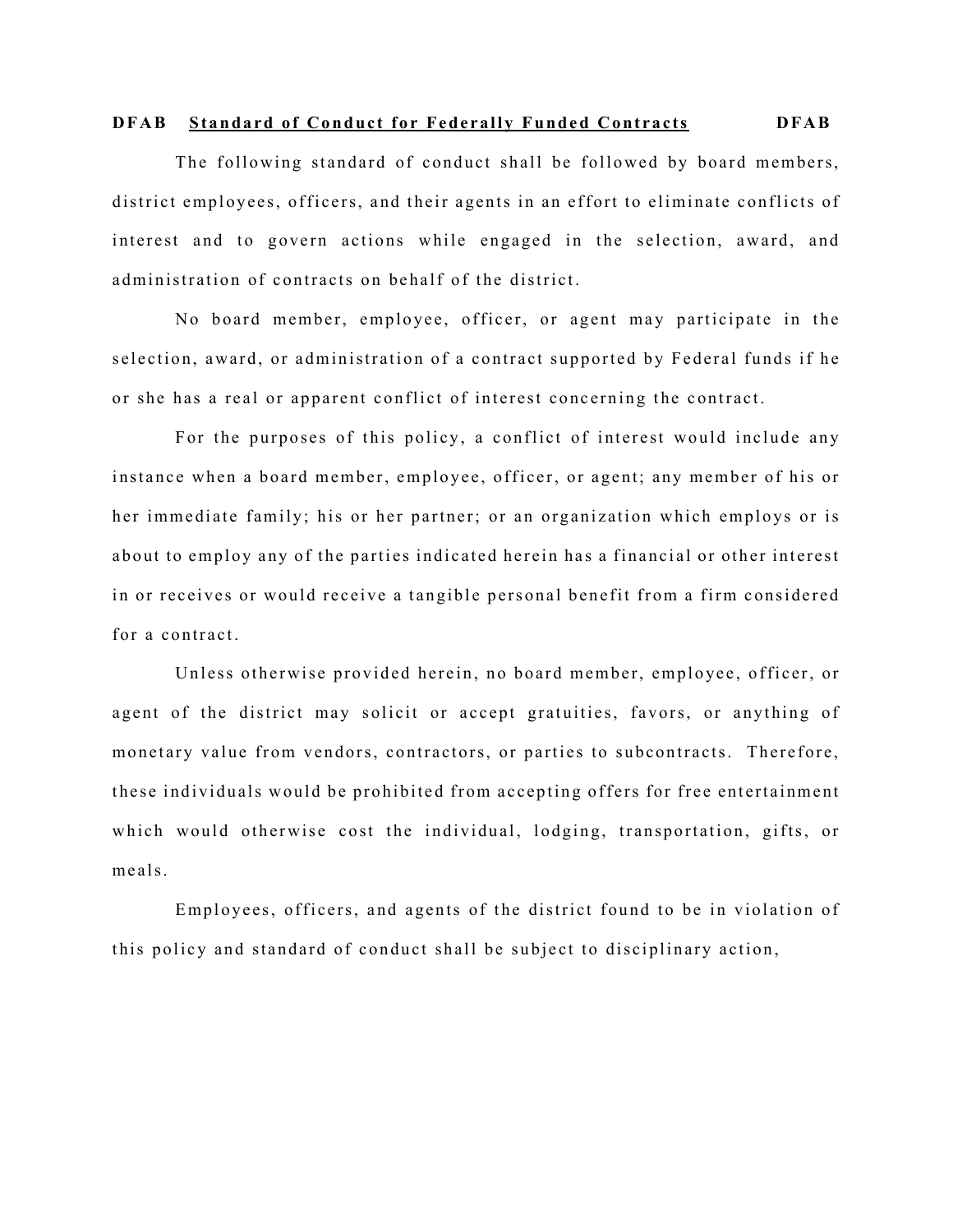# **DFAB Standard of Conduct for Federally Funded Contracts <b>DFAB-2**

up to and including suspension or termination for employees and denial of access to district property and activities and/or the severing of the officer or agency relationship with the district, as appropriate.

Approved:

KASB Recommendation – 12/16; 7/17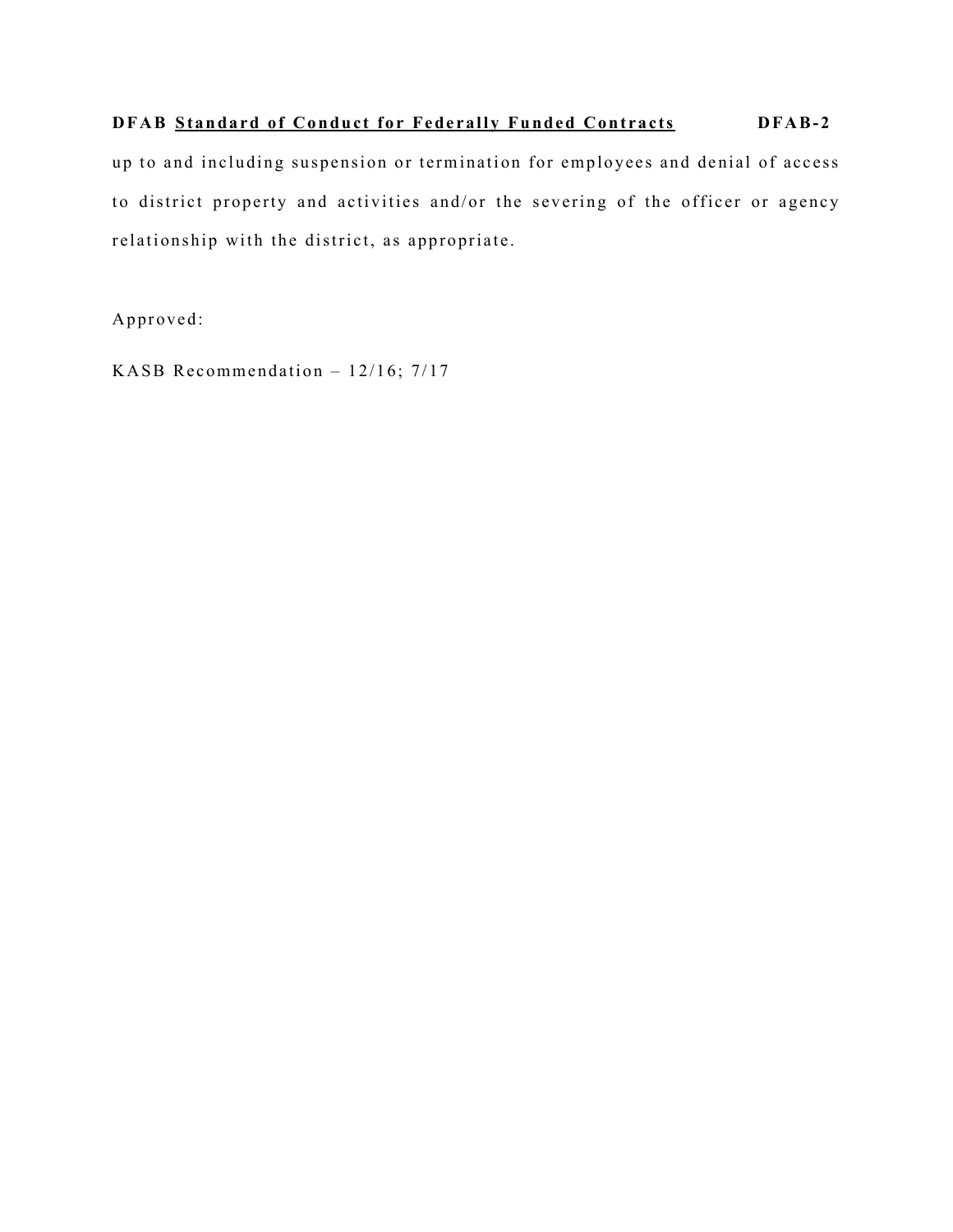#### **DFAC Federal Fiscal Compliance** (See CMA, CN, DFAA, and DFAB) **DFAC**

The board shall ensure federal funds received by the district are administered in accordance with federal requirements, including but not limited to the federal Uniform Grant Guidance. This policy outlines the district's responsibilities when federal funding is considered. The board designates the Superintendent as the federal programs coordinator and district contact for all federal programs and funding.

The Superintendent shall establish and maintain a sound fiscal management system to include internal controls and federal grant management standards covering the receipt of both direct and state-administered federal grants and to track costs and expenditures of funds associated with grant awards. The superintendent, to assist in the proper administration of federal funds and implementation of this policy, may recommend additional procedures and regulations be adopted to supplement this policy.

The district's fiscal management system shall be designed with strong internal controls, a high level of transparency and accountability, and documented procedures to ensure that all fiscal management system requirements are met. Fiscal management standards and procedures shall assure that the following responsibilities are fulfilled:

- Identification The district must identify, in its accounts, all federal awards received and expended and the federal programs under which they were received.
- Financial Reporting Accurate, current, and complete disclosure of the financial results of each federal award or program must be made in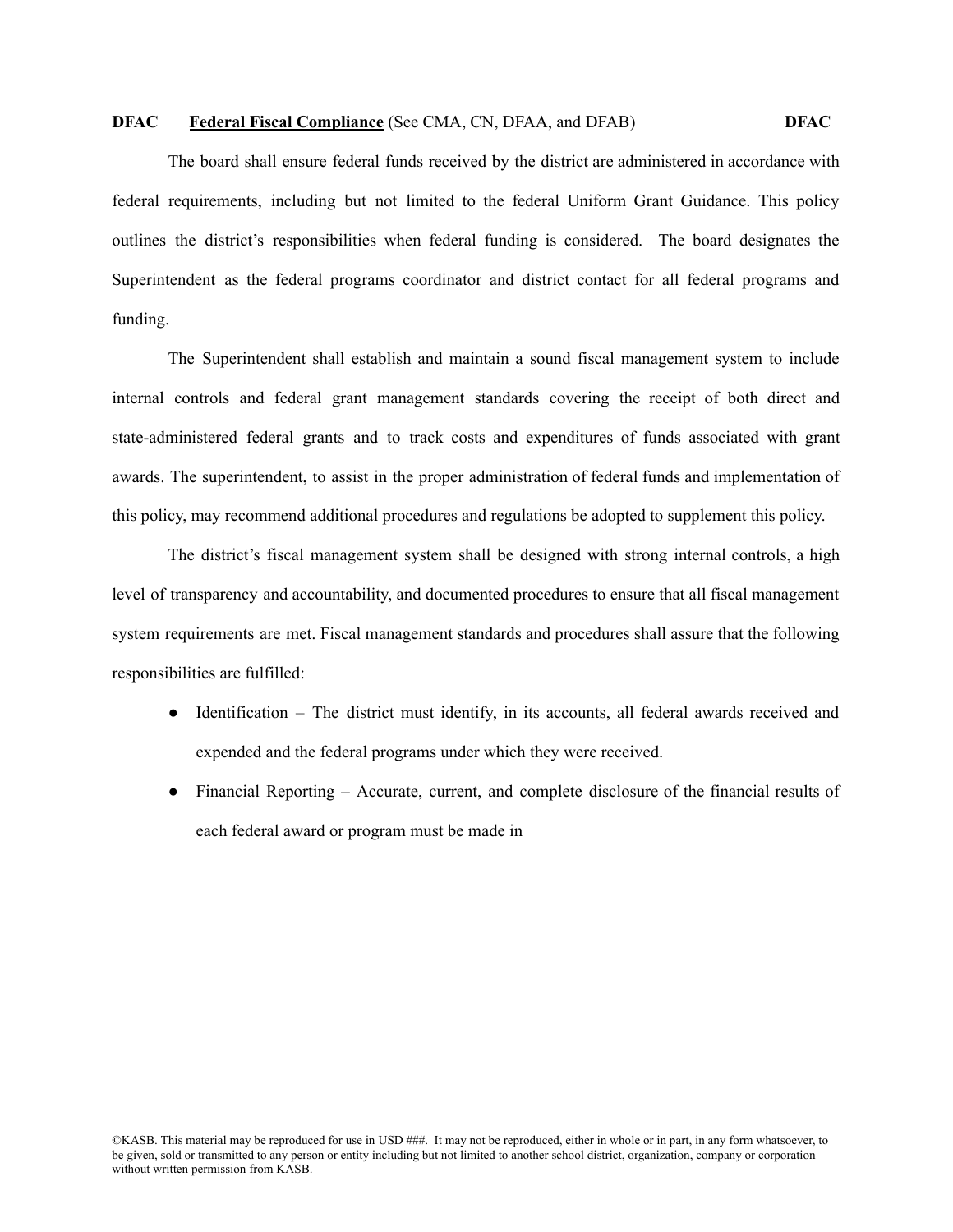#### **DFAC Federal Fiscal Compliance DFAC-2**

accordance with the financial reporting requirements of the Education Department General Administrative Regulations (EDGAR).

- Accounting Records The district must maintain records that adequately identify the source and application of funds provided for federally-assisted activities.
- Internal Controls Effective control and accountability must be maintained for all federal funds, real and personal property purchased therewith, and other assets acquired with federal funding. The district must adequately safeguard all such property and must assure that it is used solely for authorized purposes.
- Budget Control Actual expenditures or outlays must be compared with budgeted amounts for each federal award. Procedures shall be developed to establish determination for allowability of costs for federal funds.
- Cash Management The district shall maintain written procedures to implement the cash management requirements found in EDGAR.
- Allowability of Costs The district shall ensure that the allowability of all costs charged to each federal award is accurately determined and documented.

#### Time and Effort Reporting by Employees

All district employees paid with federal funds shall document the time they expend in work performed in support of each federal program, in accordance with law. Time and effort reporting requirements do not apply to contracted individuals.

#### **DFAC Federal Fiscal Compliance DFAC-3**

#### **Recordkeeping**

The district shall develop and maintain a records management plan and related board policy, administrative regulations, and/or procedures for the retention, retrieval, and disposition of print and electronic records, including emails.

The district shall ensure the proper maintenance of federal fiscal records documenting: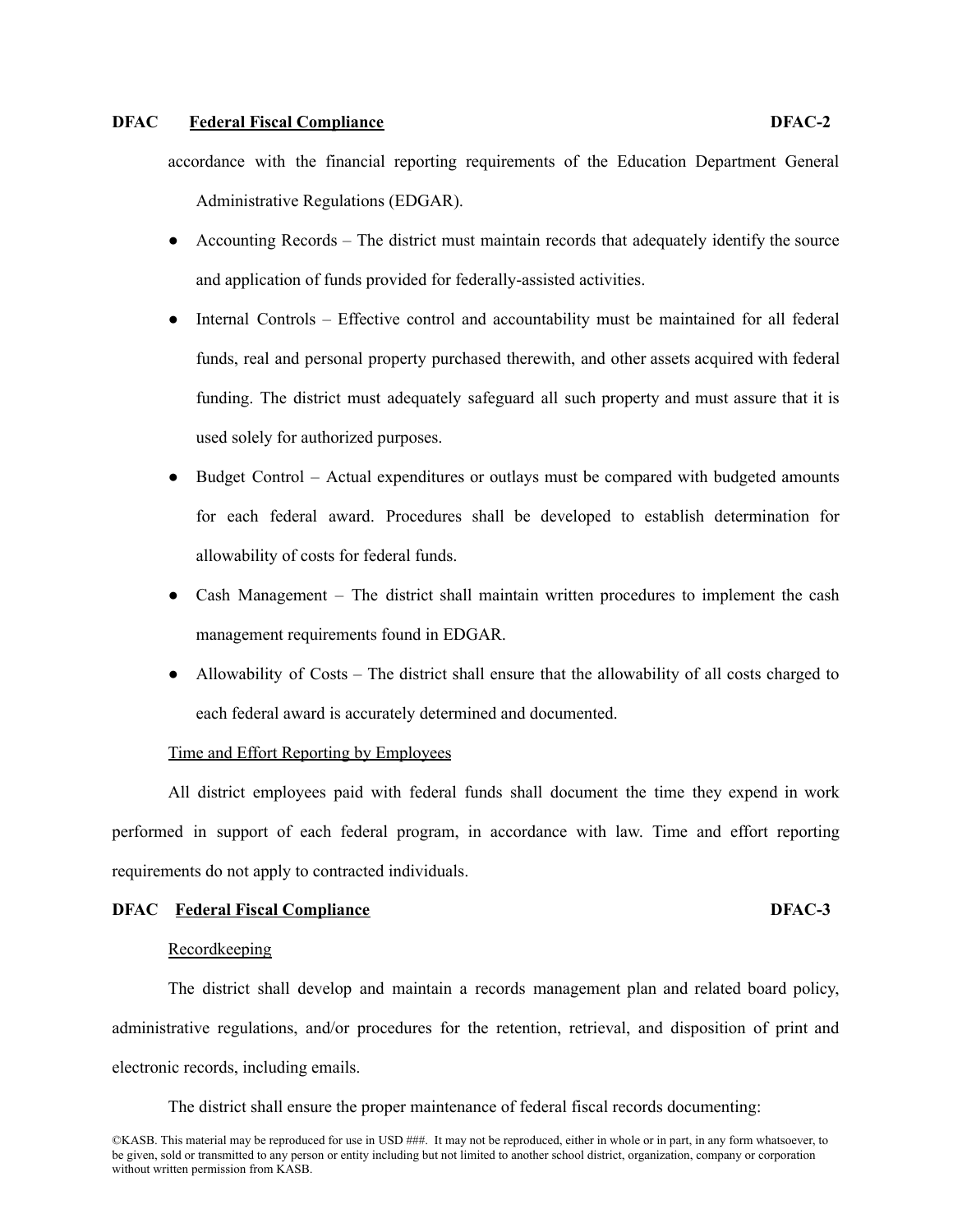- Amount of federal funds,
- How funds are used,
- Total cost of each project,
- Share of total cost of each project provided from other sources,
- Other records to facilitate an effective audit,
- Other records to show compliance with federal program requirements, and
- Significant project experiences and results.

All records must be retrievable and available for programmatic or financial audits.

The district shall provide the federal awarding agency, Inspectors General, the Comptroller General of the United States, and the pass-through entity, or any of their authorized representatives, the right of access to any documents, papers, or other district records which are pertinent to the federal award. The district shall also permit timely and reasonable access to the district's personnel for interviews and discussion related to such documents.

#### **DFAC Federal Fiscal Compliance DFAC-4**

Records shall be retained for a minimum of three (3) years from the date on which the final Financial Status Report is submitted, or as otherwise specified in federal law or in the requirements of the federal award, unless a written extension is provided by the awarding agency, cognizant agency for audit, oversight agency for audit, or cognizant agency for indirect costs. If any litigation, claim or audit is started before the expiration of the standard record retention period, the records shall be retained until all litigation, claims or audits have been resolved and final action has been taken.

The district shall ensure that all personally identifiable data protected by statute or regulation is handled in accordance with the requirements of applicable law, regulations, board policy, administrative regulations, and procedures.

#### Subrecipient Monitoring

If the district awards subgrants, the district shall establish procedures to:

©KASB. This material may be reproduced for use in USD ###. It may not be reproduced, either in whole or in part, in any form whatsoever, to be given, sold or transmitted to any person or entity including but not limited to another school district, organization, company or corporation without written permission from KASB.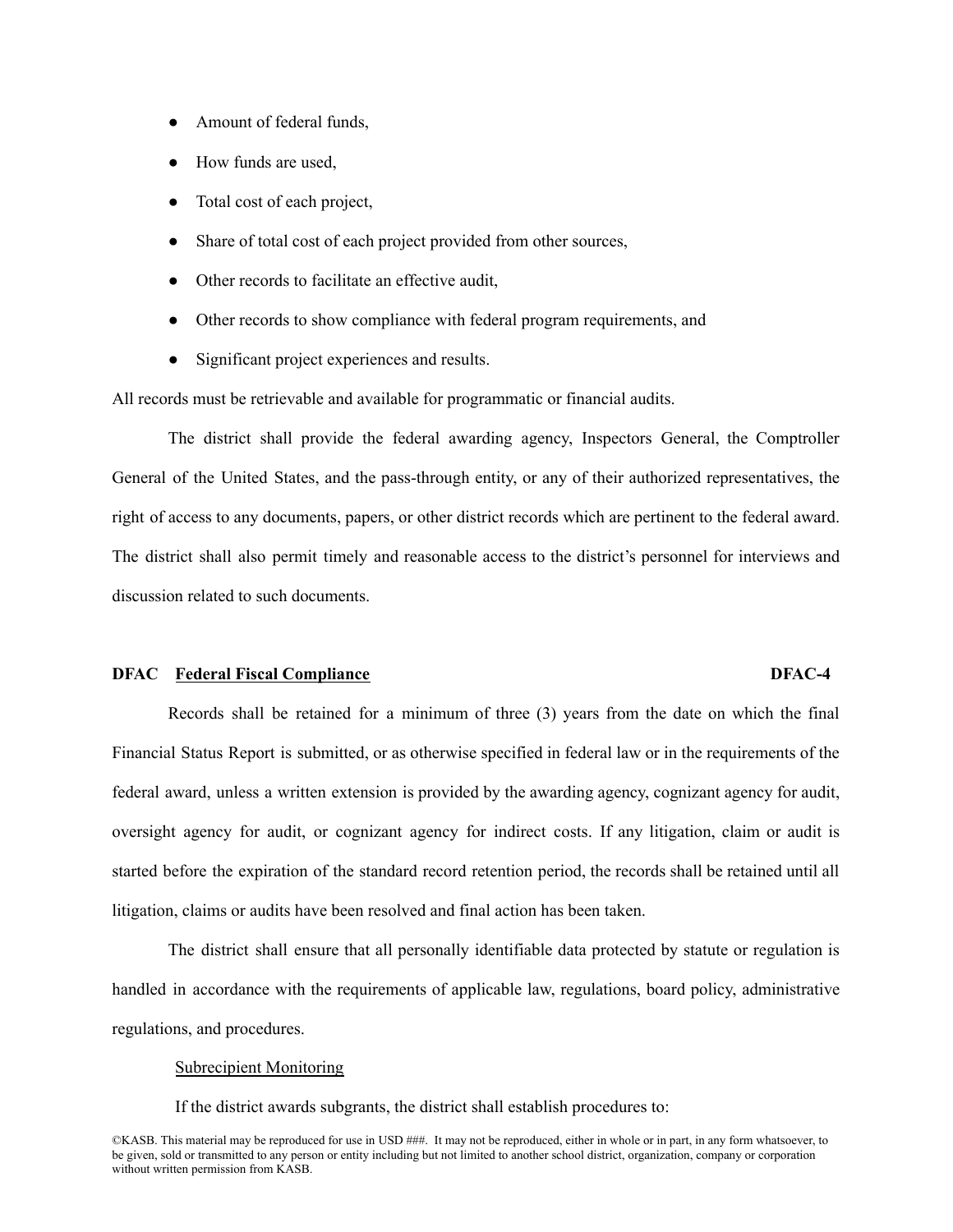- Assess the risk of noncompliance.
- Monitor grant sub-recipients to ensure compliance with federal, state, and local laws and board policy, regulations, and procedures.
- Ensure the district's records are adjusted to cure record keeping issues discovered through the sub recipients audits, on-site reviews, or other monitoring.

Compliance Violations

#### **DFAC Federal Fiscal Compliance DFAC-5**

# Employees and contractors involved in federally funded programs and sub recipients shall be made aware that failure to comply with federal law, regulations, or terms and conditions of a federal award may result in the

federal awarding agency or pass-through entity imposing additional conditions or terminating the award in whole or in part.

Approved:

KASB Recommendation – 6/17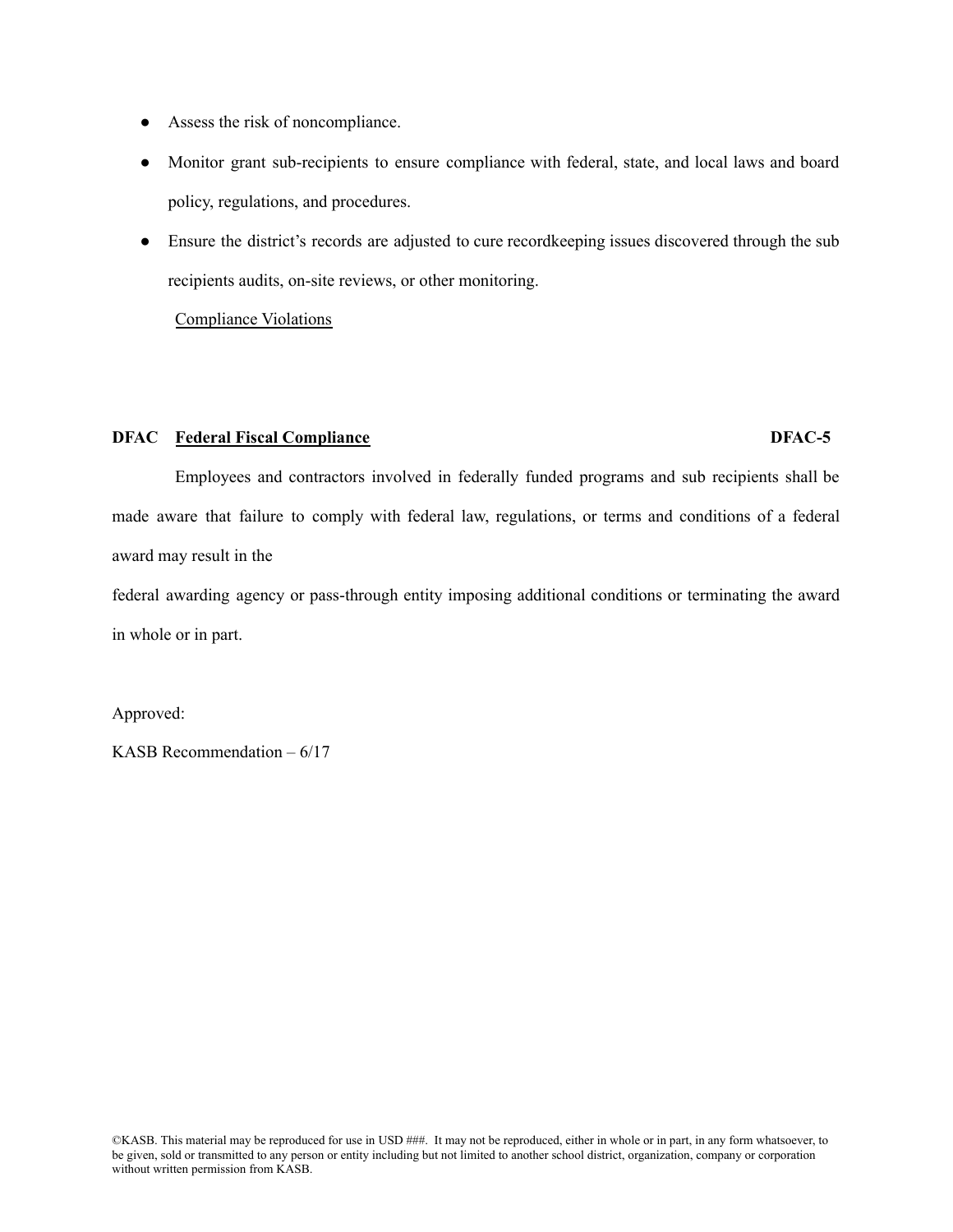# **Procurement – Federal Programs**

This document is intended to integrate standard district purchasing procedures with additional requirements applicable to procurements that are subject to the federal Uniform Grant Guidance regulations concerning the use of federal funds and/or U.S. Department of Agriculture (USDA) regulations governing school food service programs. The district maintains the following purchasing procedures, in accordance with federal and state laws, regulations, and board policy to aid in making purchases with federal funds. (2 CFR 200.318-200.325; 7 CFR 210.16, 210.19, 210.21, 215.14a, 220.16; K.S.A. 72-1151; board policies DFAB, DFAC, DJE, DJEB, DJED, DJEE, DJEF, DJEG, DJEJ, DJFA, and DJFAB)

| 2021 Procurement Thresholds              |           |                                                                                                       |
|------------------------------------------|-----------|-------------------------------------------------------------------------------------------------------|
| Kansas Bid Threshold                     | \$20,000  | For construction, reconstruction or<br>remodeling or for the purchase of materials,<br>goods or wares |
| Federal Micro-Purchase Threshold         | \$10,000  | Adjusted periodically and published in<br>Federal Register (48 CFR Subpart 2.1)                       |
| Federal Simplified Acquisition Threshold | \$250,000 | Adjusted periodically and published in<br>Federal Register (48 CFR Subpart 2.1)                       |

\*Please review this Procurement attachment annually and update amounts accordingly

# **Responsibility for Purchasing**

The board has outlined standard district purchasing responsibility, methods of purchasing, price quotations and bid, requirements in the following board policies and their accompanying administrative regulations and/or procedures:

DFAB: Standard of Conduct for Federally Funded Contracts DFAC: Federal Fiscal Compliance DJE: Purchasing DJEB: Quality Control DJED: Bids and Quotations Requirements DJEE: Local Purchasing DJEF: Requisitions DJEG: Purchase Orders and Contracts DJEJ: Payment Procedures DJFA: Purchasing Authority DJFAB: Administrative Leeway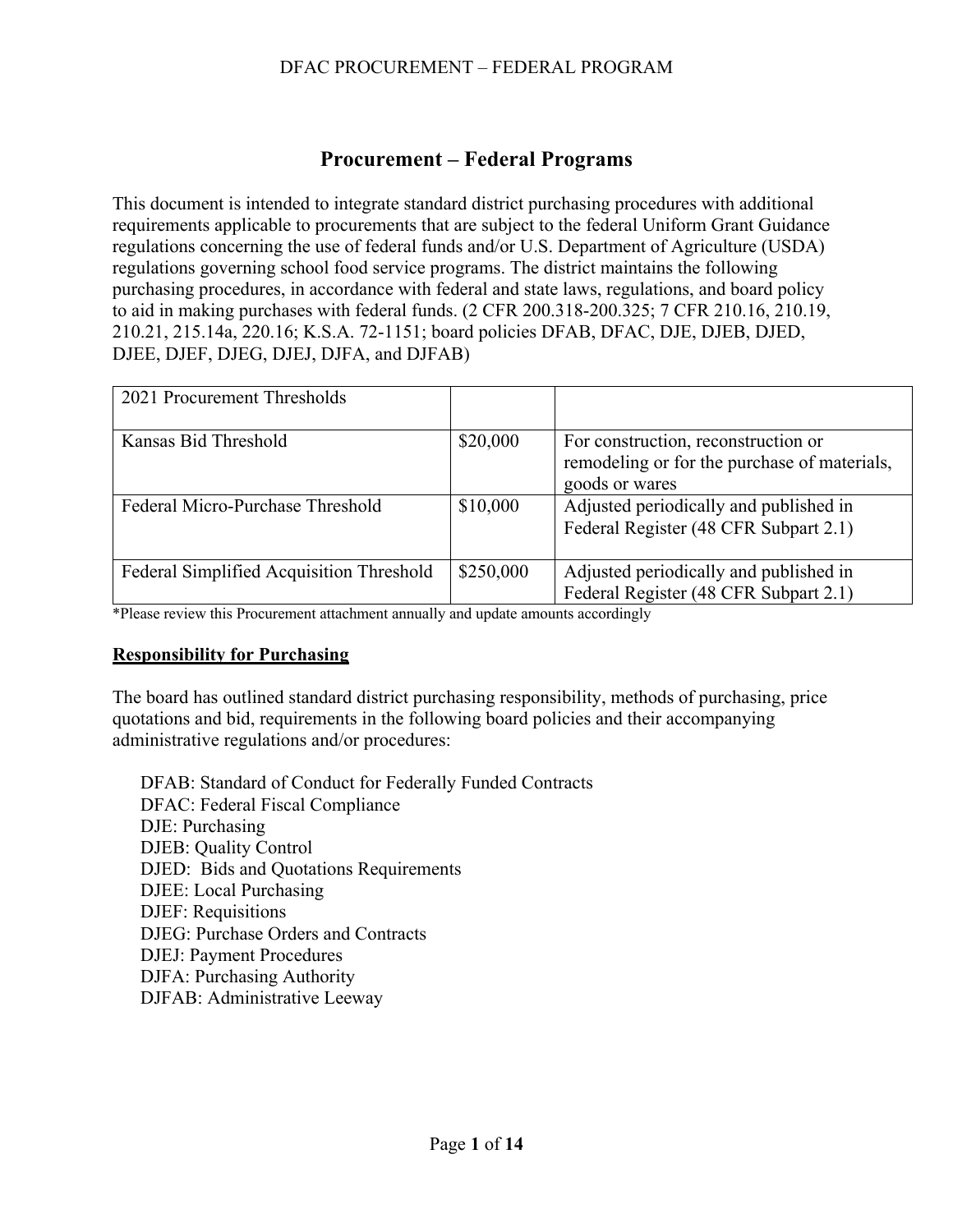# **Purchase Methods**

When a request for expenses for construction, reconstruction, or remodeling or for the purchase of materials, goods, or wares has been submitted and approved as outlined below, the procurement method to be used will be determined based on the type of purchase and the total cost of the purchase as further outlined below. This procedure outlines how the cost thresholds for determining when the quote or formal bidding procedures that are required by state law as reflected in Policy DJED must be modified when making purchases for federally funded purposes to which the Uniform Grant Guidance or USDA regulations apply to comply with both state and federal requirements. At each point where requirements for food service-related procurement under USDA regulations differ, a note will refer to the Food Service Program Notes at the end of this procedure. Final determination of which purchasing procedures are to be applied is delegated to the *{ } Purchasing Agent { x } Superintendent { } Business Manager* under the authority of the Board.

# **Standard Procurement Documents and Purchase Request Process**

The district shall use  $\{x \}$  *purchase orders*  $\{x \}$  *requisitions* for purchase requests in accordance with the applicable purchase method.

The district shall use  $\{x\}$  paper  $\{\}$  electronic purchasing records, which are pre-numbered and are accessible to designated purchasing staff in *{x } the district office { } the business office { } Purchasing Agent's office { } Other \_\_\_\_\_\_\_\_\_\_\_\_\_\_\_\_\_\_\_\_\_*.

Purchase requests by an employee must be submitted to the building administrator or immediate supervisor. Purchase of all budgeted items or items approved by an administrator or supervisor must be initiated by use of a purchase order or requisition submitted to the purchasing agent. Purchase orders and requisitions shall contain information including, but not necessarily limited to:

- 1. Description of the services to be performed or goods to be purchased;
- 2. Location of where services will be performed or goods will be delivered;
- 3. Appropriate dates of service or delivery;
- 4.  $\{x\}$  Other (describe) As agreed upon by administration.

Documentation on purchase orders and requisitions shall be maintained in accordance with the district's Public Records policy (CN) and Federal Fiscal Compliance policy (DFAC).

Contracts shall be reviewed by the *{ } Board Clerk { } Business Manager { x } Superintendent { } Board's Attorney* prior to submission to the board for approval.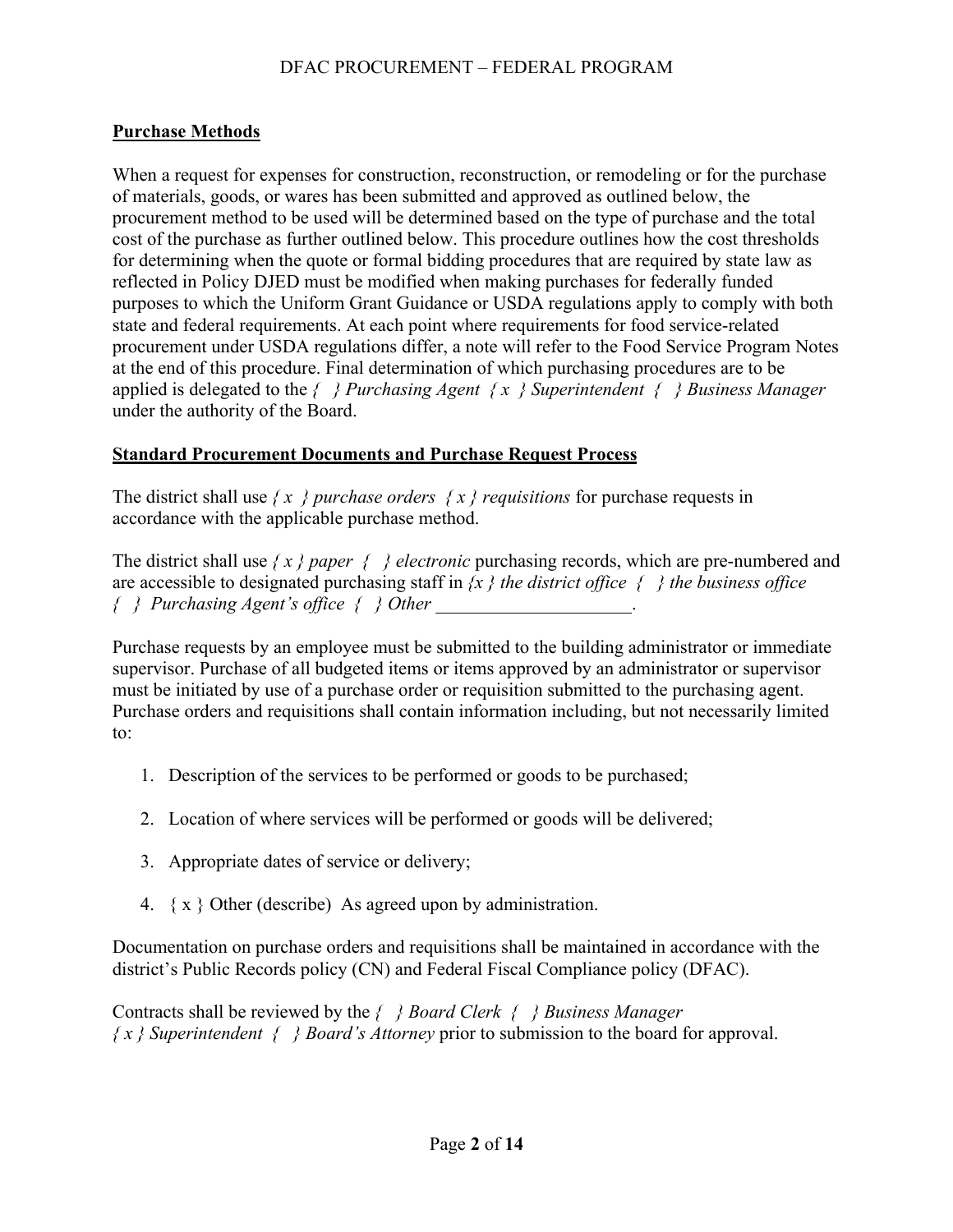Contracts to which the Uniform Grant Guidance apply shall contain the clauses specified in Appendix II to 2 CFR Part 200 (Contract Provisions for Non-Federal Entity Contracts Under Federal Awards), when applicable.

# **[See Food Service Program Notes below for specific clauses required by USDA regulations to be included in cost reimbursable procurement contracts.]**

## **Micro-Purchases Not Requiring Quotes or Bidding**

For purposes of this procedure**, micro-purchase** means a purchase of supplies or services for use in federally funded programs using simplified acquisition procedures, the aggregate amount of which does not exceed a base amount of \$10,000. The micro-purchase dollar threshold is adjusted periodically by the federal government, and the threshold most recently established and published in the Federal Register shall apply if other than \$10,000.(48 CFR Subpart 2.1)

# **Note: The micro-purchase maximum for federal purposes is lower than the amount below which the Policy DJED allows purchase for nonfederal purposes to be made without using formal competitive bidding.**

The micro-purchase method is used to expedite the completion of its lowest dollar small purchase transactions and minimize the associated administrative burden and cost. Procurement by micro-purchase is the acquisition of supplies or services, the aggregate dollar amount of which does not exceed the micro-purchase threshold.

To the extent practicable, the district distributes micro-purchases equitably among qualified suppliers when the same or materially interchangeable products are identified and such suppliers offer effectively equivalent rates, prices, and other terms. The *{ x } Superintendent { } Business Manager { x } Purchasing Agent { x } Board Clerk { x } Board Treasurer* will be responsible to determine the equitable distribution of micro-purchases.

Micro-purchases may be awarded without soliciting competitive quotations if the district considers the price to be reasonable. The district will maintain evidence of this reasonableness in the records of all micro-purchases. **Reasonable** means that sound business practices were followed, and the purchase is comparable to market prices for the geographic area. Such determinations of reasonableness may include comparison of the price to previous purchases of the same item or comparison of the price of items similar to the item being purchased.

Even if the cost of a purchase qualifies it as a micro-purchase, bidding or small purchase procedures may be used optionally when those procedures may result in cost savings.

### **Small Purchase Procedures**

For purposes of this procedure, **small purchase procedures** are those relatively simple and informal procurement methods for securing materials, goods, or wares or for completing construction, reconstruction, or remodeling that cost more than the amount qualifying as a micropurchase and do not cost \$20,000 or more, or in the case of services other than construction,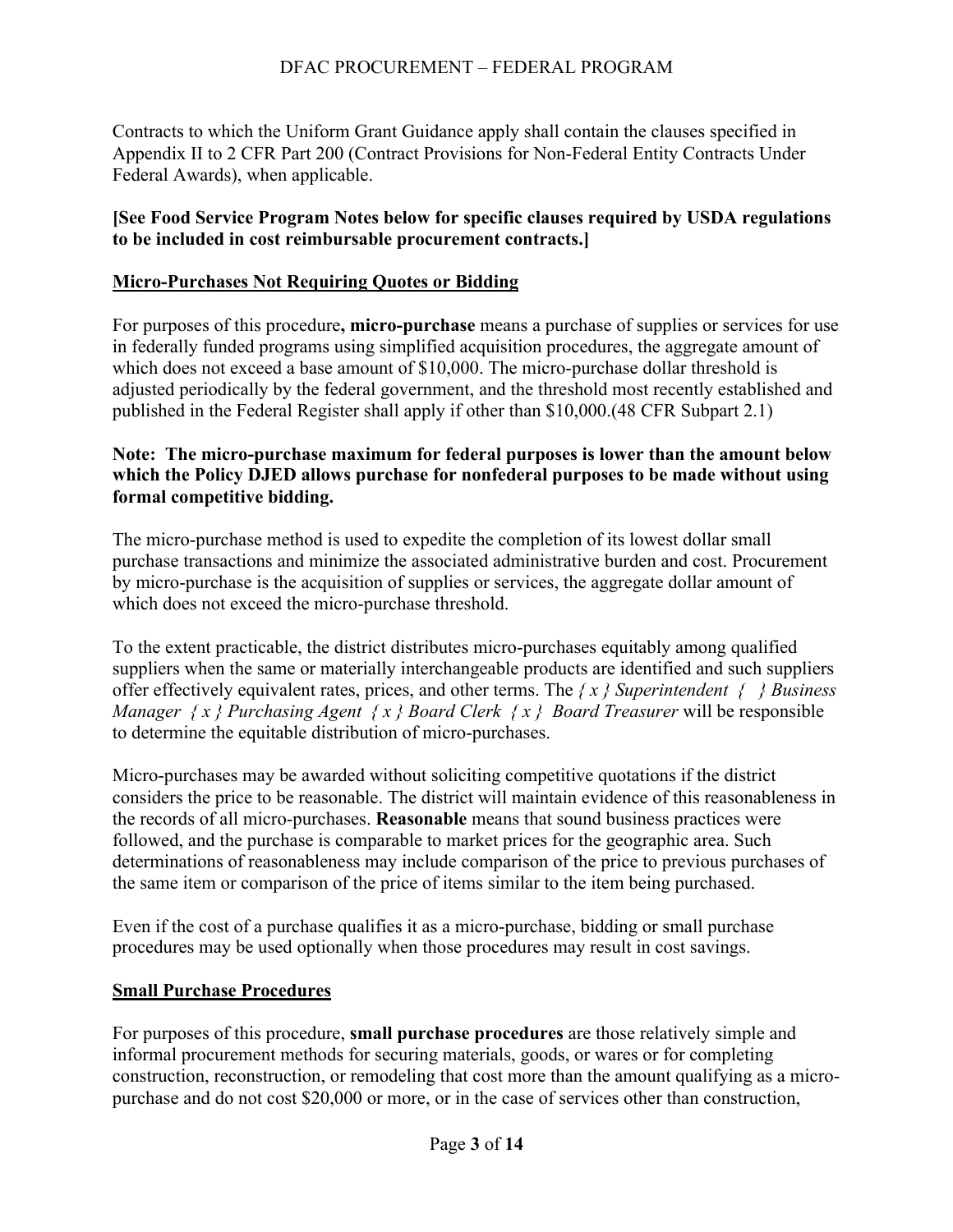reconstruction or remodeling, where the total cost does not exceed the \$250,000 federal Simplified Acquisition Threshold at which formal competitive bidding or competitive proposals are required. Small purchase procedures cannot be used for construction, reconstruction or remodeling costing \$20,000 or more or for the purchase of materials, goods or wares costing \$20,000 or more because the board policy and Kansas law requires formal competitive bidding at that level of cost.

The base amount at which bidding is required under state law for construction, reconstruction or remodeling or for the purchase of materials, goods or wares is \$20,000. (K.S.A. 72-1151)

# **The federal Simplified Acquisition Threshold at which competitive bidding or competitive proposals are required is adjusted periodically by the federal government, and the threshold most recently established and published in the Federal Register shall apply if other than \$250,000. (48 CFR Subpart 2.1)**

Because state law does not require **competitive** bidding for the purchase of services other than for construction, reconstruction or remodeling with a cost in excess of \$20.000, small purchase procedures, including a request for proposal (RFP) procedure, may be used for procurement of such other services except when the estimated total cost will be at or over the federal threshold at which formal competitive bidding or competitive proposals are required (\$250,000).

# **[See Food Service Program Notes below for exemption from bidding for purchases of perishable food items costing less than \$250,000.]**

# **Formal Competitive Bidding**

# **Publicly Solicited Sealed Competitive Bids:**

For construction, reconstruction, or remodeling or for the purchase of materials, goods or wares, sealed competitive bids are publicly solicited and awarded to the lowest responsible bidder as provided in Policy DJED when the total cost is estimated to be \$20,000 or more.

**Note: The amount at which formal competitive bidding or competitive proposals are required by federal regulations is much higher than the base amount at which the policy and state law requires competitive bidding. Therefore, the lower base amount specified by Policy DJED will be used for purchases of equipment or supplies, or for obtaining services for construction, reconstruction or remodeling costing \$20,000 or more.**

State law does not require bidding for the purchase of services other than for construction, reconstruction or remodeling regardless of total cost. For procurement of such other services for federally funded purposes to which the Uniform Grant Guidance applies, formal competitive bidding or competitive proposals will be used when the estimated total cost will be at or over the federal threshold of \$250,000.

The federal Simplified Acquisition Threshold at which competitive bidding or competitive proposals are required is adjusted periodically by the federal government, and the threshold most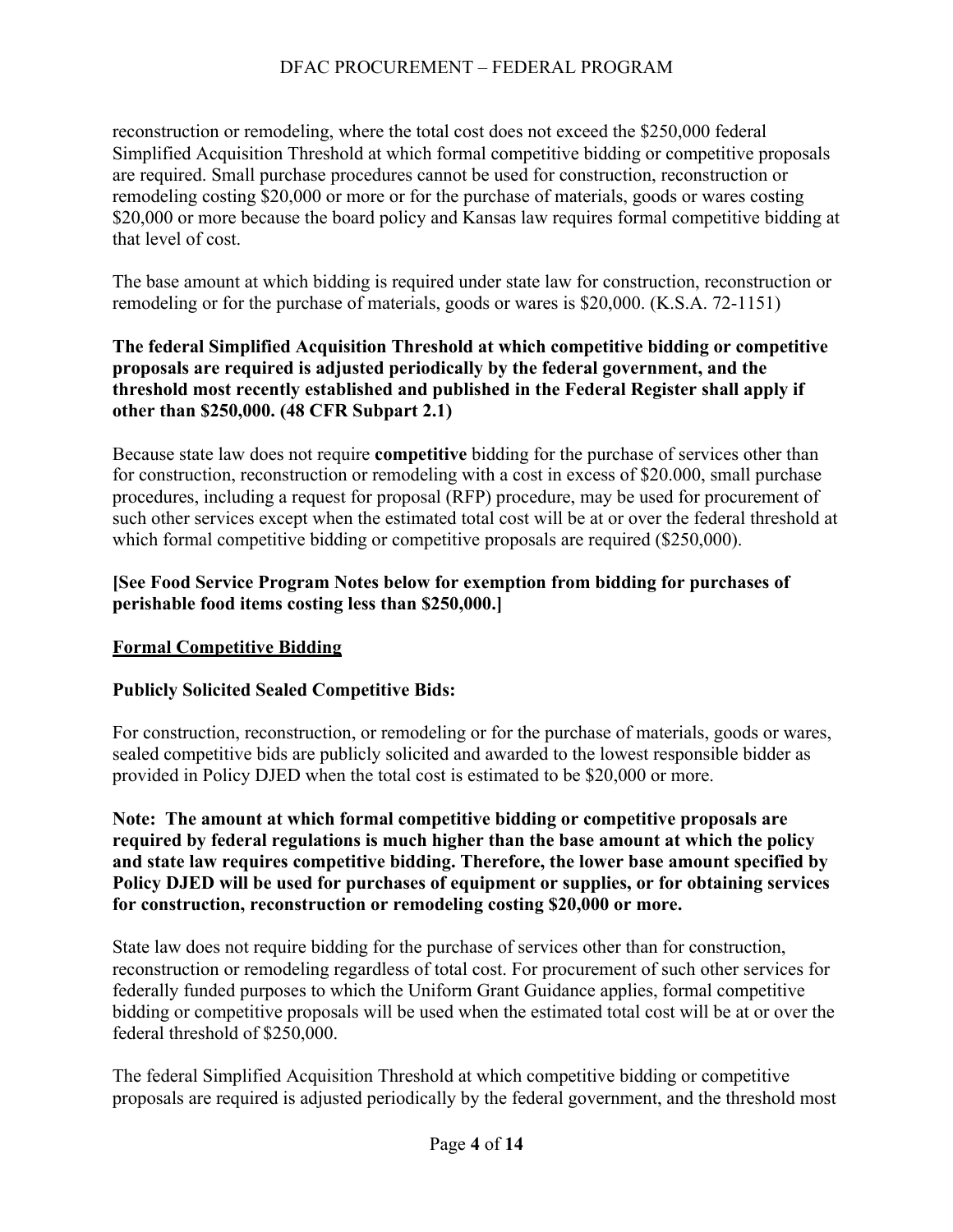recently established and published in the Federal Register shall apply if other than \$250,000. (48 CFR Subpart 2.1)

For procurement of services costing at or over the \$250,000 federal threshold other than for construction, reconstruction or remodeling, the use of competitive sealed bidding is considered feasible and appropriate when:

- 1. A complete, adequate, and realistic specification or purchase description is available;
- 2. Two (2) or more responsible bidders are willing and able to compete effectively for the business; and
- 3. The procurement lends itself to a firm fixed-price contract, and the selection of the successful bidder can be made principally on the basis of price.

Where specified in bidding documents, factors such as discounts, transportation cost, and life cycle costs must be considered in determining which bid is lowest. Payment discounts will only be used to determine the low bid when prior experience indicates that such discounts are usually taken advantage of. Any or all bids may be rejected if there is a sound documented reason.

# **[See Food Service Program Notes below for reference to state requirements regarding contracts with food service management companies and contractors of pre-plated meals.]**

# **Competitive Proposals**

State law does not require public school entities to solicit competitive bids for services other than for construction, reconstruction or remodeling, for which competitive bidding is required if the cost will be a base amount of \$20,000 or more.

Federal regulations allow the use of competitive proposals as an alternative to formal competitive bidding when conditions are not appropriate for the use of sealed bids.

In the case of services other than for construction, reconstruction or remodeling costing less than that threshold, the district may use small purchase procedures or micro-purchase procedures as applicable based on total cost. A request for proposal (RFP) process can also meet or exceed the small purchase competition requirements under state law and Policy DJED for the acquisition of services other than for construction, reconstruction or remodeling, and can be used if the total cost will be less than \$250,000.

When permitted, the technique of competitive proposals is normally conducted with more than one (1) source submitting an offer, and either a fixed price or cost-reimbursement type contract is awarded. Competitors' qualifications are evaluated, and the most qualified competitor is selected, subject to negotiation of fair and reasonable compensation. The district shall comply with other applicable state and federal law and regulations, board policy and administrative regulations or procedures regarding purchasing; the district may consult with the school solicitor or other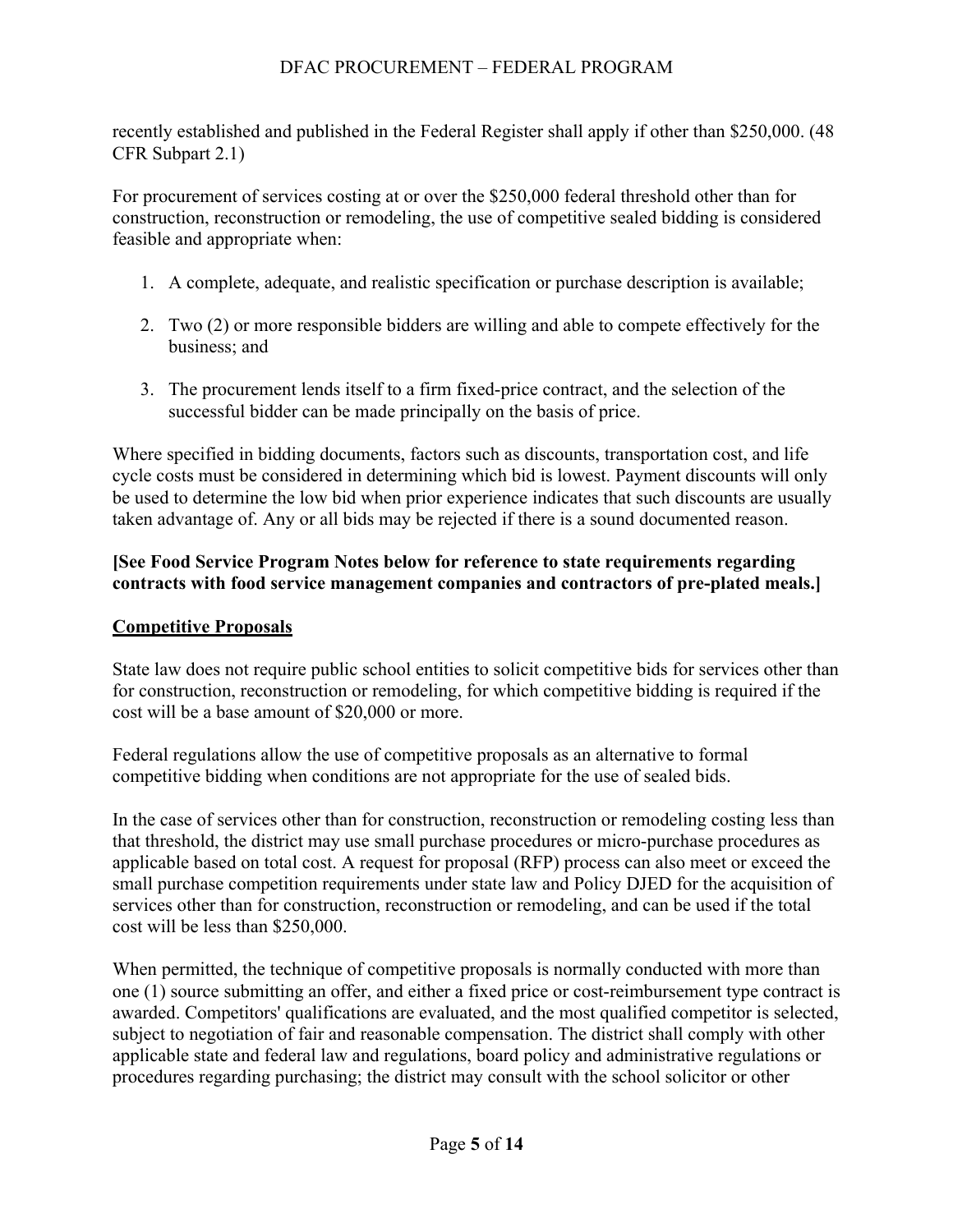qualified counsel in determining the required process for purchasing through competitive proposals when necessary.

If this method is used, the following requirements apply:

- 1. Requests for proposals must be publicized and identify all evaluation factors and their relative importance. Any response to publicized requests for proposals must be considered to the maximum extent practical.
- 2. Proposals must be solicited from an adequate number of qualified sources.
- 3. There must be a written method for conducting technical evaluations of the proposals received and for selecting recipients.
- 4. Contracts must be awarded to the responsible firm whose proposal is most advantageous to the program, with price and other factors considered.
- 5. Competitive proposal procedures for qualifications-based procurement of architectural/engineering (A/E) professional services whereby competitors' qualifications are evaluated and the most qualified is selected, subject to negotiation of fair and reasonable compensation, are allowed. The method where price is not used as a selection factor can only be used in procurement of A/E professional services and cannot be used to purchase other services through A/E firms.

Competitive proposals shall be evaluated by the *{ x } Superintendent { } Business Manager { } Federal Programs Coordinator* based on factors including but not limited to:

- 1. Cost.
	- *{ x} Experience of contractor.*
	- *{ x} Availability.*
	- *{ x } Personnel qualifications.*
	- *{ x } Financial stability.*
	- *{ x } Minority business, women's business enterprise, or labor surplus area firm status.*
	- *{ x } Project management expertise.*
	- *{ x } Understanding of district needs.*
	- *{ } Other \_\_\_\_\_\_\_\_\_\_\_\_\_\_\_\_\_\_\_\_\_\_.*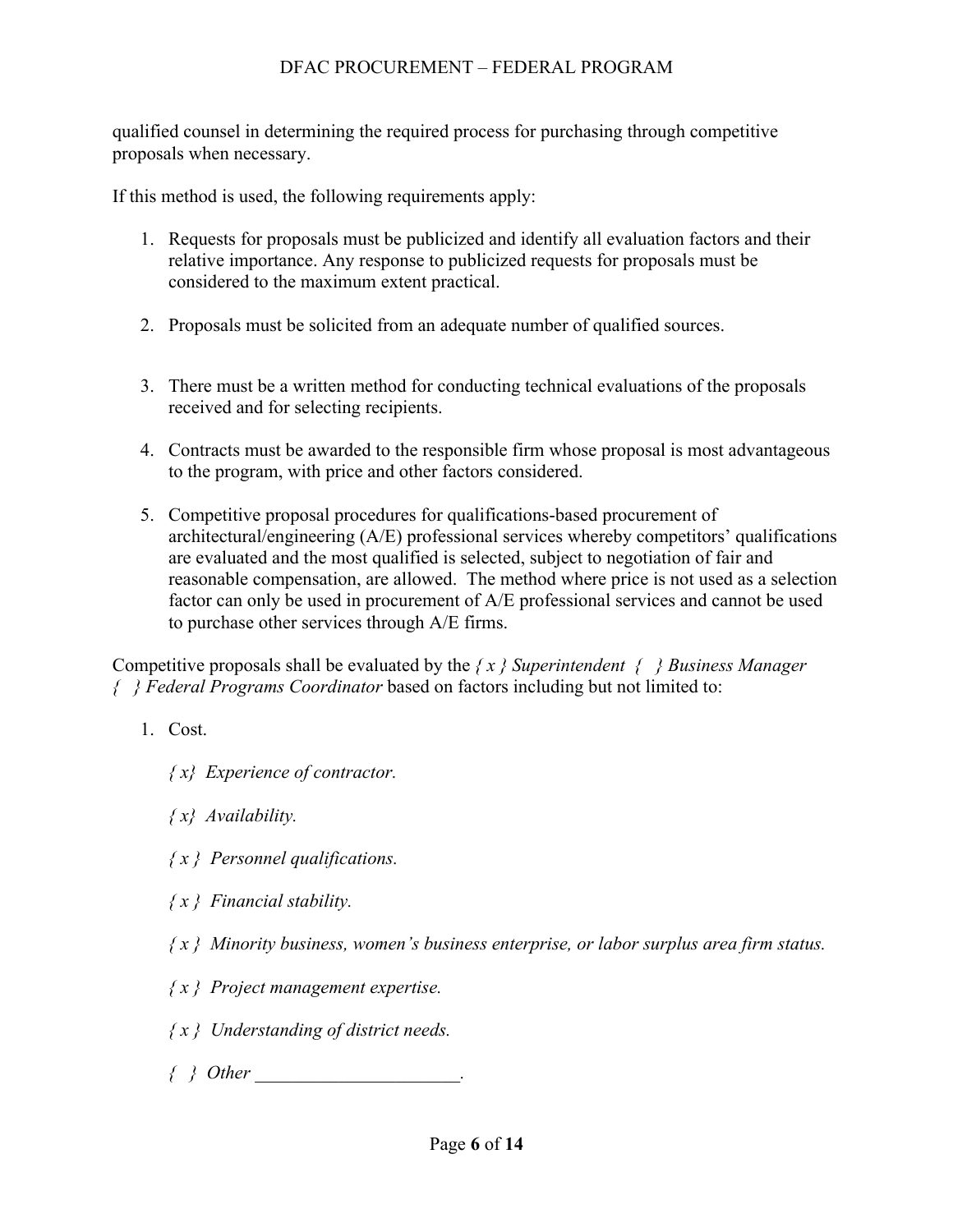Evaluations shall be completed in a timely manner, documented and shall be reviewed by the *{ } Board { x } Superintendent { } Business Manager { } Federal Programs Coordinator { } school solicitor*.

# **Contract/Price Analysis**

The district performs a cost or price analysis in connection with every procurement action in excess of \$250,000, including contract modifications. (2 CFR Sec. 200.323(a)).

A **cost analysis** generally means evaluating the separate cost elements that make up the total price, while a **price analysis** means evaluating the total price, without looking at the individual cost elements.

The method and degree of analysis is dependent on the facts surrounding the particular procurement situation; however, the *{ x } Superintendent { } Business Manager { } Federal Programs Coordinator* must come to an independent estimate prior to receiving bids or proposals. (2 CFR Sec. 200.323(a)). As part of the analysis, the superintendent will enact established business practices which may include evaluation of similar prior procurements and a review process.

# **Negotiated Profit**

**In any procurement in which there has been no price competition, or in which a costanalysis is performed, profit must be negotiated separately as an element of price. Accordingly, solicitations of bids, proposals or quotes shall require that bids, proposals or quotes be limited to costs other than profit, and exclude profit.**

To establish a fair and reasonable profit, consideration is given to the complexity of the work to be performed, the risk borne by the contractor, the contractor's investment, the amount of subcontracting, the quality of its record of past performance, and industry profit rates in the surrounding geographical area for similar work. (2 CFR Sec. 200.323(b)).

**When profit must be negotiated as a separate element of the total price, it shall be negotiated by the** *{ x } Superintendent { } Business Manager { } Federal Programs Coordinator.*

# **Noncompetitive Proposals (Sole Sourcing)**

**Procurement by noncompetitive proposals** means procurement through solicitation of a proposal from only one (1) source and may be used only when one or more of the following circumstances apply:

- 1. The item is available only from a single source.
- 2. The public exigency or emergency for the requirement will not permit a delay resulting from competitive solicitation. An **emergency** exists whenever the time required for the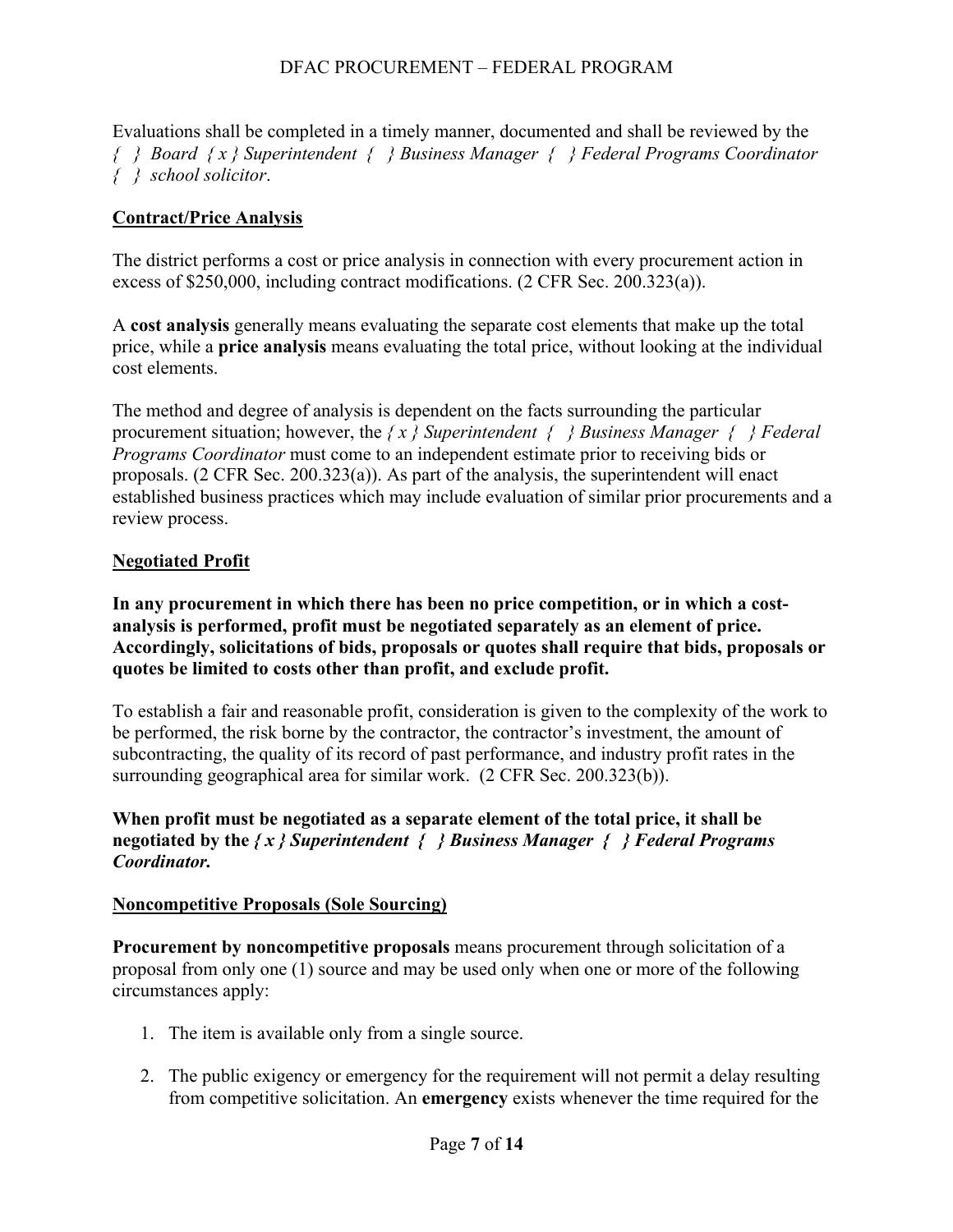board to act in accordance with regular procedures would endanger life or property or threaten continuance of existing school classes.

- 3. The federal awarding agency or pass-through entity expressly authorizes noncompetitive proposals in response to a written request from the district.
- 4. After solicitation of a number of sources, the district determines the competition is inadequate.

In addition to standard procurement policy and procedures, the district will document the grounds for using the noncompetitive method in lieu of an otherwise required competitive method of procurement, which may include written confirmation from the contractor as the sole source of the item. Documentation must be submitted to and maintained by the district office.

All noncompetitive proposals will ultimately be approved by the board. The district may utilize legal advice regarding noncompetitive proposals.

Profit must be negotiated separately for noncompetitive proposals, and a cost or price analysis will also be performed for noncompetitive proposals when the price exceeds \$250,000.

# **Purchase Cards**

The district approves the use of procurement cards for permissible purchases by designated employees to improve the efficiency of purchasing activities, reduce processing expenses, improve controls for small-dollar purchases, and streamline contractor payment.

Procurement cards may be used for purchases under federal programs.

# **Full and Open Competition**

All procurement transactions must be conducted in a manner providing full and open competition consistent with 2 CFR Sec. 200.319. In order to ensure objective contractor performance and eliminate unfair competitive advantage, contractors that develop or draft specifications, requirements, statements of work, or invitations for bids or requests for proposals must be excluded from competing for such procurements. Some of the situations considered to be restrictive of competition include but are not limited to:

- 1. Placing unreasonable requirements on firms in order for them to qualify to do business.
- 2. Requiring unnecessary experience and excessive bonding.
- 3. Noncompetitive pricing practices between firms or between affiliated companies.
- 4. Noncompetitive contracts to consultants that are on retainer contracts.
- 5. Organizational conflicts of interest.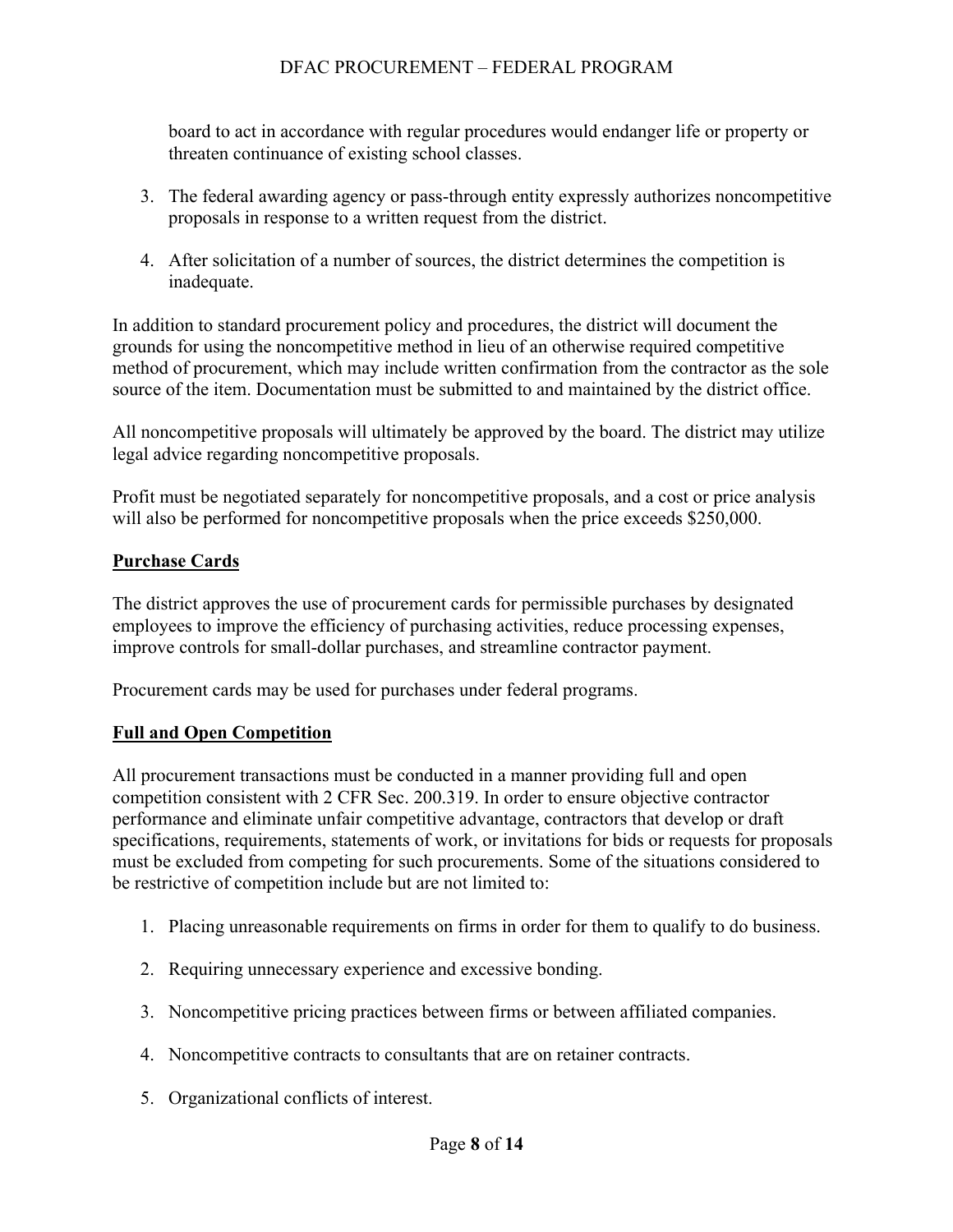- 6. Specifying only a "brand name" product instead of allowing "an equal" product to be offered and describing the performance or other relevant requirements of the procurement.
- 7. Any arbitrary action in the procurement process.

## **Minority Businesses, Women's Business Enterprises, Labor Surplus Area Firms**

The district must take necessary affirmative steps to assure that minority businesses, women's business enterprises, and labor surplus area firms are used when possible. Affirmative steps must include: (2 CFR Sec. 200.321)

- 1. Placing qualified small and minority business and women's business enterprises on solicitation lists.
- 2. Assuring that small and minority businesses, and women's business enterprises are solicited whenever they are potential sources.
- 3. Dividing total purchasing requirements, when economically feasible, into smaller tasks or quantities to permit maximum participation by small and minority business and women's business enterprises.
- 4. Establishing delivery schedules, where the requirement permits, which encourage participation by small and minority businesses and women's business enterprises.
- 5. Using the services and assistance, as appropriate, of such organizations as the Small Business Administration and the Minority Business Development Agency of the Department of Commerce.
- 6. Requiring the prime contractor, if subcontracts are let, to take the affirmative steps listed above.

# **Geographical Preferences Prohibited**

The district must conduct procurements in a manner that prohibits the use of statutorily or administratively imposed state, local, or tribal geographical preferences in the evaluation of bids or proposals for purchases made with federal funds, except in those cases where applicable federal statutes expressly mandate or encourage geographic preference. When contracting for architectural and engineering (A/E) services, geographic location may be a selection criterion provided its application leaves an appropriate number of qualified firms, given the nature and size of the project, to compete for the contract.

# **[See Food Service Program Notes below for permissibility of geographic preferences and "Buy American" practices in purchasing certain food products]**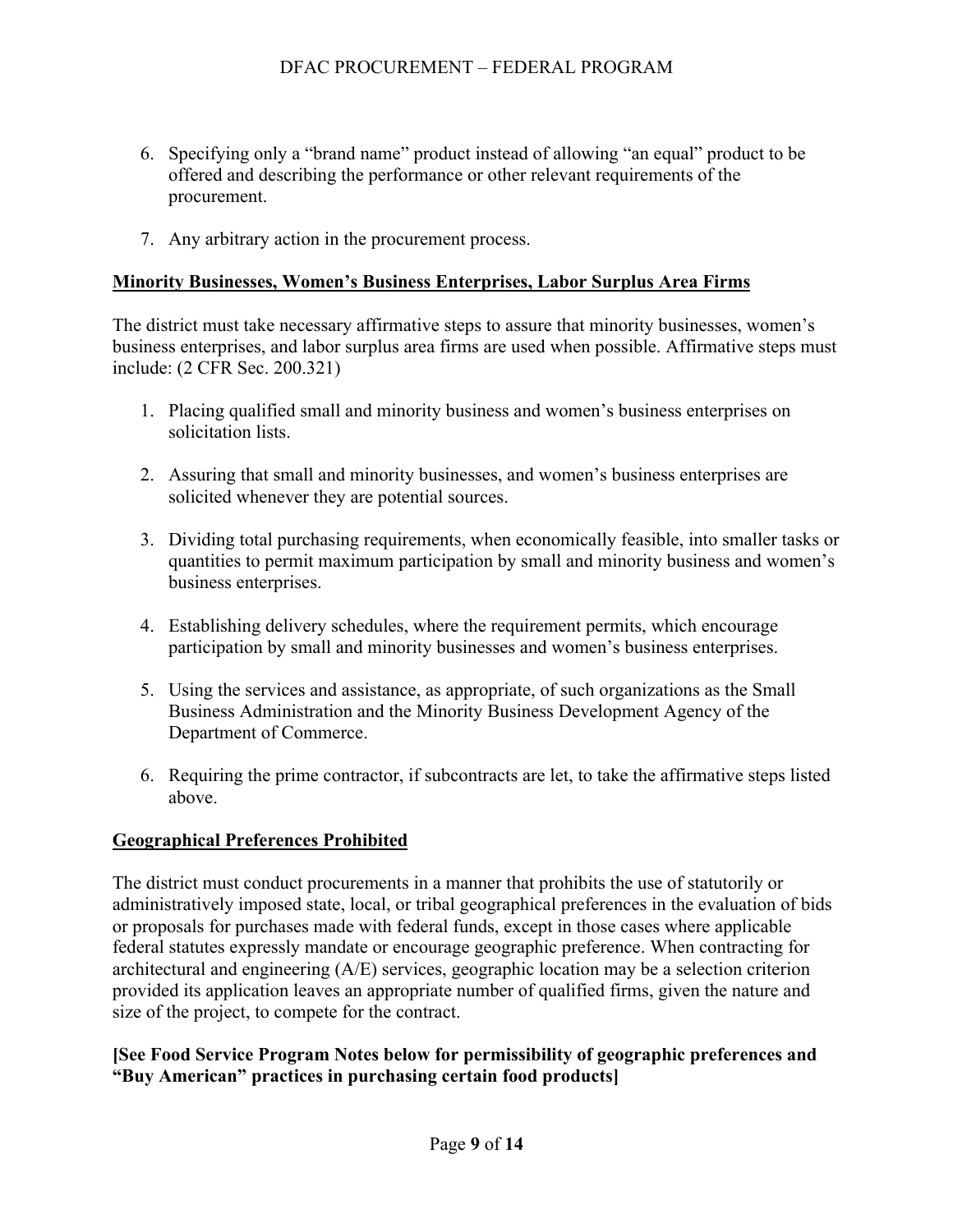# **Prequalified Lists**

The district must ensure that all prequalified lists of persons, firms, or products which are used in acquiring goods and services are current and include enough qualified sources to ensure maximum open and free competition. Also, the district must not preclude potential bidders from qualifying during the solicitation period.

## [**See Food Service Program Notes below for reference to state requirements regarding contracts with food service management companies and contractors of pre-plated meals.]**

### **Solicitation Language**

The district must ensure that all solicitations incorporate a clear and accurate description of the technical requirements for the material, product, or service to be procured. Such description must not, in competitive procurements, contain features which unduly restrict competition. The description may include a statement of the qualitative nature of the material, product or service to be procured and, when necessary, must set forth those minimum essential characteristics and standards to which it must conform if it is to satisfy its intended use. Detailed product specifications should be avoided if possible.

When it is impractical or uneconomical to make a clear and accurate description of the technical requirements, a "brand name or equivalent" description may be used to define the performance or other salient requirements of procurement. The specific features of the named brand which must be met by offers must be clearly stated; and identify all requirements which the offerors must fulfill and all other factors to be used in evaluating bids or proposals.

# **Avoiding Acquisition of Unnecessary or Duplicative Items**

The district must avoid the acquisition of unnecessary or duplicative items. Additionally, consideration must be given to consolidating or breaking out procurements to obtain a more economical purchase; and, where appropriate, an analysis must be made of leases versus purchase alternatives, and any other appropriate analysis to determine the most economical approach.

These considerations are given as part of the process to determine the allowability of each purchase made with federal funds. Such considerations are accessible in the procedure to Policy DFAC: Allowability of Costs – Federal Programs.

# **Use of Intergovernmental Agreements and Cooperative Purchasing**

To foster greater economy and efficiency, the district enters into state and local intergovernmental agreements where appropriate for cooperative purchasing or use of common or shared goods and services, as permitted by the Intergovernmental Cooperation Act**.**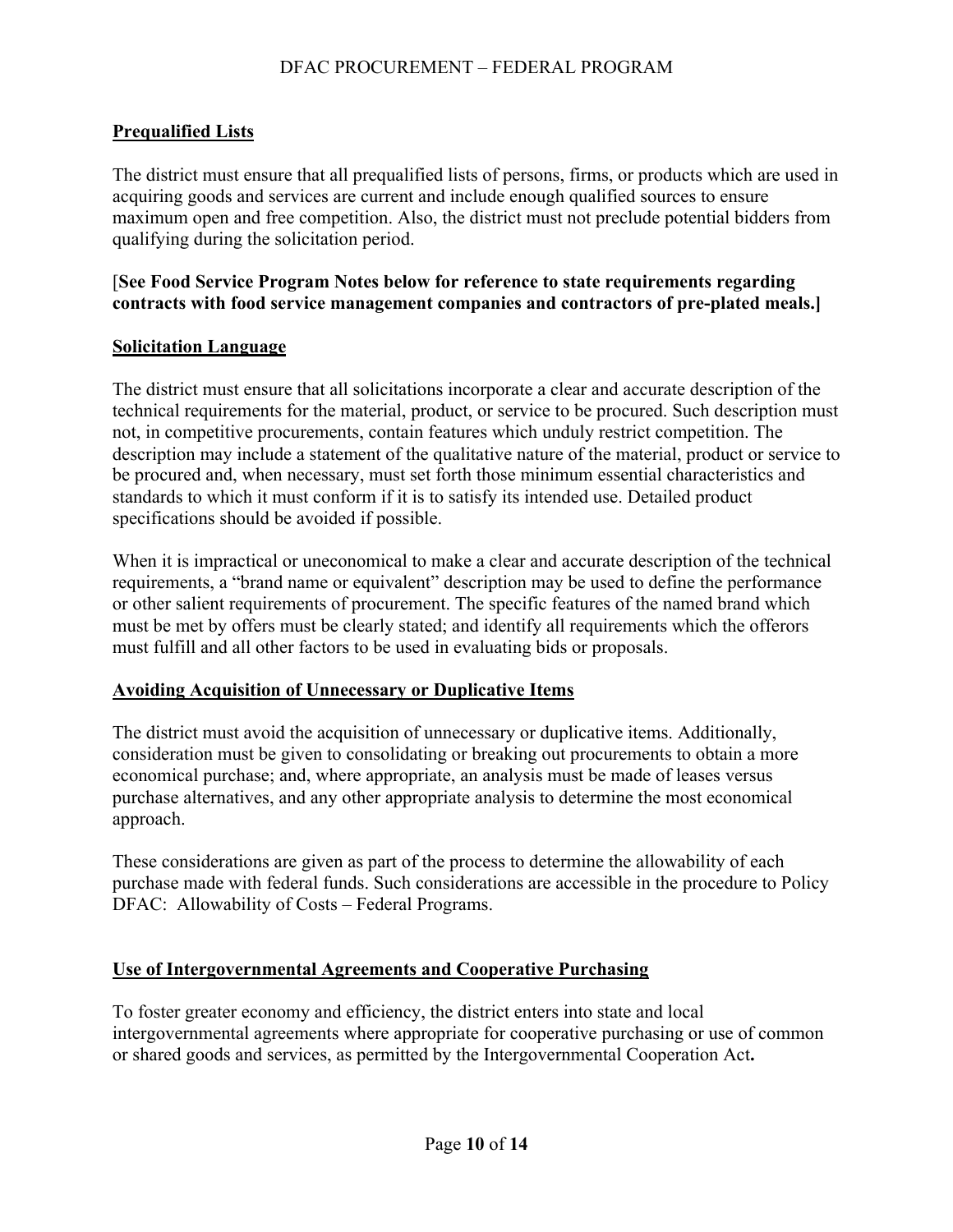When procuring supplies or services for federally funded purposes to which the Uniform Grant Guidance applies, the district shall verify that the organization conducting the procurement pursuant to such agreements complies with the applicable procurement methods, requirements, and standards of the Uniform Grant Guidance as outlined in this procedure.

## **Use of Federal Excess and Surplus Property**

The district considers the use of federal excess and surplus property in lieu of purchasing new equipment and property whenever such use is feasible and reduces project costs.

## **Debarment and Suspension**

The district awards contracts only to responsible contractors possessing the ability to perform successfully under the terms and conditions of a proposed procurement. Consideration will be given to such matters as contractor integrity, compliance with public policy, record of past performance, and financial and technical resources.

## **[See Food Service Program Notes below for reference to state requirements regarding contracts with food service management companies and contractors of pre-plated meals.]**

The district may not subcontract with or award subgrants to any person or company who is debarred or suspended. For all contracts over \$25,000 the district verifies that the contractor with whom the district intends to do business is not excluded or disqualified. (2 CFR Part 200, Appendix II, and 2 CFR Sec. 180.220 and 180.300).

All successful contractors must provide written certification that they have not been suspended or debarred from federal projects. The *{ x } Business Manager { } Federal Programs Coordinator* will be responsible for verification. Such verification may include accessing the online federal System for Award Management (SAM) to determine whether any relevant party is subject to any suspension or debarment restrictions.

# **Maintenance of Procurement Records**

The district must maintain records sufficient to detail the history of all procurements. These records will include, but are not necessarily limited to the following: rationale for the method of procurement, selection of contract type, contractor selection or rejection, the basis for the contract price (including a cost or price analysis), and verification that the contractor is not suspended or debarred.

Maintenance of records of procurement will be governed by board Policies CN and DFAC.

# **Time and Materials Contracts**

The district may use a time and materials type contract only: (1) after a determination that no other contract is suitable; and (2) if the contract includes a ceiling price that the contractor exceeds at its own risk. **Time and materials type contract** means a contract whose cost to the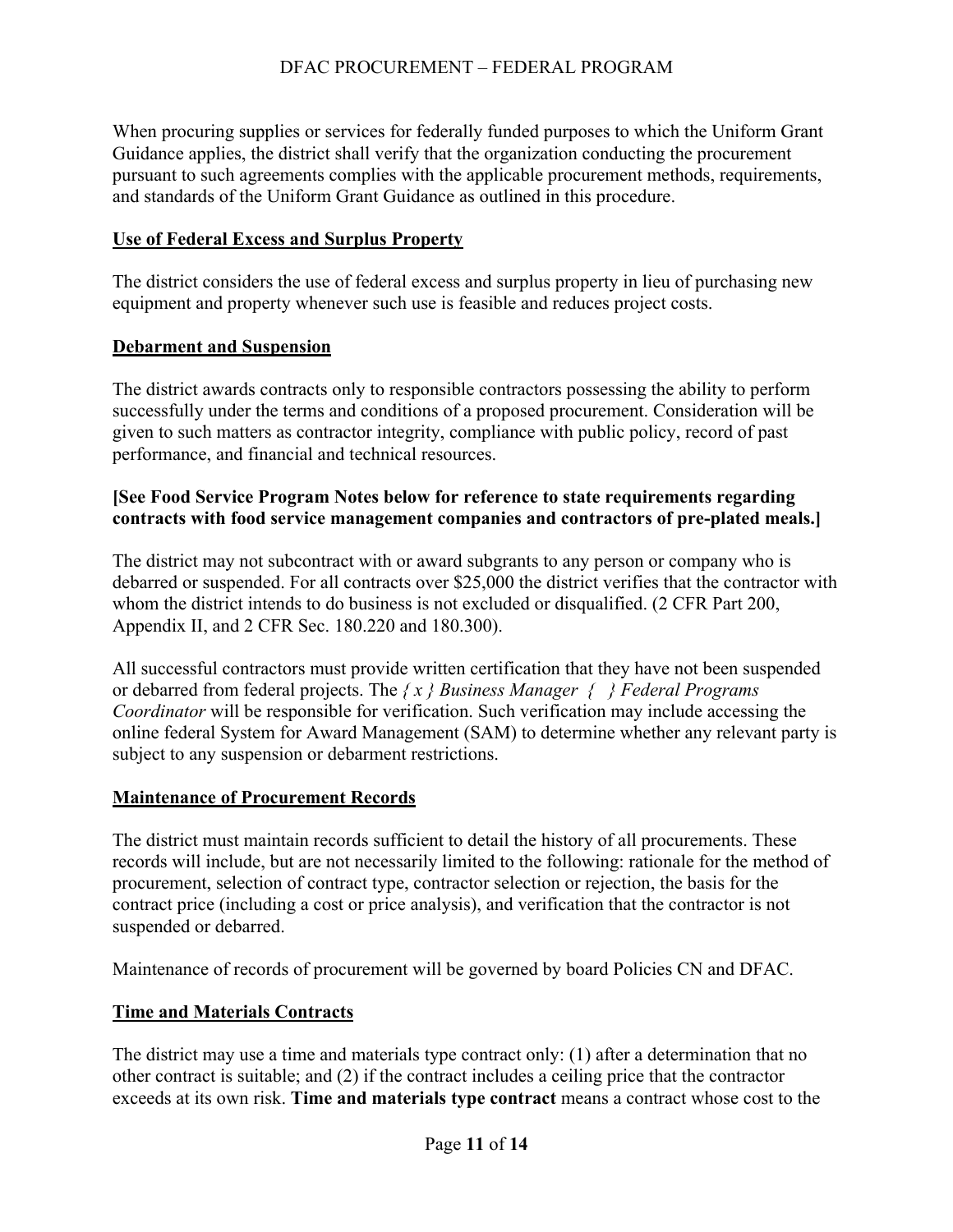district is the sum of: the actual costs of materials, and direct labor hours charged at fixed hourly rates that reflect wages, general and administrative expenses, and profit.

Since this formula generates an open-ended contract price, a time-and-materials contract provides no positive profit incentive to the contractor for cost control or labor efficiency. Therefore, each contract must set a ceiling price that the contractor exceeds at its own risk. Further, the district must assert a high degree of oversight to obtain reasonable assurance that the contractor is using efficient methods and effective cost controls.

# **Settlements of Issues Arising Out of Procurements**

The district alone is responsible, in accordance with good administrative practice and sound business judgment, for the settlement of all contractual and administrative issues arising out of procurements. These issues include, but are not limited to, source evaluation, protests, disputes, and claims. These standards do not relieve the district of any contractual responsibilities under its contracts. Violations of law will be referred to the local, state, or federal authority having proper jurisdiction.

# **Protest Procedures to Resolve Dispute**

The district maintains protest procedures to handle and resolve disputes relating to procurements and, in all instances, discloses information regarding the protest to the awarding agency. Protest procedures will be acted on in accordance with current state law and regulations, board policy and administrative regulations and procedures, and the advice of the board's legal counsel.

# **Food Service Program Notes:**

# *Exemption from Bidding for Perishable Food Items -*

Kansas law exempts purchases of food and foodstuffs necessary for the implementation or operation of any child nutrition program from bidding requirements. Bidding for such items is required only if the cost would be at or over the federal threshold at which formal competitive bidding is required (\$250,000). Small purchase procedures may be used for purchases below \$250,000, or micro-purchase procedures for purchases below \$10,000. Use of bidding should be considered as an option if it is feasible and likely to result in cost savings.

# *Geographic Preferences -*

The district is permitted to apply a geographic preference when procuring unprocessed, locally grown or locally raised agricultural products. When a geographic preference is applied, the district has discretion to determine the local area to which the geographic preference option will be applied.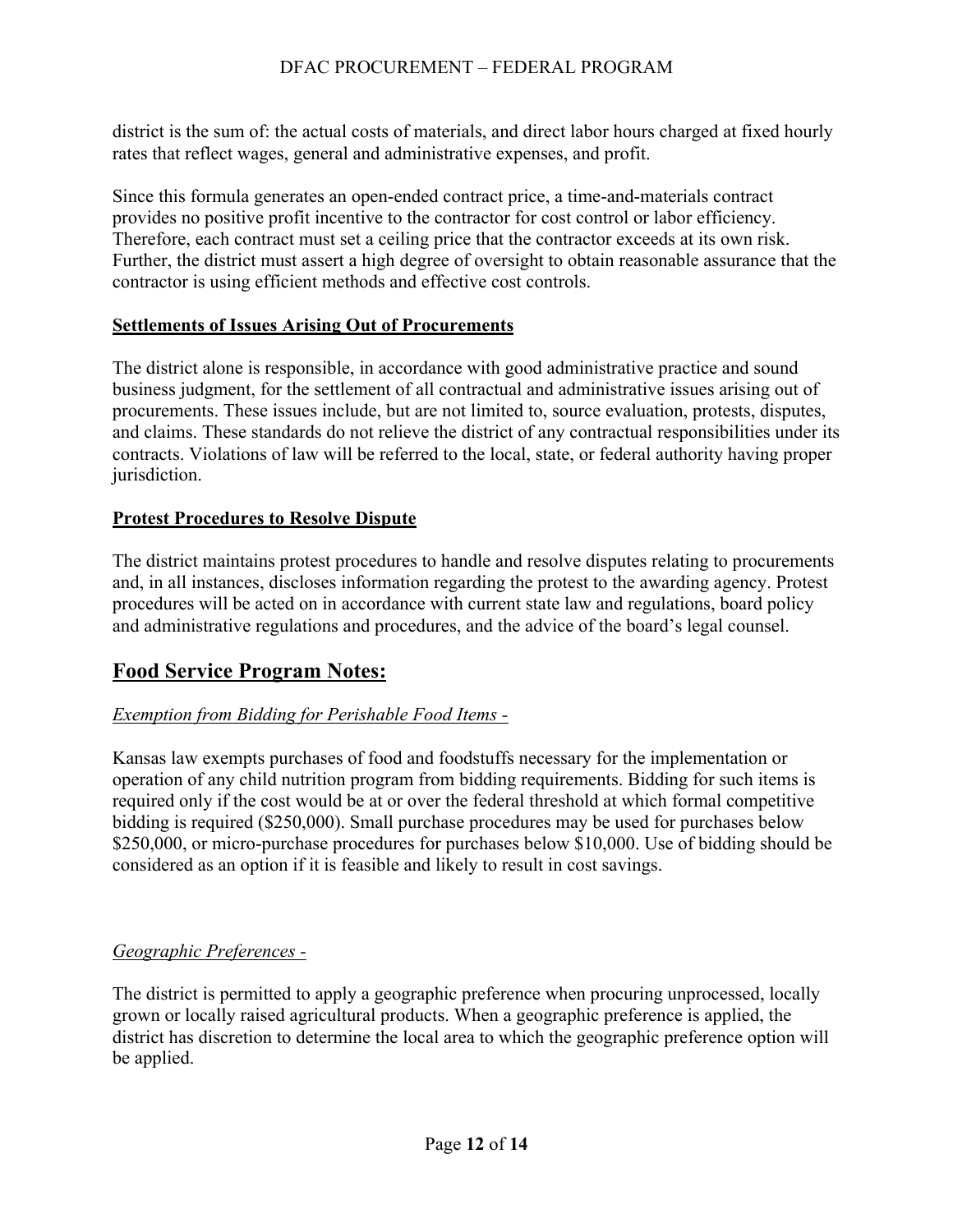**Unprocessed locally grown or locally raised agricultural products** means only those agricultural products that retain their inherent character. The effects of the following food handling and preservation techniques shall not be considered as changing an agricultural product into a product of a different kind or character: cooling; refrigerating; freezing; size adjustment made by peeling, slicing, dicing, cutting, chopping, shucking, and grinding; forming ground products into patties without any additives or fillers; drying/dehydration; washing; packaging (such as placing eggs in cartons), vacuum packing and bagging (such as placing vegetables in bags or combining two (2) or more types of vegetables or fruits in a single package); the addition of ascorbic acid or other preservatives to prevent oxidation of produce; butchering livestock and poultry; cleaning fish; and the pasteurization of milk. (7 CFR Sec. 210.21, 215.14a, 220.16)

## *Buy American -*

The district shall purchase, to the maximum extent practicable, domestic commodities or products for food service purposes. The term **domestic commodity or product** means: (7 CFR Sec. 210.21, 220.16)

- 1. An agricultural commodity that is produced in the United States; and
- 2. A food product that is processed in the United States substantially using agricultural commodities that are produced in the United States.

# *Mandatory Contract Clauses -*

The following provisions shall be included in all cost reimbursable contracts for food services purchases, including contracts with cost reimbursable provisions, and in solicitation documents prepared to obtain offers for such contracts: (7 CFR Sec. 210.21, 215.14a, 220.16)

- 1. Allowable costs will be paid from the nonprofit school food service account to the contractor net of all discounts, rebates and other applicable credits accruing to or received by the contractor or any assignee under the contract, to the extent those credits are allocable to the allowable portion of the costs billed to the school food authority;
- 2. (a) The contractor must separately identify for each cost submitted for payment to the school food authority the amount of that cost that is allowable (can be paid from the nonprofit school food service account) and the amount that is unallowable (cannot be paid from the nonprofit school food service account); or

(b) The contractor must exclude all unallowable costs from its billing documents and certify that only allowable costs are submitted for payment and records have been established that maintain the visibility of unallowable costs, including directly associated costs in a manner suitable for contract cost determination and verification;

3. The contractor's determination of its allowable costs must be made in compliance with the applicable departmental and program regulations and Office of Management and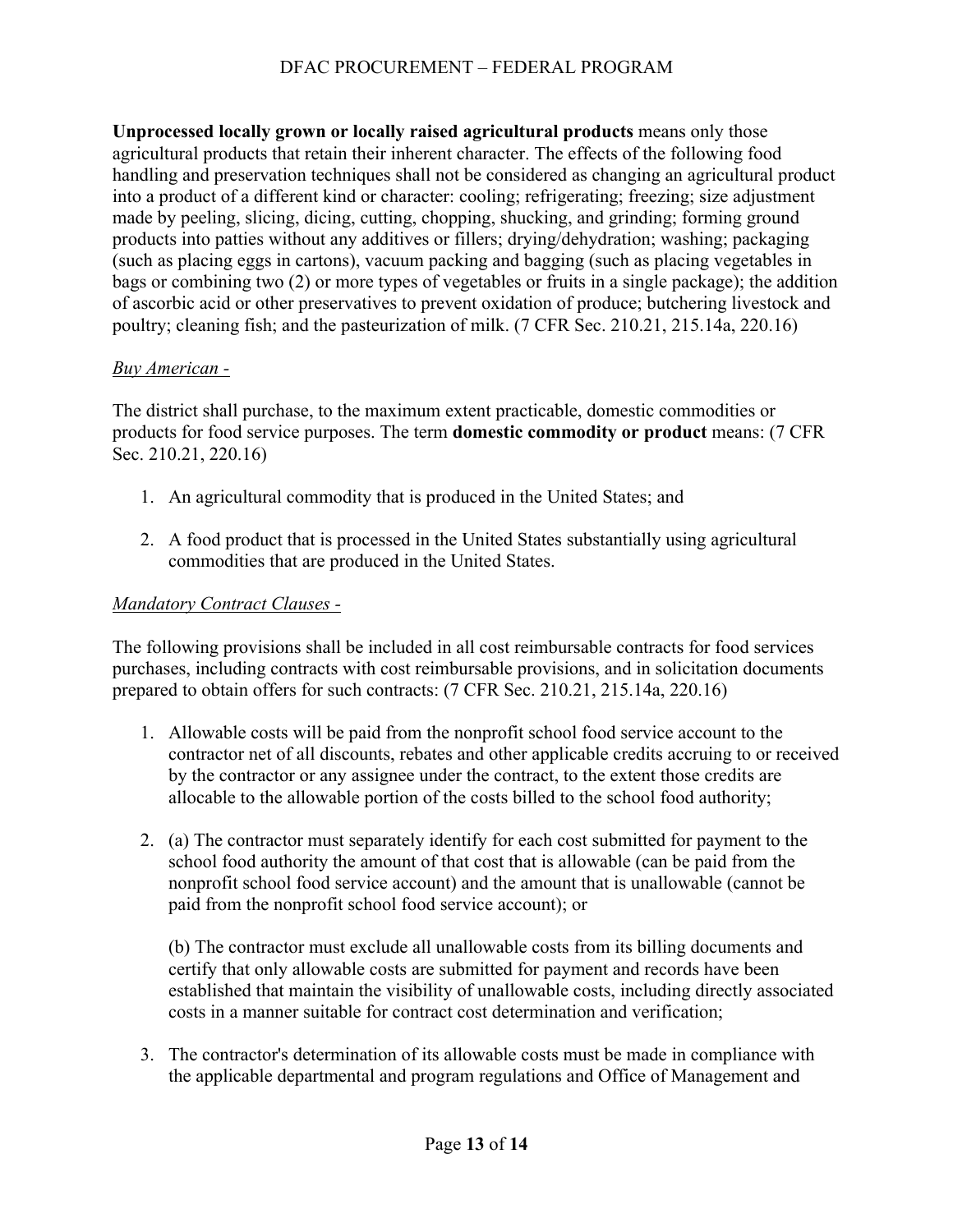Budget cost circulars;

- 4. The contractor must identify the amount of each discount, rebate and other applicable credit on bills and invoices presented to the school food authority for payment and individually identify the amount as a discount, rebate, or in the case of other applicable credits, the nature of the credit. If approved by the state agency, the school food authority may permit the contractor to report this information on a less frequent basis than monthly, but no less frequently than annually;
- 5. The contractor must identify the method by which it will report discounts, rebates and other applicable credits allocable to the contract that are not reported prior to conclusion of the contract; and
- 6. The contractor must maintain documentation of costs and discounts, rebates and other applicable credits, and must furnish such documentation upon request to the school food authority, the state agency, or the department.

# *Contracts with Food Service Management Companies -*

Procedures for selecting and contracting with a food service management company (FSMC) shall comply with guidance provided by the Kansas State Department of Education, Division of Child Nutrition and Wellness, including standard forms, procedures and timelines for solicitation, selection and approval of proposals and contracts. (7 CFR Sec. 210.16, 210.19, 210.21, 215.14a, 220.16)

# *Pre-Plated Meals -*

Procedures for selecting and contracting with contractors of pre-plated meals shall comply with guidance provided by the Kansas State Department of Education, Division of Child Nutrition and Wellness, including standard forms, procedures and timelines for solicitation, selection and approval of proposals and contracts. (7 CFR Sec. 210.16, 210.19, 210.21, 220.16)

Approved: July 12, 2021

KASB Recommendation  $-6/17$ ;  $6/18$ ;  $6/21$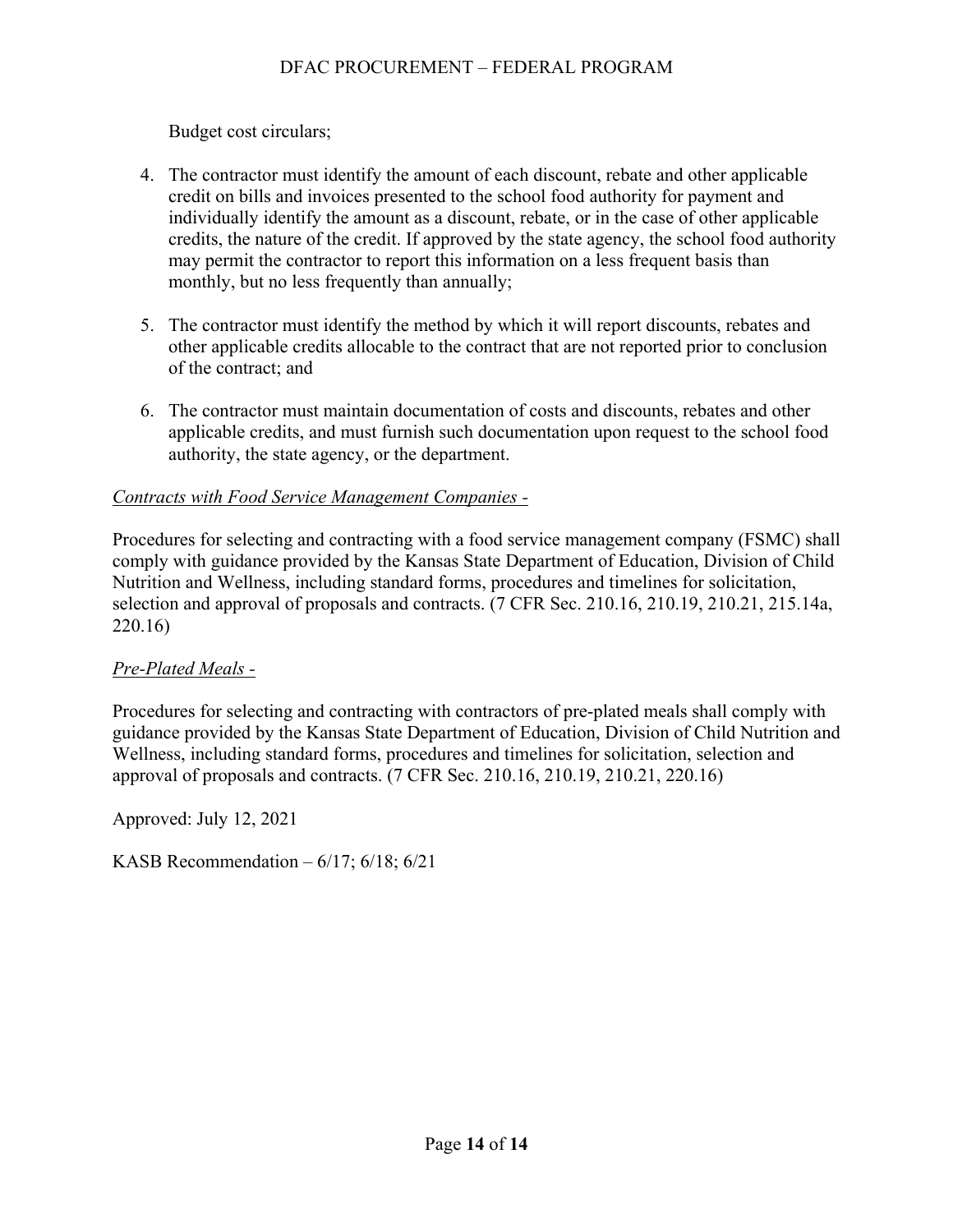#### **DFE Investment of Funds DFE**

The investment of school district monies shall be the responsibility of the superintendent, business manager, and/or the district treasurer.

Any monies not immediately required for the purposes for which the monies were collected or received may be invested as provided by current statute.

### Posting Securities

All investments of district monies shall be secured to 100% of the amount of district monies by F.D.I.C. coverage, a pledge of direct federal obligations, or direct guarante ed federal agency deposits in accordance with requirements of state law. Exceptions to the required posting of securities shall be only as provided by law and with approval of the board.

All offerings of monies for investment shall state the amount to be invested and the maturity date of each investment.

All banks and savings and loan associations (hereafter "financial institution(s)") with main or branch offices located within the district and the county or counties in which part of the district is located shall be given an opportunity to respond to requests for proposals on monies offered for investment. All responses shall be directed to the superintendent and shall be specified on the basis of simple interest.

#### Distribution of monies for investment shall be as follows:

The treasurer or other person designated by the board shall inform each eligible financial institution of the total amount of money to be invested on a specified date and the maturity date of the investment. Each financial institution responding shall submit a single proposal of the rate of interest it would pay on all or part of the funds to be invested.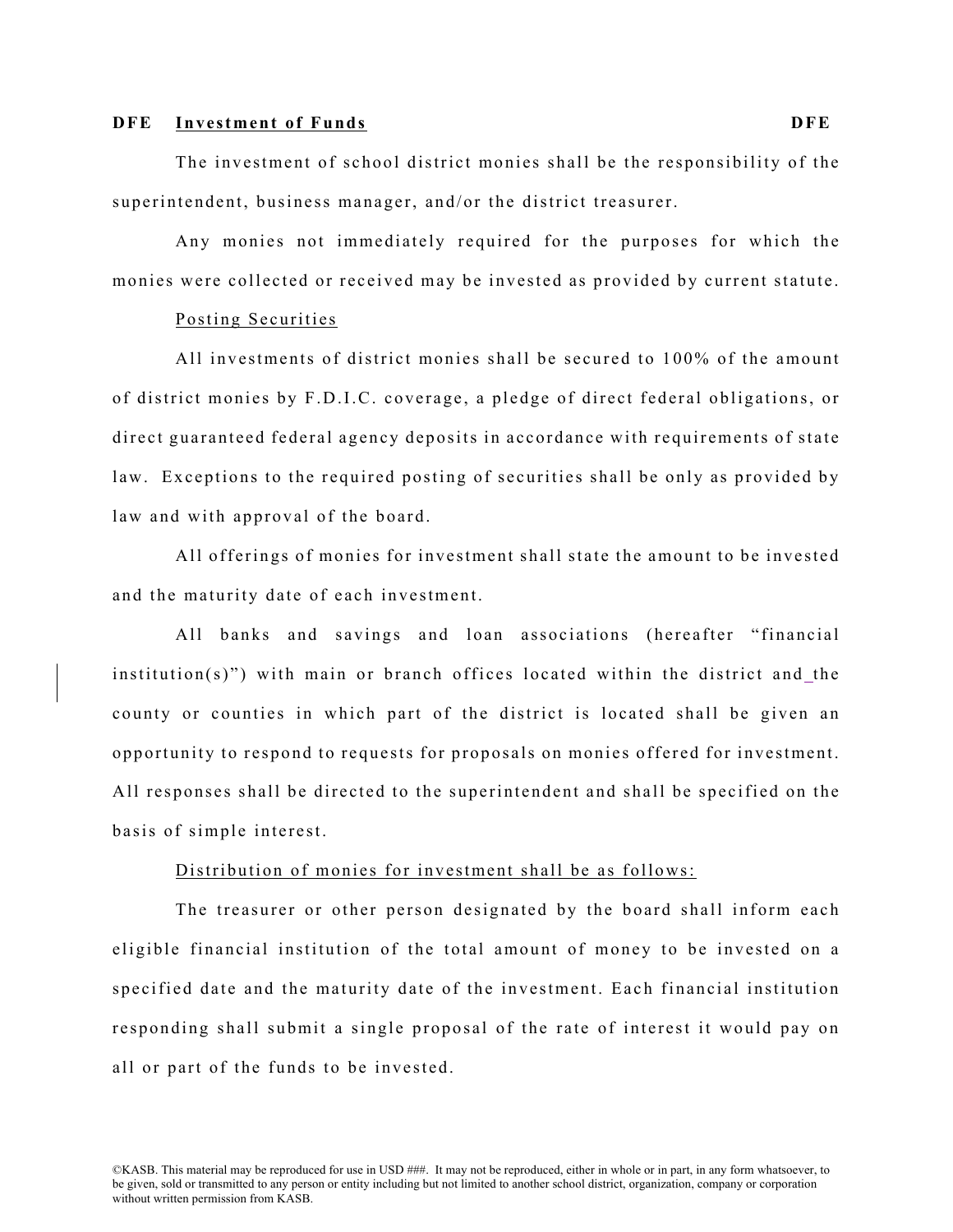#### **DFE Investment of Funds DFE- 2**

Monies shall be invested with the financial institution offering the highest interest rate in such amount as the financial institution will accept, and any remaining amounts shall be invested with the financial institution(s) offering the next highest interest rates in such amounts as it will accept until all funds offered for investment are invested. No financial institution shall be eligible to receive any funds in the same offering at a rate lower than its proposal rate.

No proposal less than the most recently determined investment rate as defined in K.S.A. 12-1675a shall be accepted unless otherwise authorized by K.S.A. 12- 1675. No funds will be invested for maturities of more than two years.

Any monies not otherwise invested in eligible financial institutions located in the district due to their inability, for whatever reason, to accept the funds, shall be invested in secured deposits in financial institutions which have offices located in counties in which a part of the school district is located.

Any monies not invested in financial institutions in the district or located in counties in which a part of the school district is located may be invested as authorized by Kansas law.

Monies available for reinvestment as a result of maturities may be reinvested with the financial institution holding such monies provided the financial institution agrees to pay the same or higher rate as that offered by the highest proposal at the time the requests for proposals were accepted.

In the event of identical high proposals, the allocation of monies to be invested between the financial institutions offering the high proposals shall be at the discretion of the superintendent.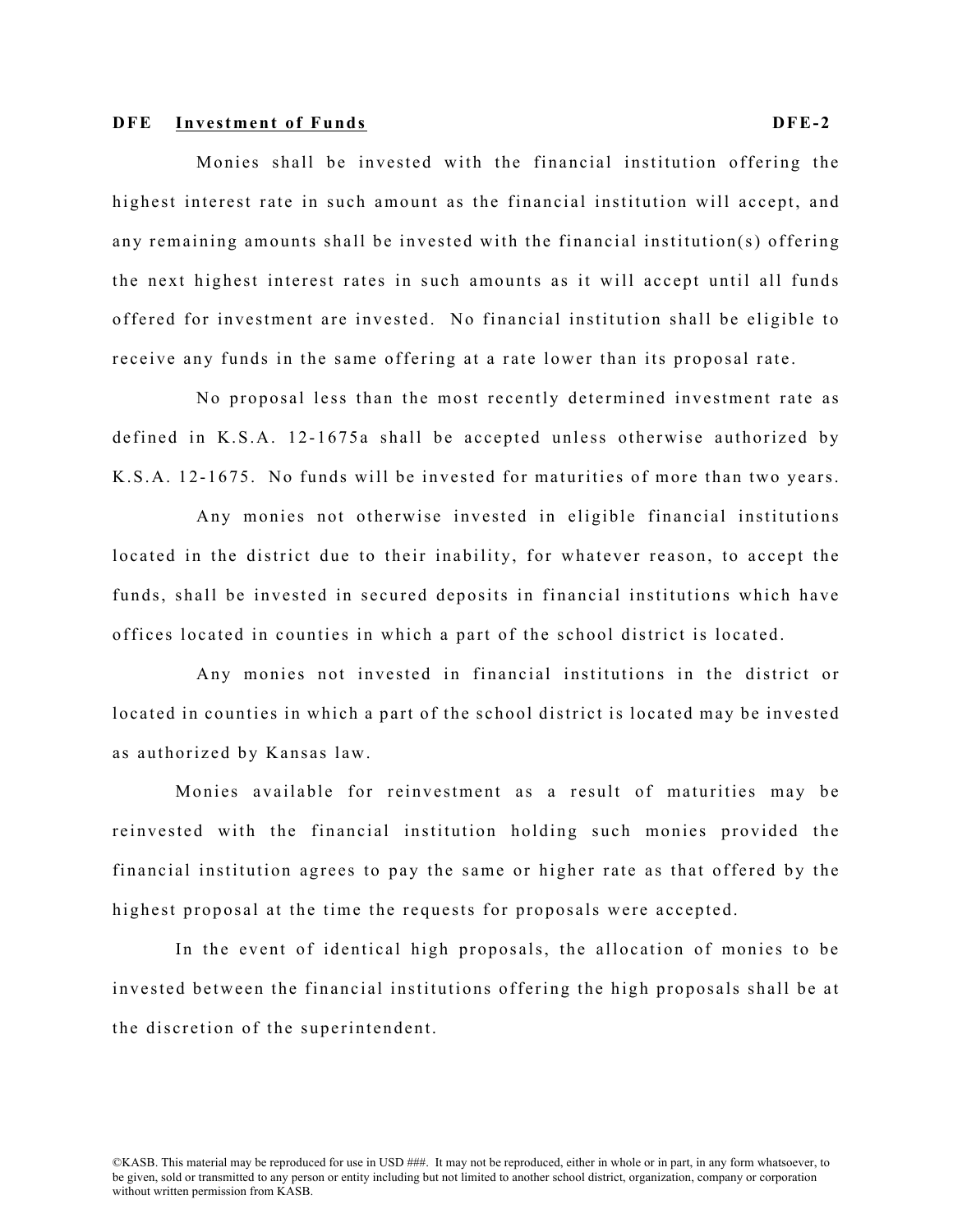#### **DFE Investment of Funds DFE- 3**

The treasurer shall record the following information: the date of each request for proposal; the name of each financial institution notified; the name of the officer notified; the proposal; the amount of monies the financial institution is willing to accept at the rate proposed.

To be eligible to receive invested funds or deposits from the district, any otherwise eligible financial institution shall have on file in the office of the district treasurer a letter requesting its inclusion in any request for proposal and providing proper assurance of compliance with requirements of applicable laws and board policy relating to maintenance of proper security and assurance of its membership in good standing consistent with current federal regulations. The superintendent shall report monthly to the board on the district's investments.

Approved: 4/12/2021

KASB recommendation 6/06; 4/07; 6/18; 12/19; 6/20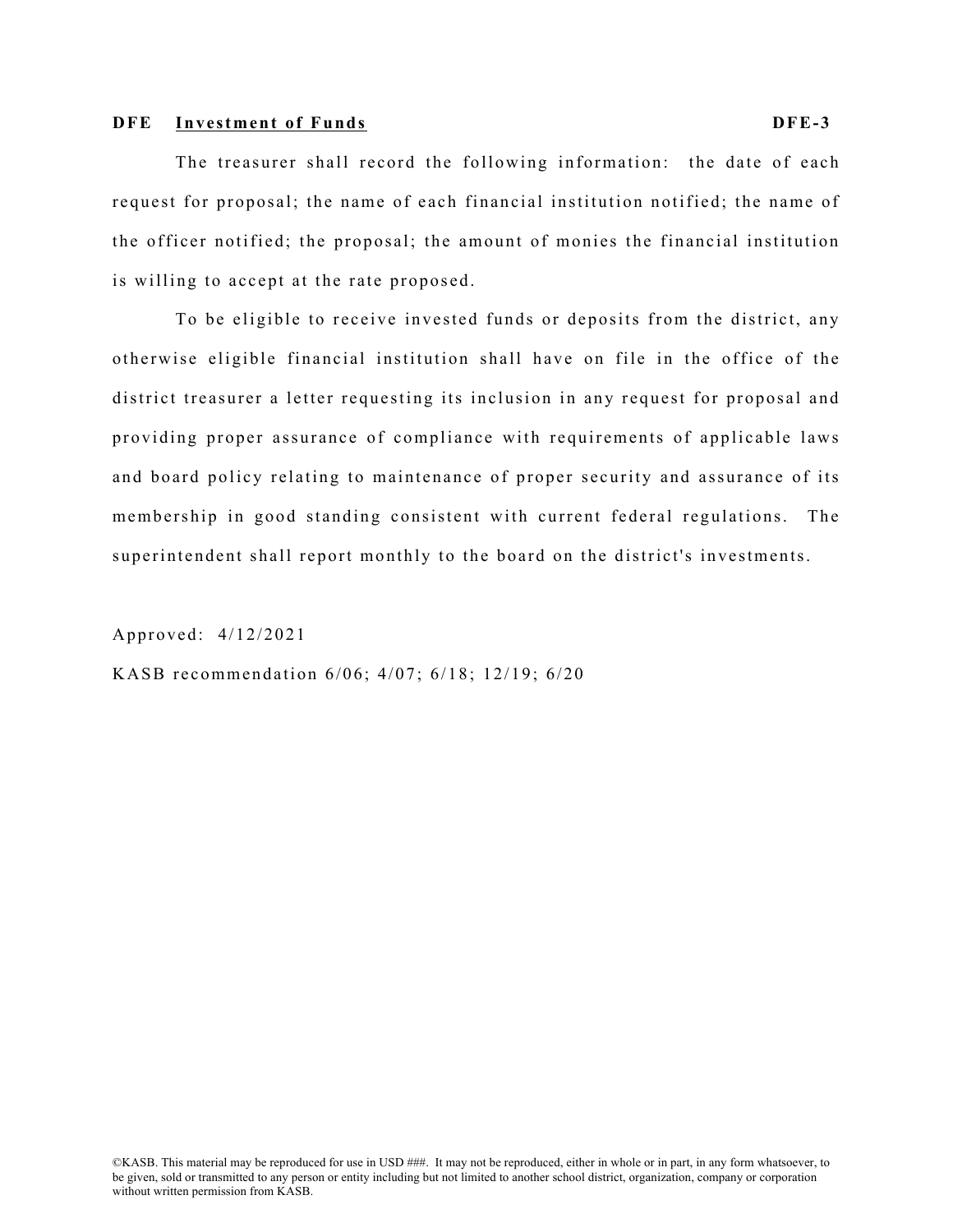# DFG Fees, Payments and Rentals (See KG)

Proceeds from fees for building or equipment use or rental will be credited to the general fund.

Approved:

### DFK Gifts and Bequests

Income derived from gifts and bequests will be credited, if possible, as specified by the board.

Approved:

# DFM Equipment and Supplies Sales

Excess or unusable district-owned equipment and supplies will be disposed of at the discretion of the board.

Approved:

**DFK**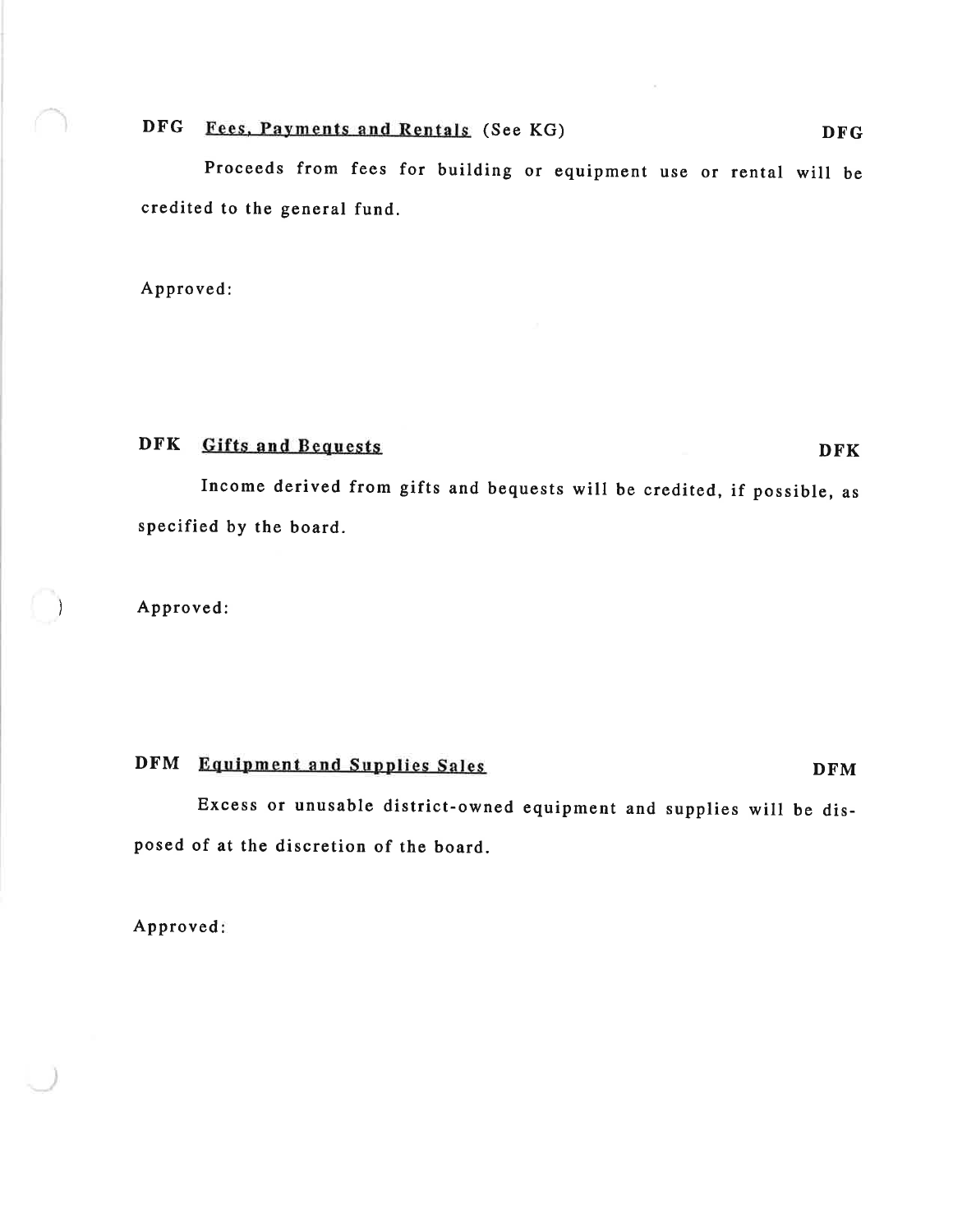#### DH Bonded Employees

The board shall purchase a blanket fidelity bond for school employees. The amount of the bond shall be determined by the board.

A position bond in the amount of \$100,000 per incident is required for the treasurer, clerk and superintendent. A position bond may be purchased by the board for district employees as follows:

- · Building principals
- $\bullet$  Building secretary (s)
- . Other employees as the board may direct.

Approved: July 11, 2005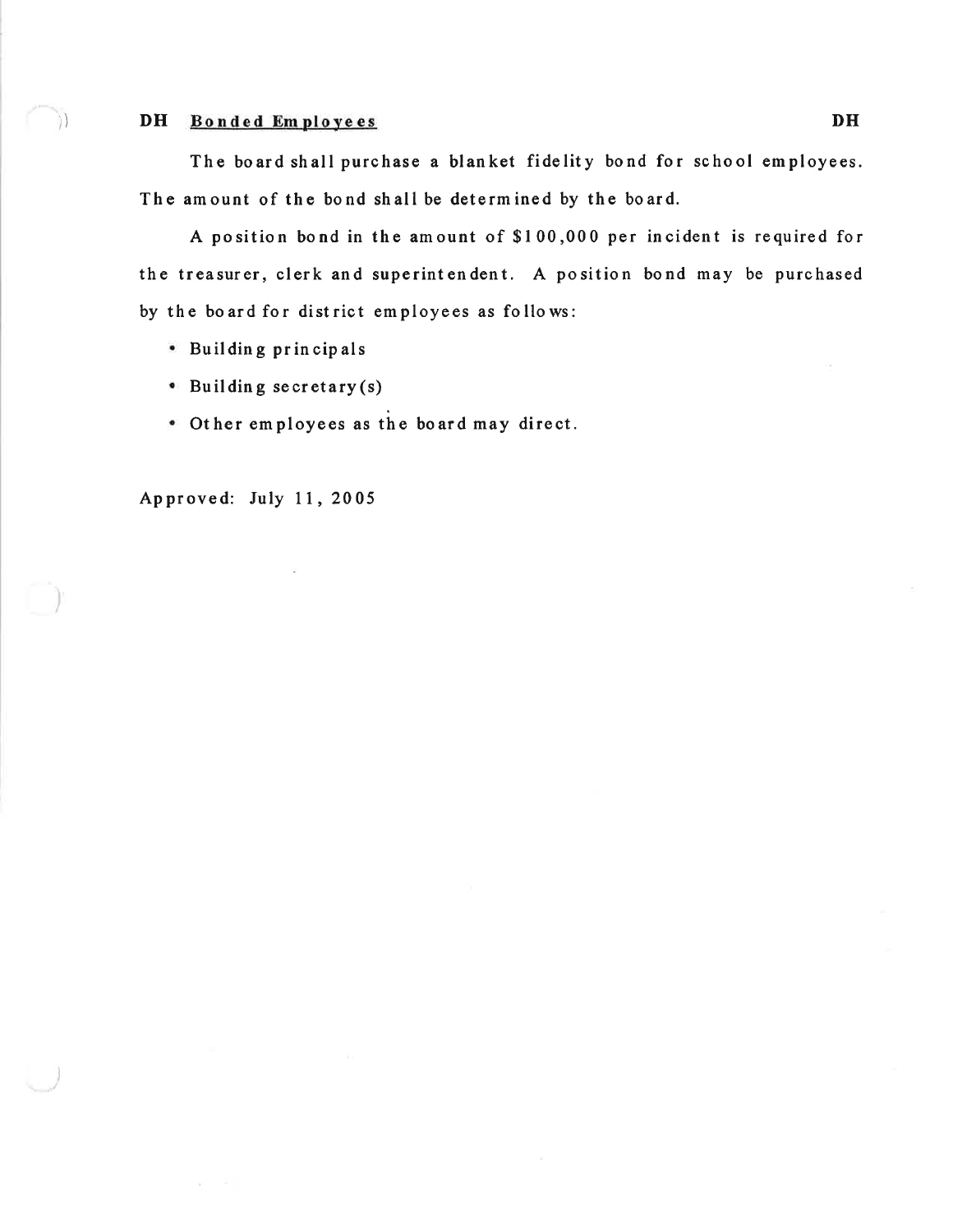#### **DIC Inventories DIC**

An accounting will be made annually for all district-owned personal property.

An inventory record system shall be developed by the superintendent. All inventory records shall be annually updated showing deletions and additions, the estimated value, original cost (where available), date of purchase, serial numbers (where available) and location and condition of each piece of districtowned personal property.

Each building principal shall take an annual inventory of district-owned personal property under the direction of the superintendent. Inventory forms shall be developed by the superintendent. One copy of each inventory taken in an attendance center shall be filed in that building, and one copy shall be filed in the central office with the clerk.

Approved:

KASB Recommendation - 4/07; 10/18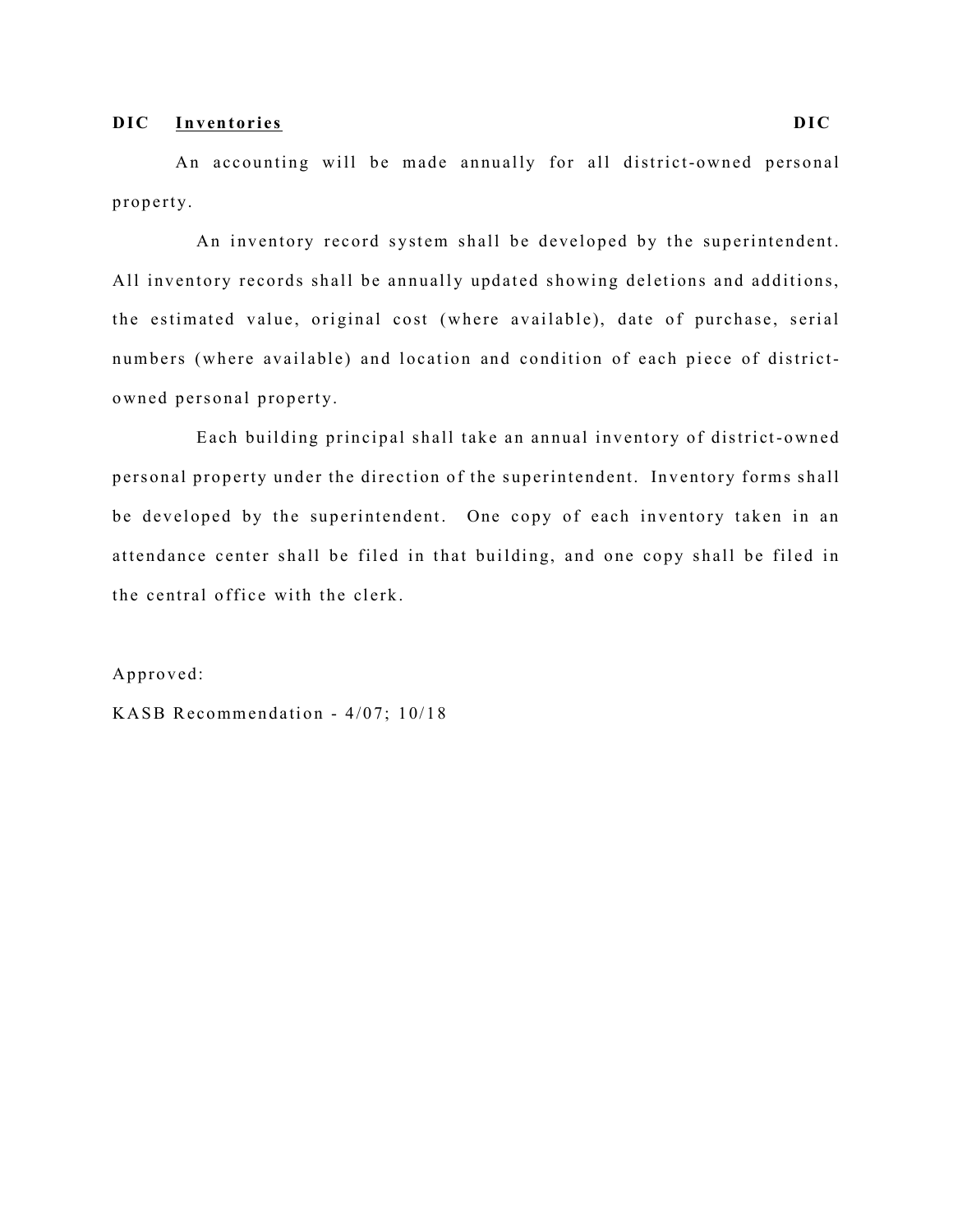# **DJB Petty Cash Accounts DJB**

The board may establish petty cash accounts by resolution. All petty cash funds will be audited annually at the same time as the general fund budget. The board shall also receive monthly reports of the expenditures from and reimbursements to each petty cash account.

Approved:

KASB Recommendation  $-4/07$ ; 10/18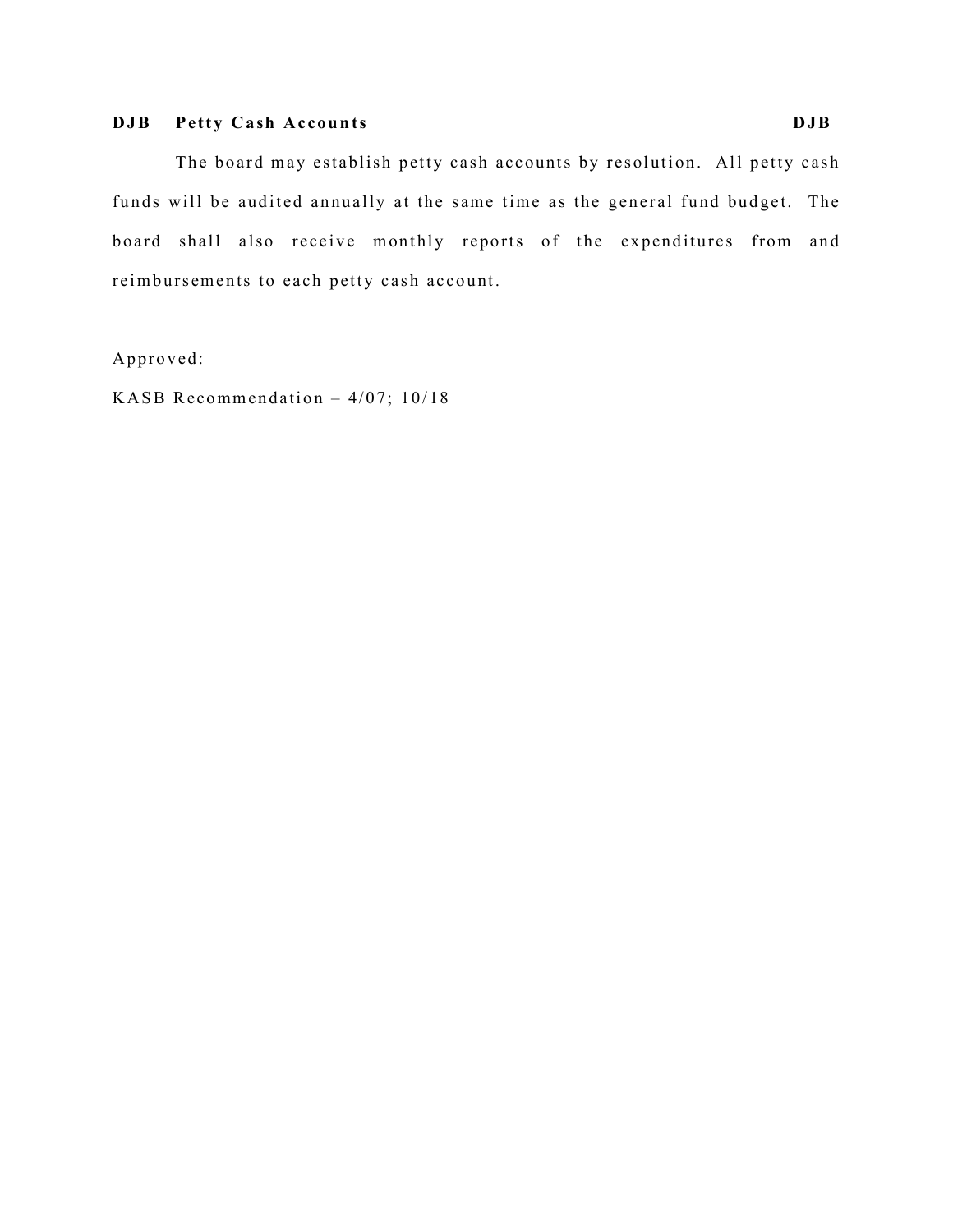#### **DJB PETTY CASH ACCOUNTS**

#### [RESOLUTION TO ESTABLISH PETTY CASH FUND]

#### RESOLUTION

WHEREAS, the Board of Education of Unified School District No.  $\qquad$ ,

County, Kansas, has determined that the creation of a petty cash fund is an efficient method to pay expenses for school district purposes in emergencies.

WHEREAS, Kansas law authorizes the establishment of petty cash funds;

NOW THEREFORE, BE IT RESOLVED, by the Board of Education of Unified School District

No. \_\_\_\_, \_\_\_\_\_\_\_\_\_\_\_\_\_\_\_ County, Kansas that a petty cash fund designated as the \_\_\_\_\_\_\_\_\_\_\_\_\_

Building Petty Cash Fund is created for the purpose of receiving and expending funds for needed district

expenditures in an emergency. The fund shall be in the amount of \$

The fund shall be administered by The The Shall shall shall shall shall shall shall shall shall shall shall shall shall shall shall shall shall shall shall shall shall shall shall shall shall shall shall shall shall shall

keep a record of all receipts and expenditures of the fund and shall prepare and file with the Board a statement showing all receipts, expenditures and balance at the end of each \_\_\_\_\_\_\_\_\_\_\_\_\_\_\_\_\_\_\_ and at the end of each school year. An itemized receipt shall be maintained for each expenditure. Any person

authorized to administer a petty cash fund shall be bonded by the school district.

Upon proper report to the board, the petty cash fund shall be replenished by payment from the appropriate fund of the school district.

The petty cash fund shall not be loaned or advanced against the salary of any employee.

Funds in the petty cash fund shall remain district funds but shall not be considered school money

for purposes of K.S.A. 72-1136 and the provisions of K.S.A. 12-105b shall not apply.

ADOPTED by the Board of Education of Unified School District \_\_\_\_, \_\_\_\_\_\_\_\_\_\_\_\_\_\_

County, Kansas, the  $\qquad \qquad$  day of  $\qquad \qquad$ , 20  $\qquad$ .

[NOTE: A separate resolution must be adopted for each petty cash fund.] \* Not to Exceed \$1500.00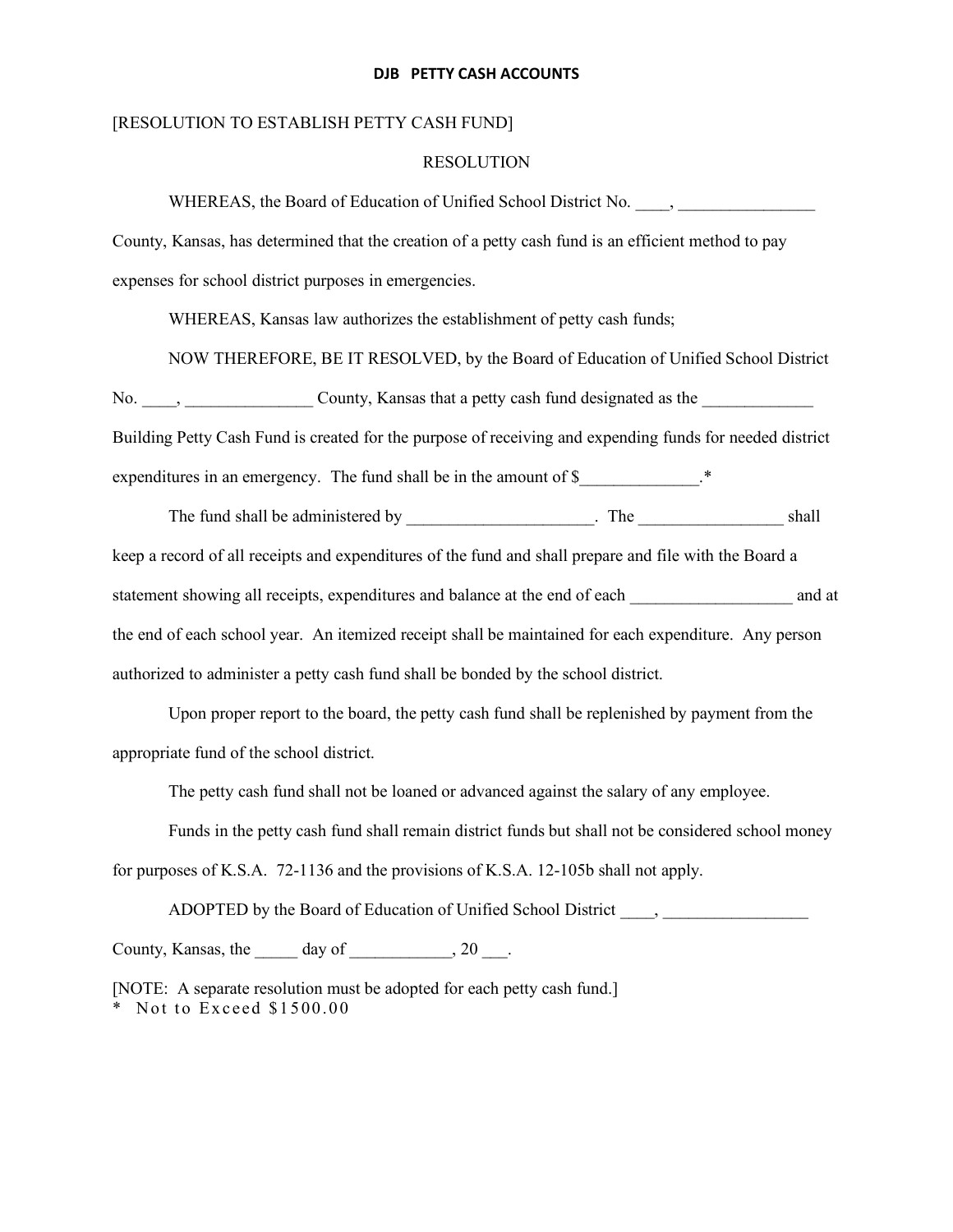#### DJE Purchasing

The purchasing, receiving, storing and distribution of supplies, equipment and services for use in the district shall be managed efficiently and economically.

## Purchasing Authority

The board designates the superintendent as the district's purchasing agent.

Approved: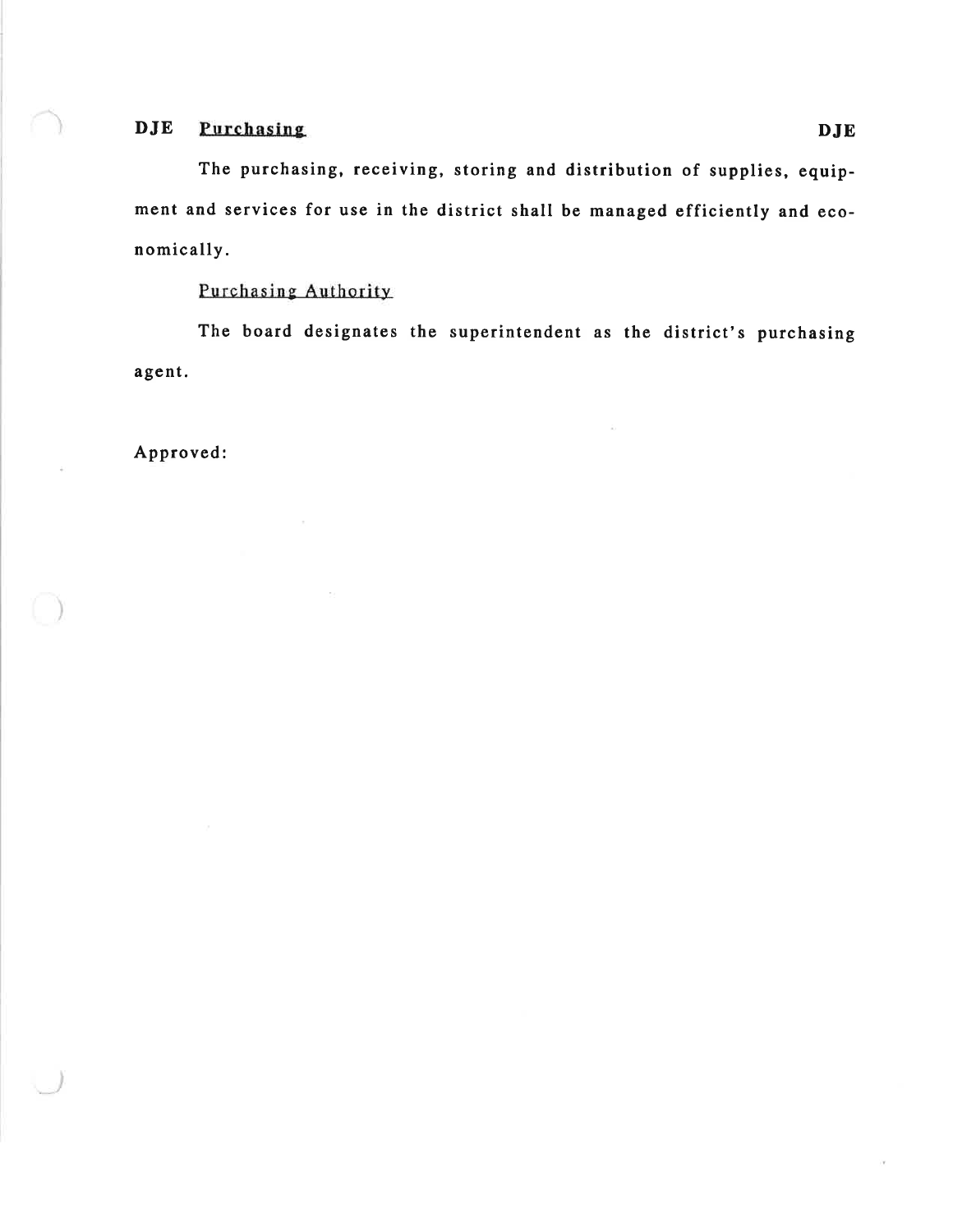# **DJEB Quality Control DJEB**

The board reserves the right to establish the specifications for and quality of goods or services purchased by the district.

## Specifications

It is the responsibility of the originator of a purchase request to see that all specifications requested are complete.

### **Standardization**

Whenever possible, standard lists of supplies and equipment shall be developed in all budget areas.

# Quantity Purchasing

Quantity purchasing is encouraged.

Approved:

KASB Recommendation - 4/07; 10/18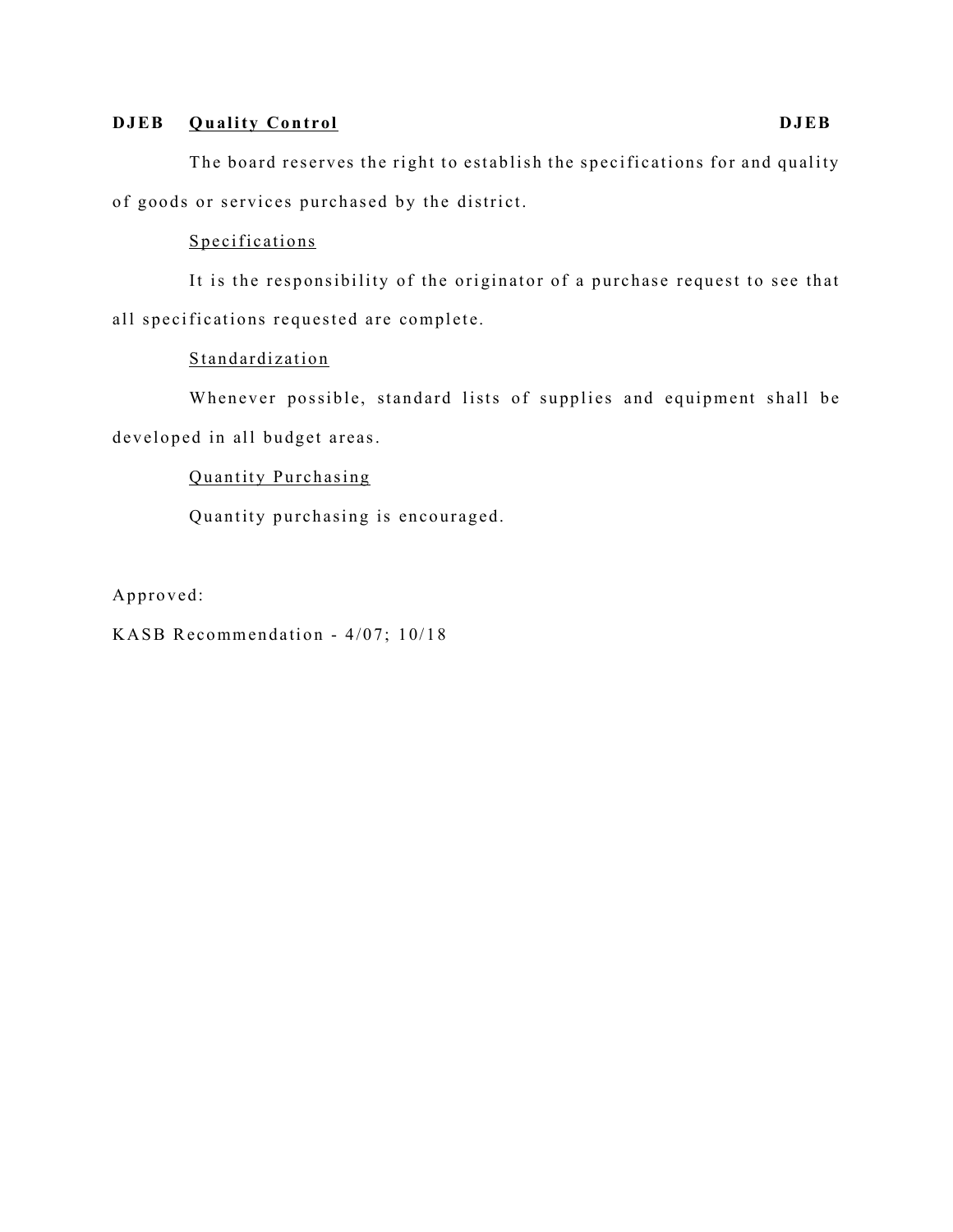#### **DJED Bids and Quotations Requirements DJED**

All purchases requiring competitive bids shall be made in accordance with current statutes.

The purchasing agent shall develop and maintain lists of potential suppliers. Bid lists shall be used to notify potential bidders.

Any supplier may be included in the list upon request. All bid lists shall be reviewed annually by the purchasing agent.

A copy of this policy shall be given to all bidders upon request.

All bids and supporting documentation shall be retained in the district office with the clerk for a period of three years after bids have been opened.

### Bid Specifications

All bid specifications shall be written by the district's purchasing agent and shall include required characteristics and quality standards. Specifications shall include, when necessary: required performance, surety, bid, and statutory bond information; compliance with preferential bid law; financial statements; the board's right to reject any or all bids; compliance with all federal, state, and local laws, ordinances, and regulations; the date, time, and place for the opening of bids; and other items as the board directs.

The board shall avoid negotiation of bid specifications after bids have been accepted and shall correct specifications if they are inadequately written and request new bids. If an error is discovered in the bid specifications, all bids shall be returned unopened, and the project shall be rebid using corrected and/or amended specifications.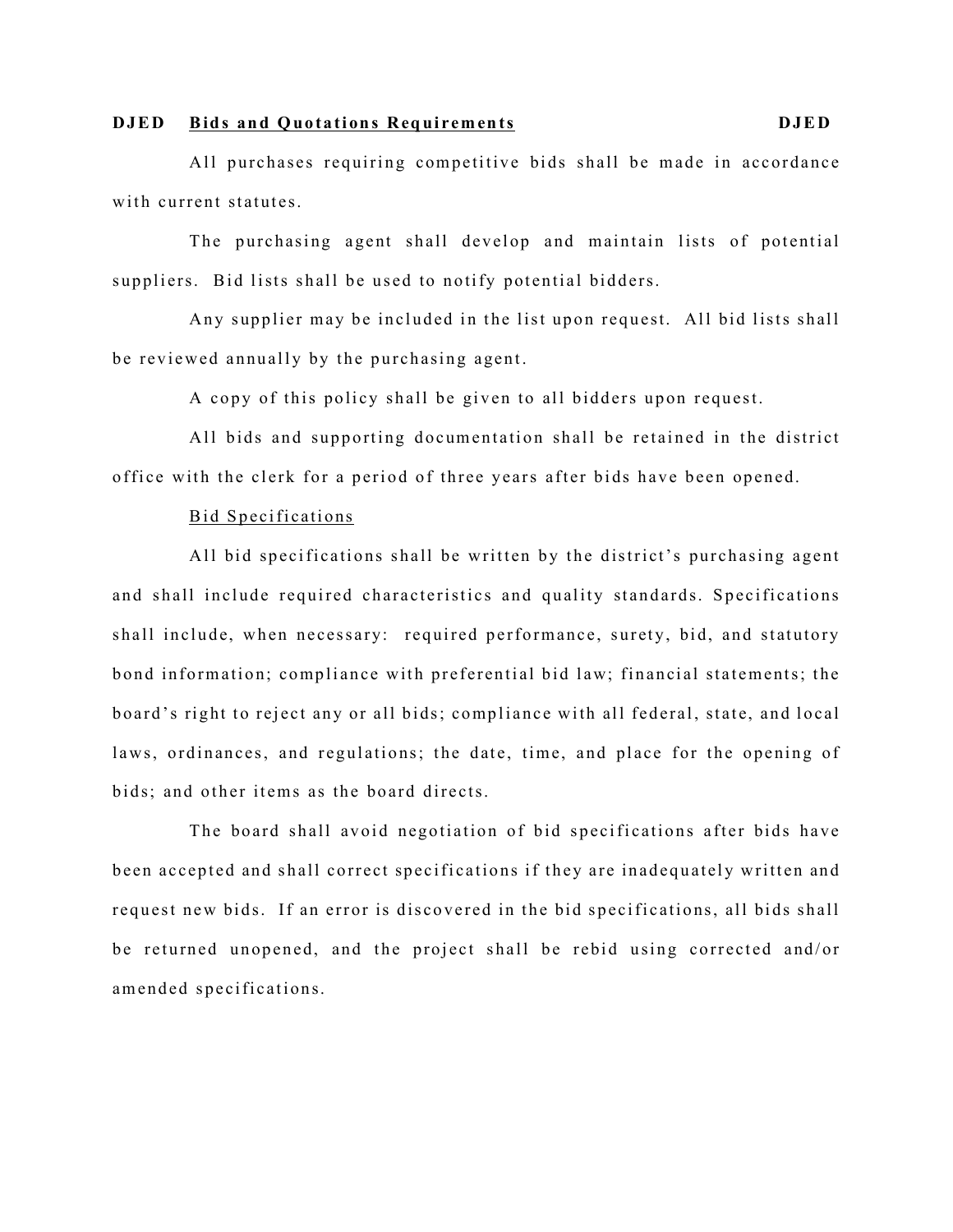#### **DJED Bids and Quotations Requirements DJED-2**

#### Procedure

All bids must be submitted to the clerk in sealed envelopes with the name of the bidder and the date of the bid opening plainly marked in the lower lefthand corner of the envelope. All bids shall be opened publicly on the stated date and time. All bidders and other interested persons may be present when the bids are opened.

Bids may be opened by the purchasing agent or other person designated by the board, and such opening shall be witnessed by one other district employee. The bids shall then be arranged in order from low to high before they are presented to the board for action.

### Responsible Bidder

All bids shall be awarded to the lowest responsible bidder. The board remains the sole judge of whether a bidder is "responsible." Criteria that may be used to judge whether the bidder is responsible by way of illustration and not limitation, are: financial standing, reputation, experience, prior working relationship with the district, resources, facilities, judgment, and efficiency.

The board may investigate whether the bidder is responsible by using information at hand to form an intelligent judgment, such as, but not necessarily limited to, the district's architect, previous clients of the bidder, their own investigation, or an outside investigation agency.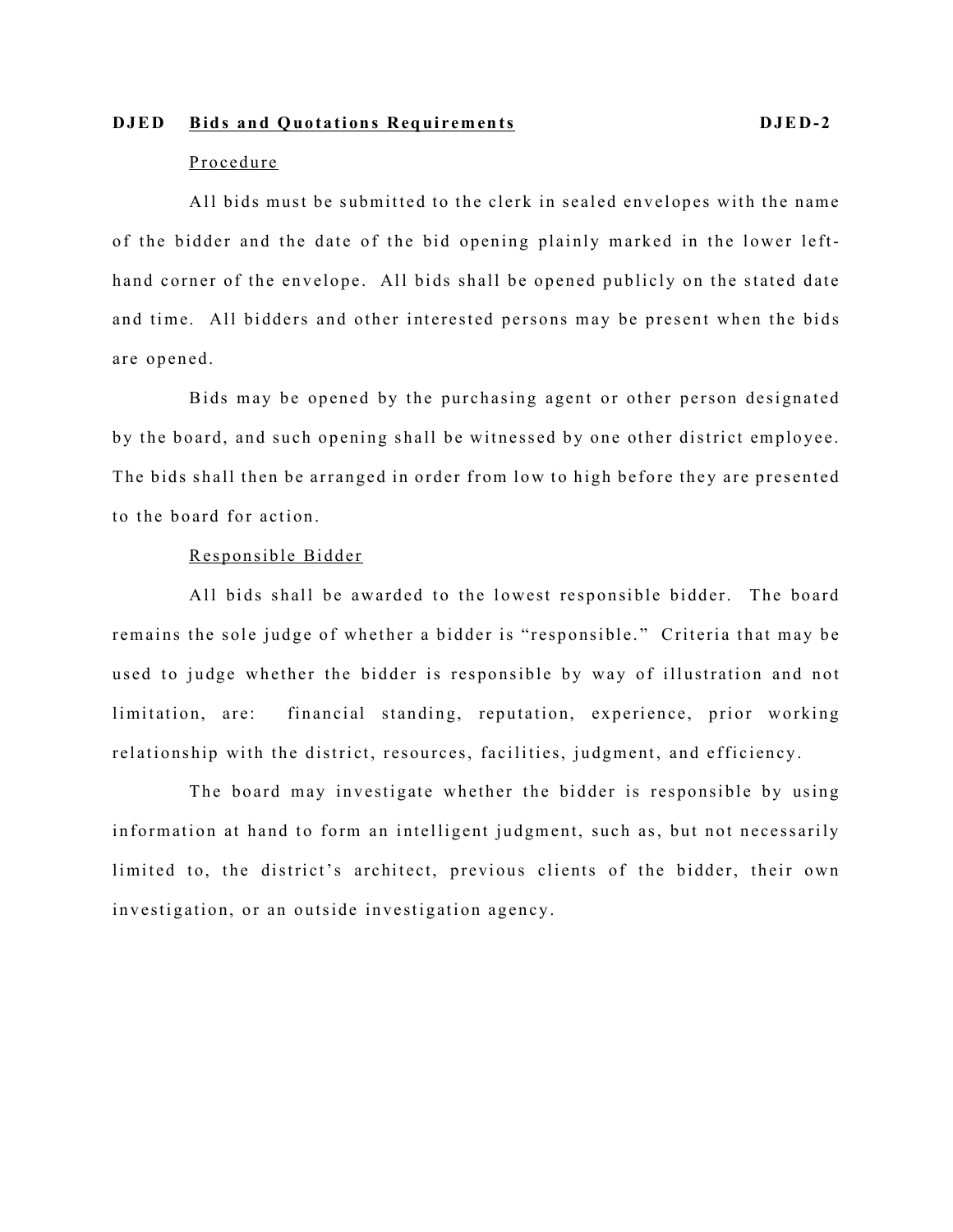#### **DJED Bids and Quotations Requirements DJED-3**

#### Withdrawal of Bids

Any bid may be withdrawn and/or corrected prior to the scheduled time for opening of bids and no later than two days after the bids have been opened if a non -judgmental error has been made.

Any bid received after the publicized date and time shall not be considered by the board.

#### Rejection of Bids

The board reserves the right to reject any and all bids and to ask for new bids. This reservation shall be specified in the publication or notification of bid letting.

The board reserves the right to waive any informalities in or reject any parts of a bid.

#### Multi-State Purchasing Pools

The board may participate in multi-state purchasing pools.

Approved:

KASB Recommendation  $-7/03$ ;  $4/07$ ;  $10/18$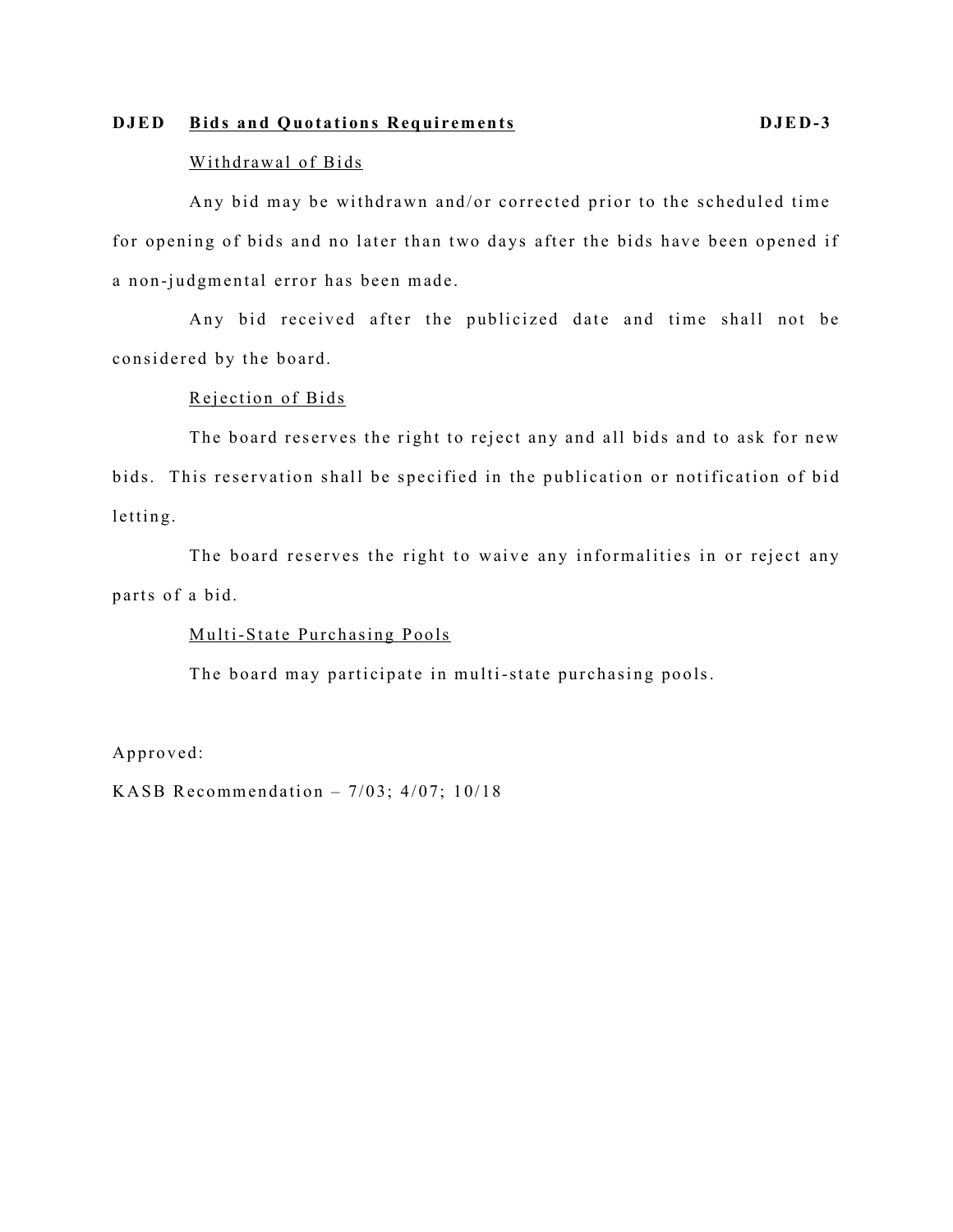#### **DJEE Local Purchasing**

The purchasing agent shall make purchases from local vendors when the price, availability of the product and service are competitive with outside vendors for purchases not subject to the bidding law. The board shall not grant preferential bid percentages to local contractors or businesses except as provided by statute.

Approved: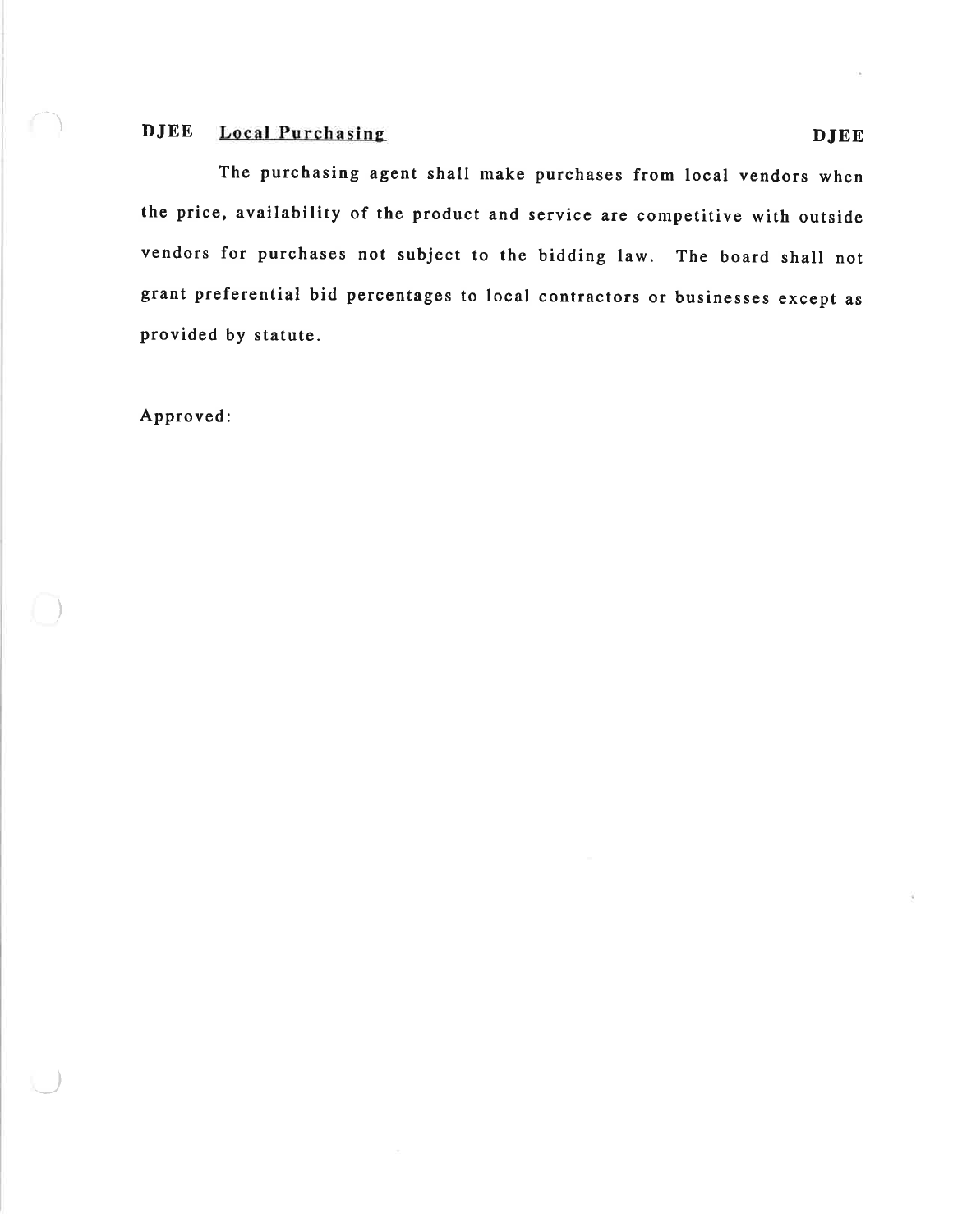#### **DJEF Requisitions DJEF**

The purchasing agent shall develop a requisition form to be used by staff members requesting that certain goods be purchased for the district.

All requisitions shall be submitted to the purchasing agent by the designated deadline. After a purchase order has been issued, the number of the purchase order shall be recorded on the requisition, and the number of the requisition shall be recorded on the purchase order. After processing, the original copy of the requisition shall be filed in the office of the purchasing agent in numerical sequence.

The school or district entity shall not be used to order or purchase supplies, goods, or wares for the personal use of employees. Use of the "school entity" in this manner would include, but may not be limited to, the use of the school or district's name, letterhead, purchase order, fund, credit card, and/or check.

#### Approved:

KASB Recommendation -  $4/07$ ;  $6/16$ ;  $10/18$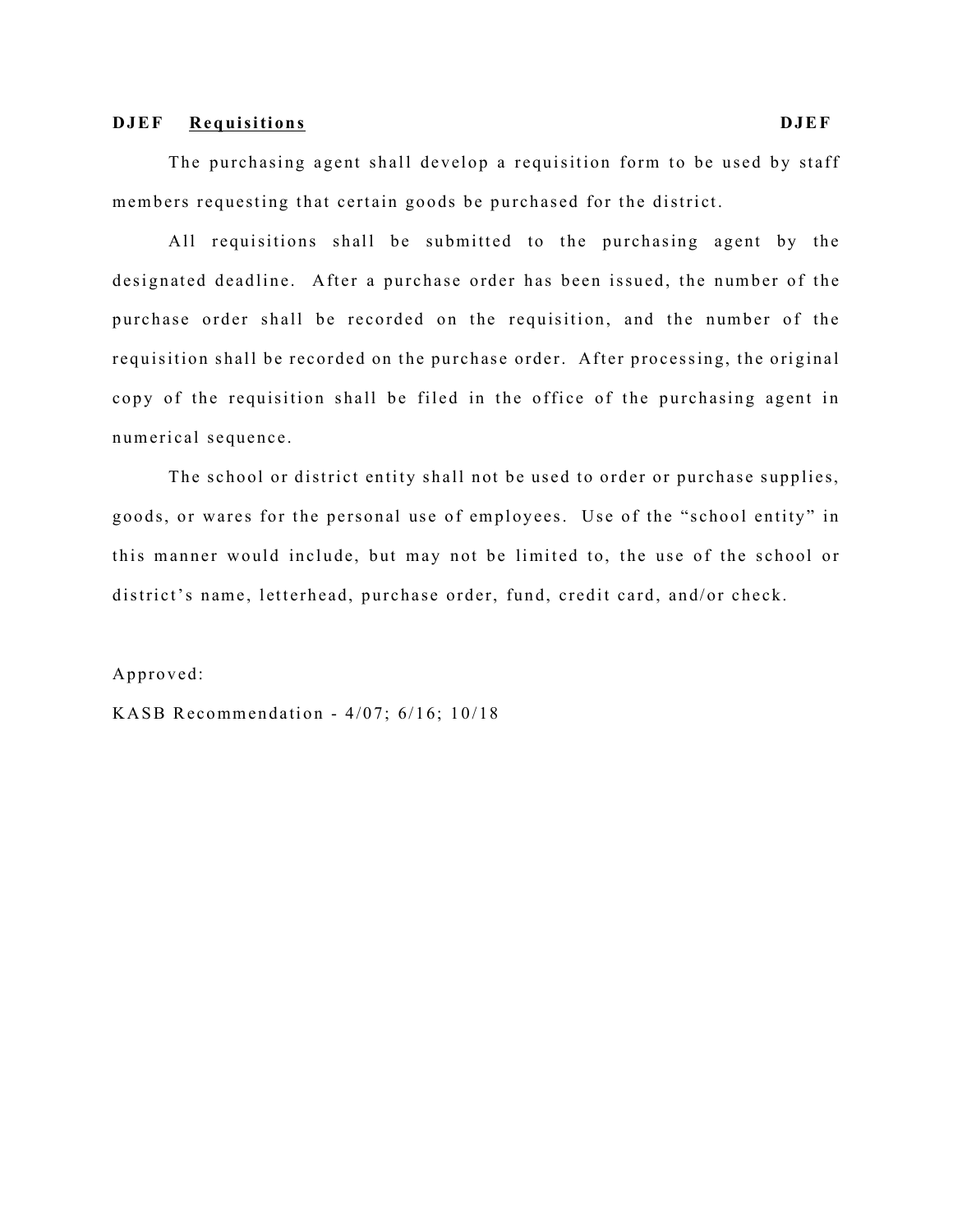#### **DJEG** Purchase Orders and Contracts

The purchasing agent shall develop an order form compatible with the requisition form to be used in purchasing goods, and shall be authorized to sign all purchase orders.

Approved:

#### DJEG-R Purchase Orders and Contracts

#### DJEG-R

Each purchase order shall include:

A specification of the item which adequately describes the characteristics and the quality standards; a quoted, firm, net, delivered price, whenever possible, and prices shown both per unit and as extended; clear delivery instructions which include time and place; a signature of the purchasing agent and budget account code number; and the appropriate address and telephone number.

All purchase orders shall be numbered in sequence; sufficient copies will be made to meet distribution requirements.

A verbal order, subject to subsequent confirmation by a written purchase order, may be issued only in cases where a bona fide emergency ex-Whenever possible, a purchase order number should be given to the ists. supplier. A confirming requisition/purchase order shall be issued immediately thereafter and clearly marked as such.

#### Approved: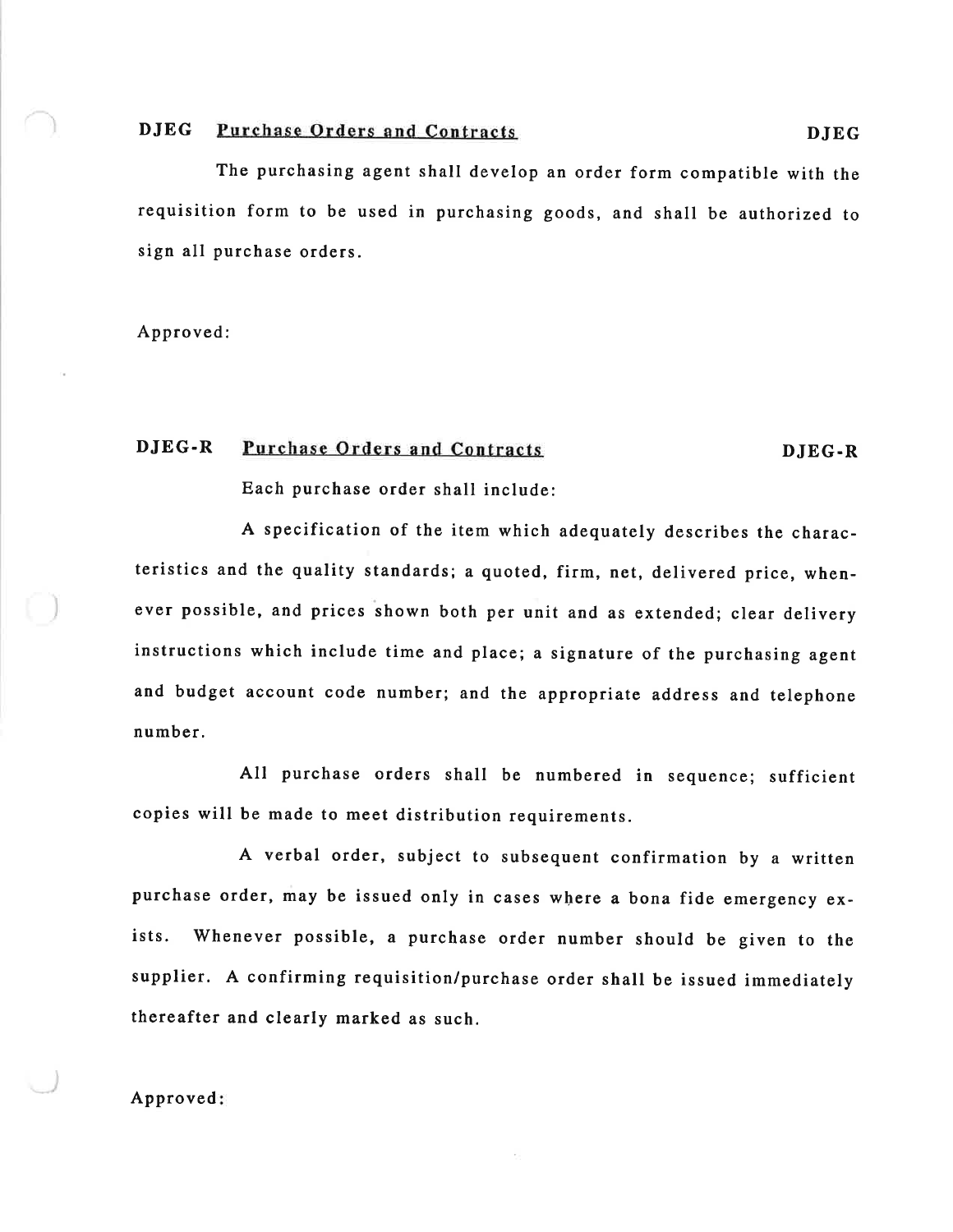#### **DJEI** Payment Procedures

The superintendent shall recommend payment to vendors and suppliers for goods and services upon satisfactory receipt of all goods or completion of all services and for which there is a district purchase order number issued as provided for in board policy. (See DJEG)

The board shall consider payment of bills recommended for payment at regular board meetings except as provided for in policy. (See DJFAB)

The board may designate one or more employees to pay bills in advance of any board meeting in order to avoid a penalty for late payment or to take advantage of any early payment discount.

Approved

#### **DJFA** Purchasing Authority

The superintendent and/or assistant superintendent is authorized to execute contracts on behalf of the district for the purchase of goods and services if the amount is less than \$20,000. The board shall receive reports on any contracts.

Approved: September 11, 2006

#### **DJFAB** Administrative Leeway (See CMA)

In an emergency, the superintendent shall have the authority to make expenditures necessary to prevent additional damage to district property, to keep the schools open or to reopen schools. Emergency purchases shall be ratified by the board at the next regular or special board meeting.

Approved:

**DJFA** 

#### **DJFAB**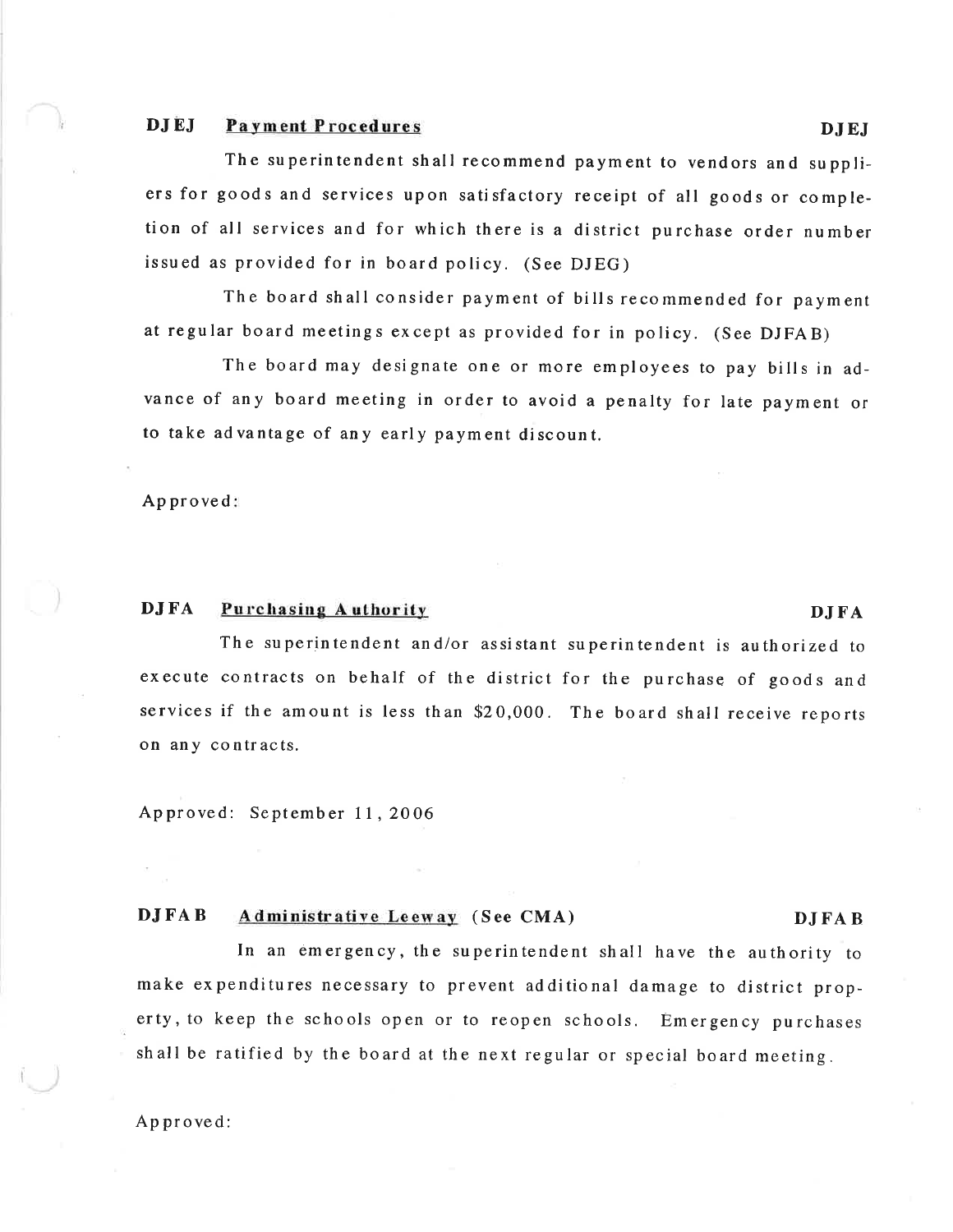#### **DJFA Purchasing Authority**

The superintendent is authorized to execute contracts on behalf of the district for the purchase of goods and services if the amount is less than \$20,000. The board shall receive reports on any contracts.

Approved: June, 2013

#### **DJFAB** Administrative Leeway (See CMA) **DJFAB**

In an emergency, the superintendent shall have the authority to make expenditures necessary to prevent additional damage to district property, to keep the schools open or to reopen schools. Emergency purchases shall be ratified by the board at the next regular or special board meeting.

Approved: June, 2013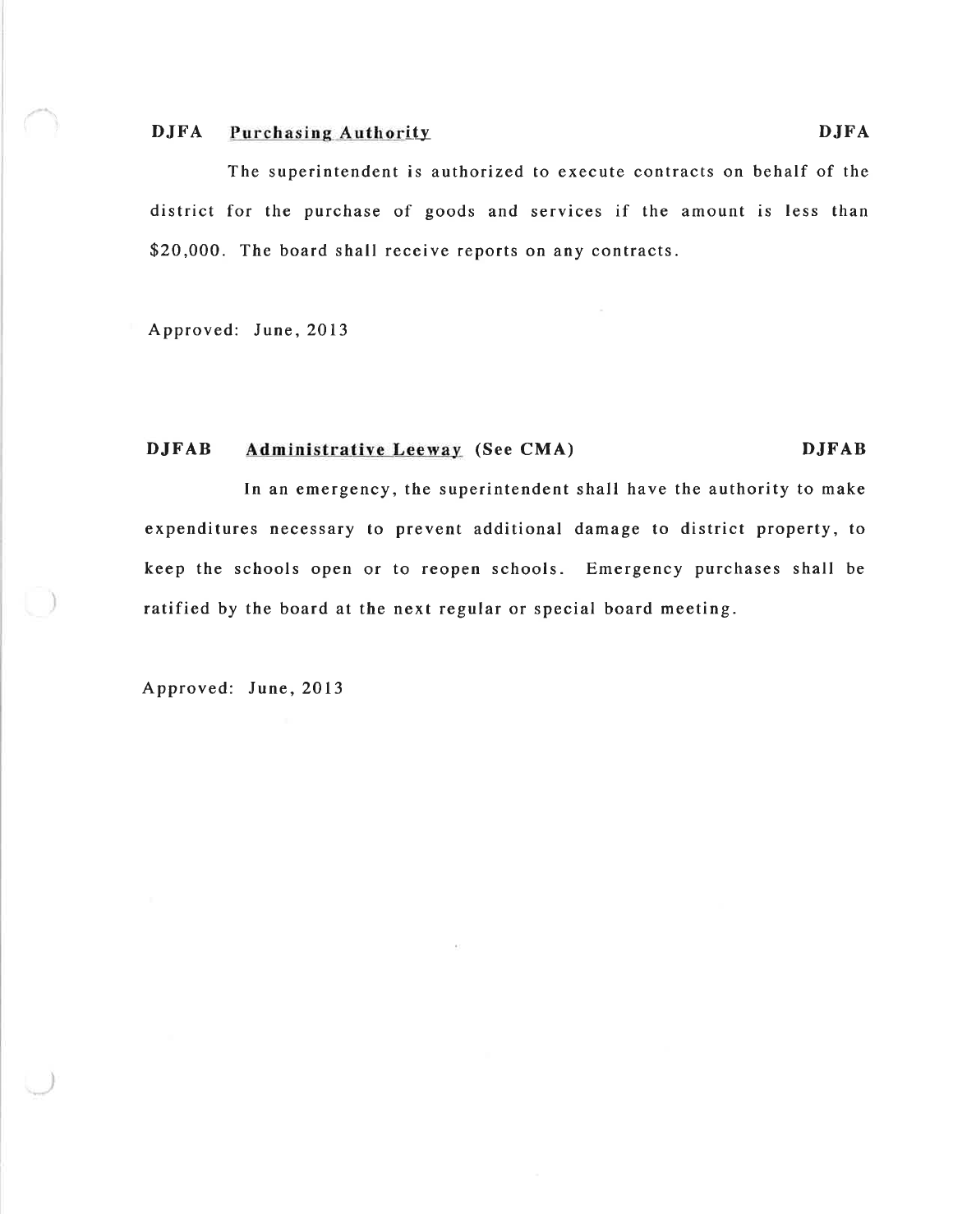#### **DK** Student Activity Fund Management (See JGHB, JH and JL) **DK**

Any activity which involves the expenditure of activity funds shall be subject to prior approval of the principal.

Activity Fund Management

The building principals shall maintain an accurate record of all student activity funds in the respective attendance centers. No funds shall be expended from these accounts except in support of the student activity program. No activity account shall have a negative balance.

The board shall receive a monthly report on all activity accounts.

All student activity funds will be audited annually at the same time as the general fund budget.

All payments from student activity funds shall be made from purchase orders signed by the employee responsible for the fund.

Receipts shall be kept for all revenue deposited into the activity fund of each attendance center. All payments from the activity fund shall be by checks provided for that purpose.

#### **Activity Fund Deposits**

Activity funds from gate receipts or other sources shall be deposited directly into a bank account maintained for this purpose in a timely manner. Activity funds shall be secured nightly with a night deposit.

Inactive Activity Funds (See JH)

The board will assume control of all inactive activity funds and disburse those funds to other activity accounts or expend the funds as directed by the bo ard.

Each student activity fund shall have an employee in charge of the fund. The employee shall be responsible for making a monthly report to the superintendent and the board.

The monthly student activity report shall show opening and closing balances of each fund. The report shall also show the total amount of deposits and an itemized list of expenditures.

Approved: October 13, 2008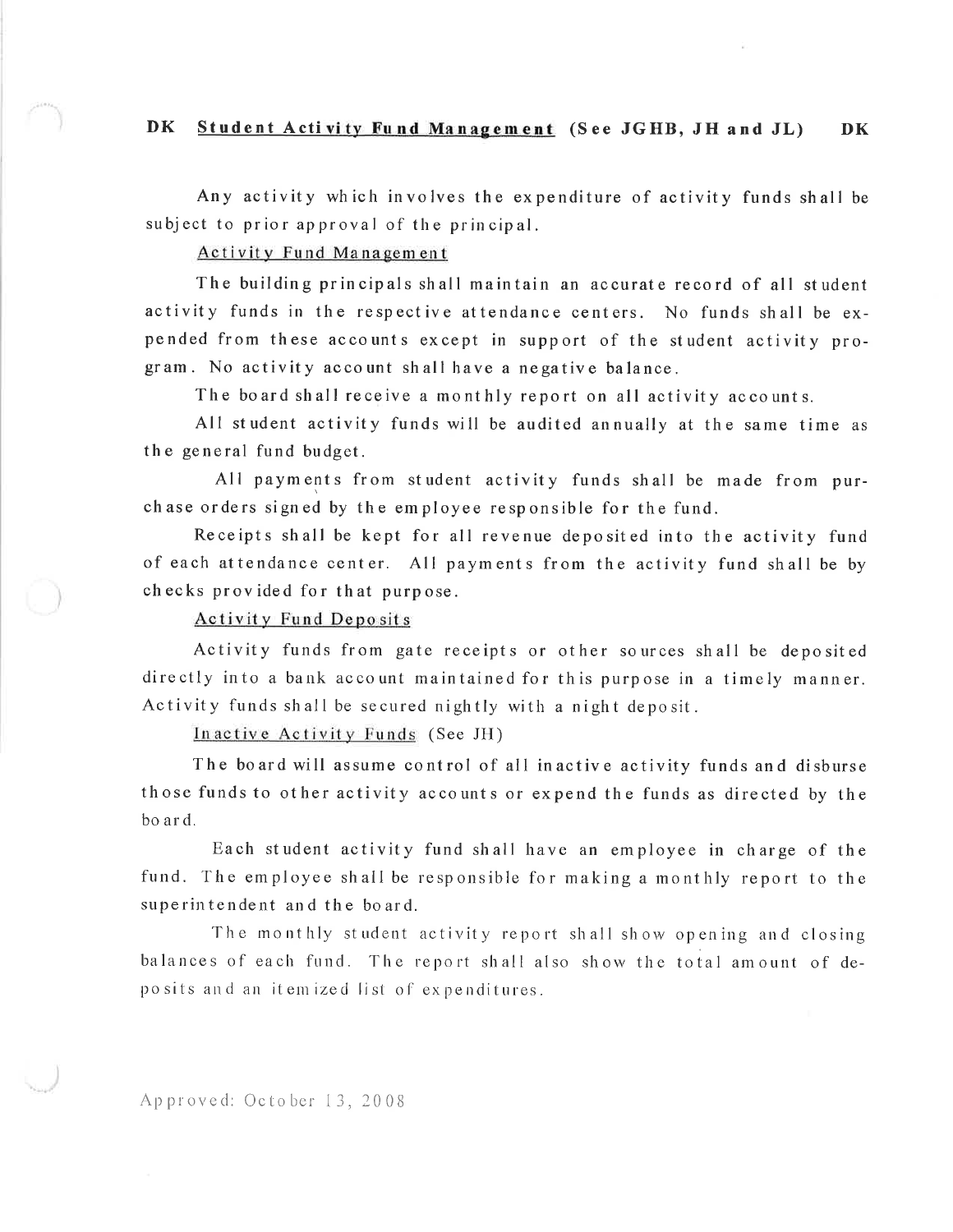#### **DK STUDENT ACTIVITY FUND MANAGEMENT**

#### [RESOLUTION TO ESTABLISH ACTIVITY FUND]

#### RESOLUTION

WHEREAS, the Board of Education of Unified School District No.  $\qquad$ ,

County, Kansas, has determined that the creation of an activity fund is an efficient method to pay expenses for student activities; and

WHEREAS, Kansas law authorizes the establishment of school activity funds;

NOW THEREFORE, BE IT RESOLVED, by the Board of Education of Unified School District No. \_\_\_\_, \_\_\_\_\_\_\_\_\_\_\_\_\_\_\_\_\_ County, Kansas, that an activity fund designated as the \_\_\_\_\_\_\_\_\_\_\_\_\_\_\_ fund is created for the purpose of receiving and expending funds for student activities, including athletics, music, forensics, dramatics and other board approved student extra-curricular activities.

The fund shall be administered by The  $\blacksquare$ . The shall keep a record of all receipts and expenditures of the fund and shall prepare and file with the Board a statement showing all receipts, expenditures and balance at the end of each and at the end of each school year. Any person authorized to administer an activity fund shall be bonded by the school district.

Funds in the activity fund shall remain district funds but shall not be considered school money for purposes of K.S.A. 72-1132 and the provisions of K.S.A. 12-105b shall not apply.

ADOPTED by the Board of Education of Unified School District \_\_\_\_, \_\_\_\_\_\_\_\_\_\_\_\_\_\_\_\_\_\_\_\_\_

County, Kansas, the  $\_\_\_\$  day of  $\_\_\_\_\_\_\_\$ , 20

[NOTE: A separate resolution must be adopted for each activity fund.]